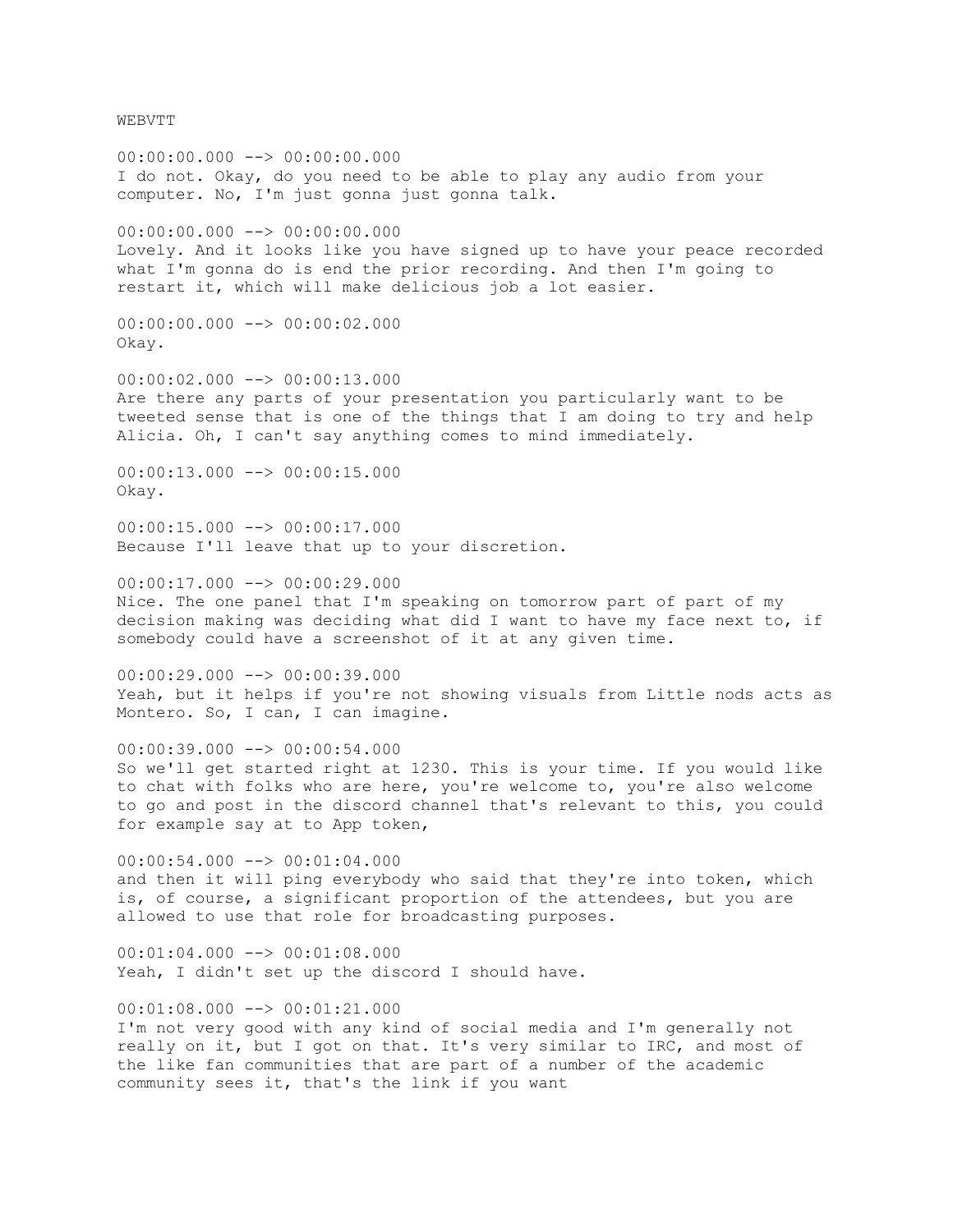00:01:21.000 --> 00:01:23.000 to try it.  $00:01:23.000$  -->  $00:01:30.000$ You don't have to, but it's it's a way to continue conversations in a productive way. 00:01:30.000 --> 00:01:34.000 I like it, but obviously I'm a little biased.  $00:01:34.000$  -->  $00:01:36.000$ I'll double check it out. 00:01:36.000 --> 00:01:49.000 I felt like I was missing out there whenever one disappeared after that last discussion I knew they were carrying it on so, and there's the How to document which has screenshots and clear detailed descriptions of how to do everything. 00:01:49.000 --> 00:01:57.000 Cool. Thank you. If you like that kind of thing. It's not everybody's jam.  $00:01:57.000$  -->  $00:02:00.000$ So how long have you been working on this particular topic.  $00:02:00.000$  -->  $00:02:14.000$ So, um, ever since I started working on my master's thesis which would have started I guess if I started work on it in the fall of 2020. 00:02:14.000 --> 00:02:17.000 So not not that long at all.  $00:02:17.000$  -->  $00:02:36.000$ I'm a little bit of a newbie got my masters here in May and gradually, find us and PhD programs here soon. My mom just got into her PhD program, I got to copy edit all of her application product so enjoyed I know that is the cheek she gave birth to free  $00:02:36.000$   $\rightarrow$   $\rightarrow$  00:02:44.000 free editorial labor so she gets to use as much as she was a good way of doing it I mean that's that's thinking in advance like that It's good, right.  $00:02:44.000$  -->  $00:02:52.000$ And thankfully since it's a it's a demon, so a Doctorate of ministry, which means she gets to walk around and tell people, she's going to demons school.  $00:02:52.000$  -->  $00:03:06.000$ Right. I mean, what she loves. She loves it and she, she teaches at our county jails teaches theology at our county jail and she looks like me except she has a red racing stripe across the top, blood red, just for entertainment purposes.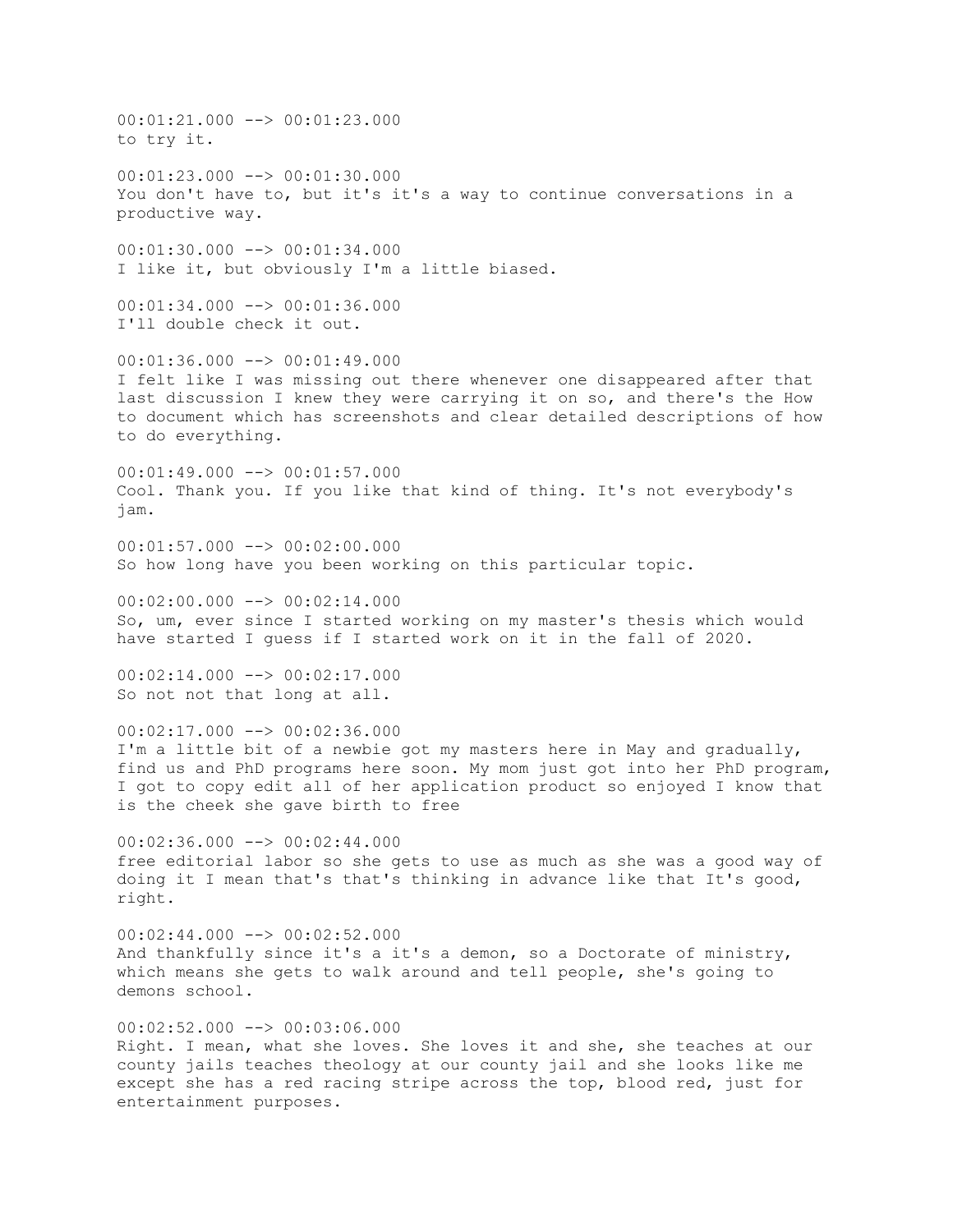$00:03:06.000$  -->  $00:03:17.000$ In that title for all it's worth. Yeah, and then she goes to like a very formal church, she wears her pearls and the trick well I'm going to jail later Do you want to go with me.  $00:03:17.000$  -->  $00:03:34.000$ It's it's the funniest act you've ever seen her on sometimes sounds like, well, she's the one who read me the entirety of the trilogy, four times between the ages of three and 12 and then every camping trip we would listen to the entire BBC tape deck  $00:03:34.000$  -->  $00:03:44.000$ for every camping trip we took so I didn't invite her because they're needing us St Augustine says that there may be some spaces in our togetherness, but I may send her the videos afterwards.  $00:03:44.000$  -->  $00:03:45.000$ Right.  $00:03:45.000$  -->  $00:03:54.000$ Okay, so you got three minutes. We are currently doing the, me being the hostess with the most patter thing but you're welcome to take over whenever you want. 00:03:54.000 --> 00:04:02.000 Just wait till 330 mark so perfect that will work well. 00:04:02.000 --> 00:04:05.000 And.  $00:04:05.000$   $\rightarrow$  00:04:09.000 Yep, we're recorded here.  $00:04:09.000$  -->  $00:04:10.000$ Cool.  $00:04:10.000$  -->  $00:04:22.000$ That was the plan still last I heard I thought it was for this to happen in person in Albuquerque next year is that still okay that's what I heard, but I'm not on, not on the committee, I'm just here to be attack mode. 00:04:22.000 --> 00:04:30.000 And I think there is a thing that may be announced at some point that's happening in the winter, a special event that has not yet been named.  $00:04:30.000$   $\longrightarrow$  00:04:37.000 So I'm very excited about hanging out in Albuquerque. I love driving through New Mexico. Yes, I'll forgive beautiful. 00:04:37.000 --> 00:04:40.000 Have you ever done a lot of my favorite places.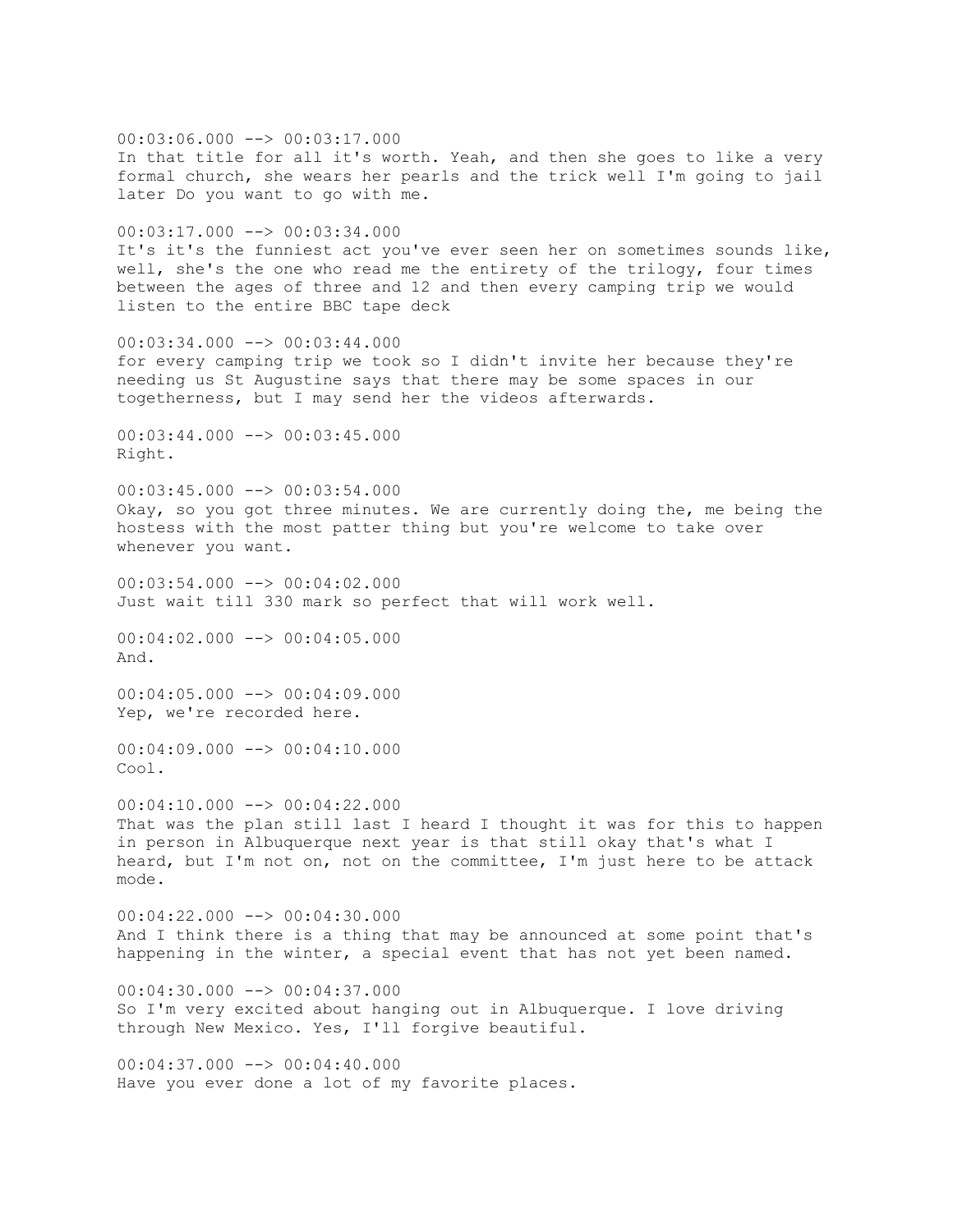$00:04:40.000$  -->  $00:04:50.000$ I was born and raised in Tucson, Arizona cool, I do think of Albuquerque it's kind of a sibling city no one wins. Yeah, I love driving through the Painted Desert.  $00:04:50.000$  -->  $00:05:07.000$ National Forest. Oh yeah. Yeah, I have a piece of petrified wood I bought at a DNA store near there, it was just like that their rainbows. A lot of good fantasy options in southwestern deserts, well it's such a mythic landscape, you know, it, it's, it's  $00:05:07.000$  -->  $00:05:16.000$ very alive and I think there's it's hard not to feel it when you're there. Yep. Well, and you get these distinctive smells we were talking about that. 00:05:16.000 --> 00:05:27.000 Caitlin and I were talking from like a botany and soul science perspective if you're analyzing like what would the we're here and have smelled like after driving all day, or like writing all day she's like probably sweating horses and I'm like, but maybe 00:05:27.000 --> 00:05:44.000 also sage. She's like, probably mostly sweat and I like the image of the really sweet smelling right here in America. That's right. Just imagine they're going through like a bunch of salvia, and it's just nice, some like Artemisia gigantism like it'd 00:05:44.000 --> 00:05:52.000 be fun, right, why not getting their long hair caught with sage and so we had a whole conversation about hair last time.  $00:05:52.000$  -->  $00:06:00.000$ I'm just imagining like one of them stuck in a stage but she can't get out because his hair stuck. 00:06:00.000 --> 00:06:14.000 I don't know if you've ever gotten your hair stuck in Sage but it's not a lot of fun. I have not. Yeah, it's one of the benefits of being a gardeners I've gotten my hair stuck and pretty much any plant that you care to name.  $00:06:14.000$  -->  $00:06:21.000$ Usually the plants when tragically, I have never been to regard.  $00:06:21.000$   $\rightarrow$  00:06:28.000 I like gardening, as an excuse to get covered under my grandfather was a farmer. 00:06:28.000 --> 00:06:37.000 He had a fairly large garden in the house yeah there's opposed to the farm yard.  $00:06:37.000$  -->  $00:06:44.000$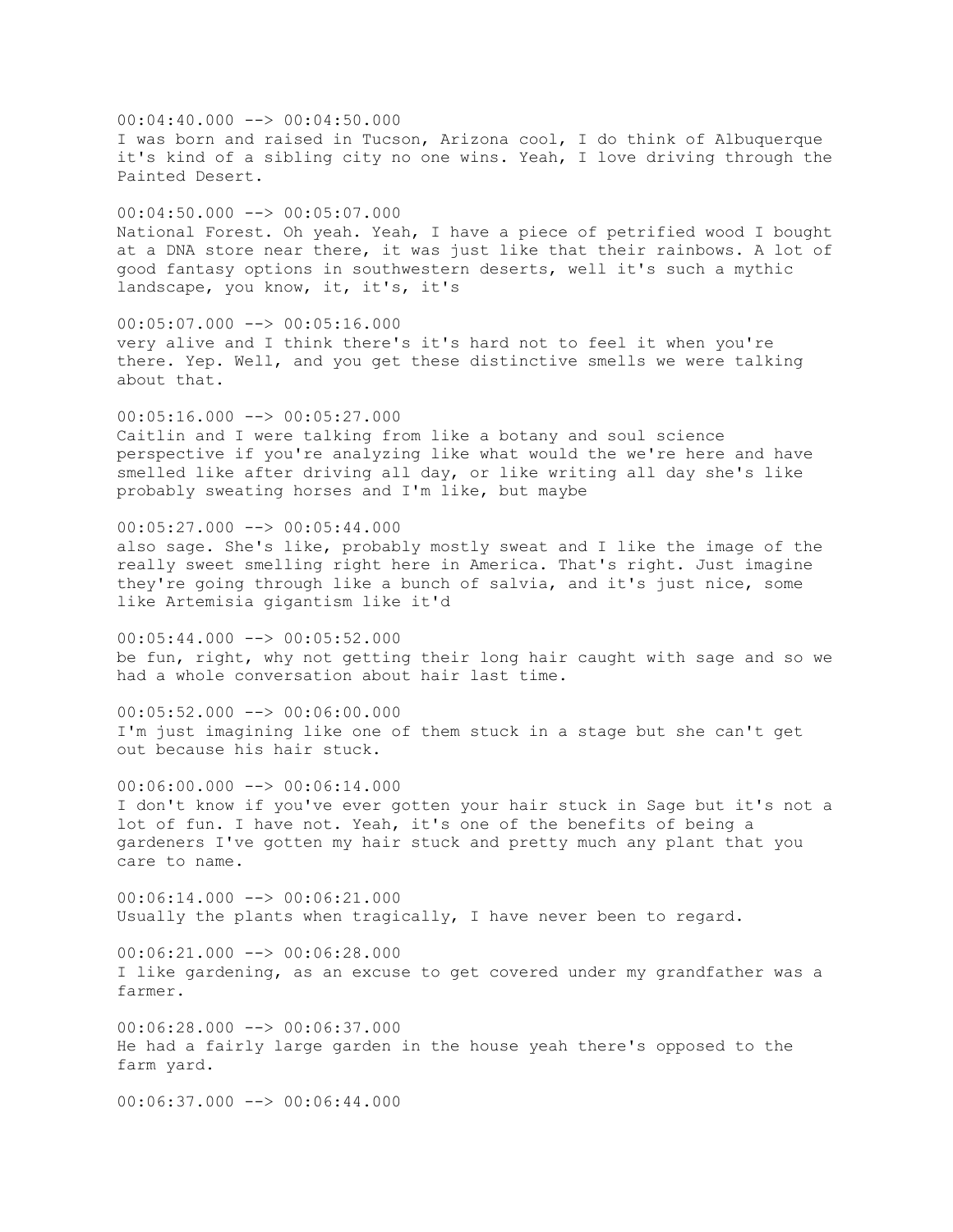And it was large enough that he actually drove the tractor in and proud it. 00:06:44.000 --> 00:06:45.000 Nice.  $00:06:45.000$  -->  $00:06:59.000$ Well, we're gonna get to hear from our speaker starting off about now, so I'm going to make you spotlight so you're all big in the middle, and reminder, if you need me I'll give you a five minute reminder at 40 and then you're gonna be all the way cut 00:06:59.000 --> 00:07:03.000 off at 45. Okay, Well thank you, Jessica.  $00:07:03.000$   $\rightarrow$   $\rightarrow$  00:07:04.000 My name is Matt. 00:07:04.000 --> 00:07:16.000 Hello everybody's my first ever myth con it's really good to see you all. Even though as we were just saying we weren't able to do it in person, which I was really disappointed about, but I did want to meet everybody and speak to you all, but it is exciting  $00:07:16.000$  -->  $00:07:24.000$ that I get to at least participate, you know, still virtually and I do look forward to seeing you all hopefully in Albuquerque next year. 00:07:24.000 --> 00:07:40.000 So this paper that I'm presenting today, it's drawn, it's adapted from a chapter from my master's thesis which I completed back in May, here at the University of Tennessee in Chattanooga, so it's something I was working on pretty recently but I am fairly  $00:07:40.000$  -->  $00:07:49.000$ new to the field so I am going to be eager to your feedback and comments from you all. A lot of you have been at this a lot longer than I have.  $00:07:49.000$  -->  $00:08:04.000$ But I'm going to go ahead and just hop on into it, and the title is a saga rewritten the character of Odin, and jr tokens edition of you catastrophe in the new way of the full songs. 00:08:04.000 --> 00:08:20.000 It's no secret that jr Tolkien was profoundly influenced by the myths and sagas of the doors, yet as one looks past all the many superficial elements which token borrowed from Norse mythology that the magic connections between his work in the north Tales 00:08:20.000 --> 00:08:36.000 from which he drew inspiration, are not always so clear cut questions about regarding whether the character of tokens work is in harmony with the worldview so men really embodied in the mid since August of the nurse or whether tokens fiction stands in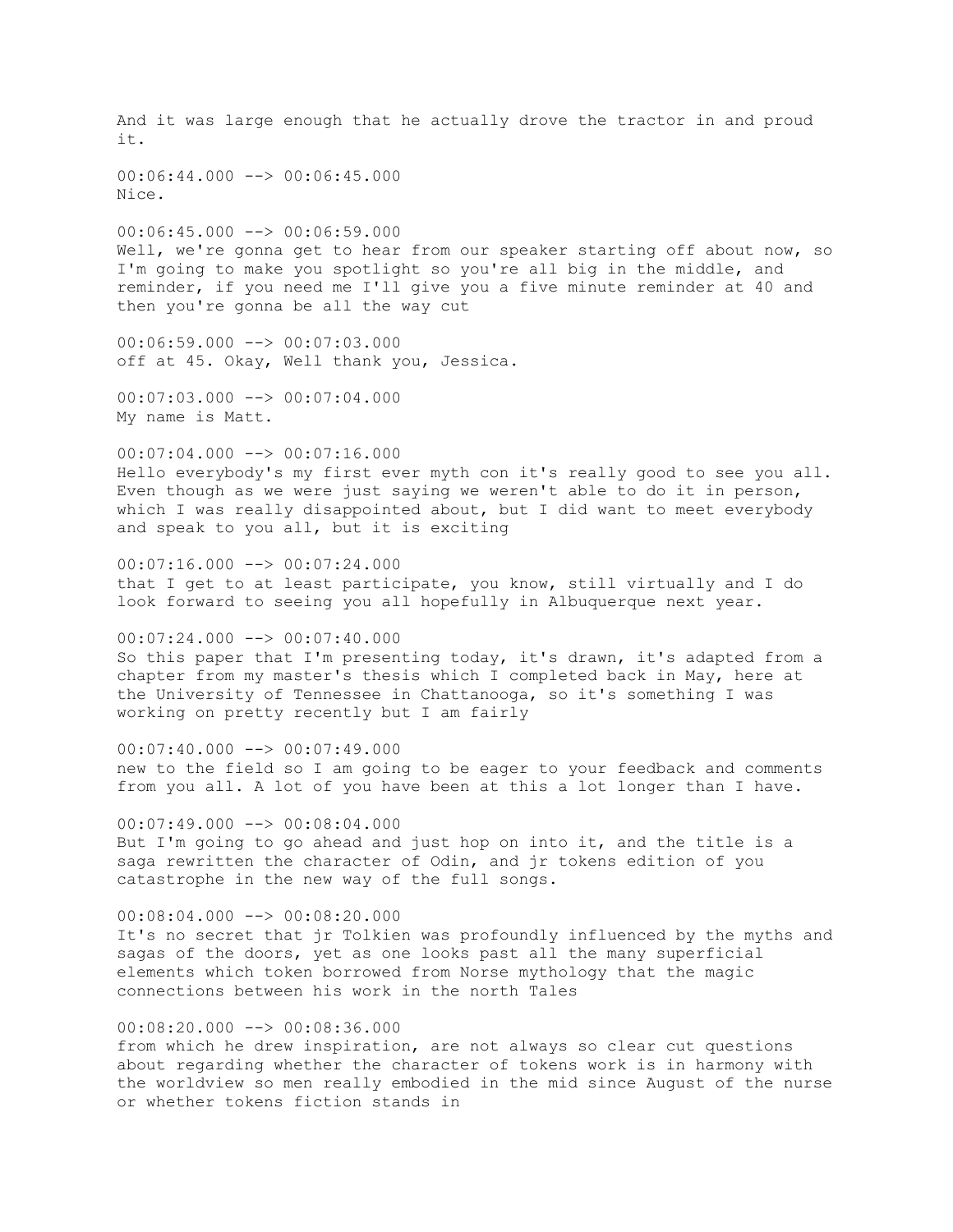00:08:36.000 --> 00:08:37.000 opposition to it.

00:08:37.000 --> 00:08:55.000 In this paper, I will argue that Tolkien was not interested in mimicking Norse mythology, nor endorsing its bleak worldview, but rather rewriting Norse mythology in such a way as to illuminate it's true white this concept of true light is drawn from a

 $00:08:55.000$   $\rightarrow$   $\rightarrow$  00:09:01.000 letter by token to his son Michael, in which he laments the corruption of quote.

 $00:09:01.000$  -->  $00:09:15.000$ That noble northern spirit, a supreme contribution to Europe, which I have ever loved and tried to present in its true light, unquote, token had an Augustinian conception of evil, believing that God is primary evil secondary.

00:09:15.000 --> 00:09:30.000 Therefore, in tokens view a virtue like northern courage could be corrupted without completely nullifying its underlying true like. It is a parent, a token is already working to recover and present this true by in his phone.

 $00:09:30.000$  -->  $00:09:42.000$ The new lay of the ball songs, where he tampers with the saga of the bosoms at such a foundational level. That's hardly appropriate still refer to the phone as Norse

 $00:09:42.000$  -->  $00:09:56.000$ Tolkien's the new life of all songs published in 2009 and the volume, titled The Legend of cigarette in could run, but composed most likely sometime in the early 1930s depicts the famous Adventures of the Norse hero singer.

 $00:09:56.000$  -->  $00:10:11.000$ However, token takes liberties with his story that shake it thematically to its core, the worldview of the medieval Norse peoples characterized by its distinct theory of courage, which from here on, I shall refer to as northern courage is summed up most

00:10:11.000 --> 00:10:26.000 succinctly by Edith Hamilton, quote, the world of Norse mythology is a strange world as guard, the home of the gods is unlike any other heaven men have dreamed both no radiant sea of joys in it, no assurance of bliss.

 $00:10:26.000$  -->  $00:10:36.000$ It is a great and solemn place over which hangs the threat of an inevitable inevitable doom. Nevertheless, the gods will fight for it to the end, and quote.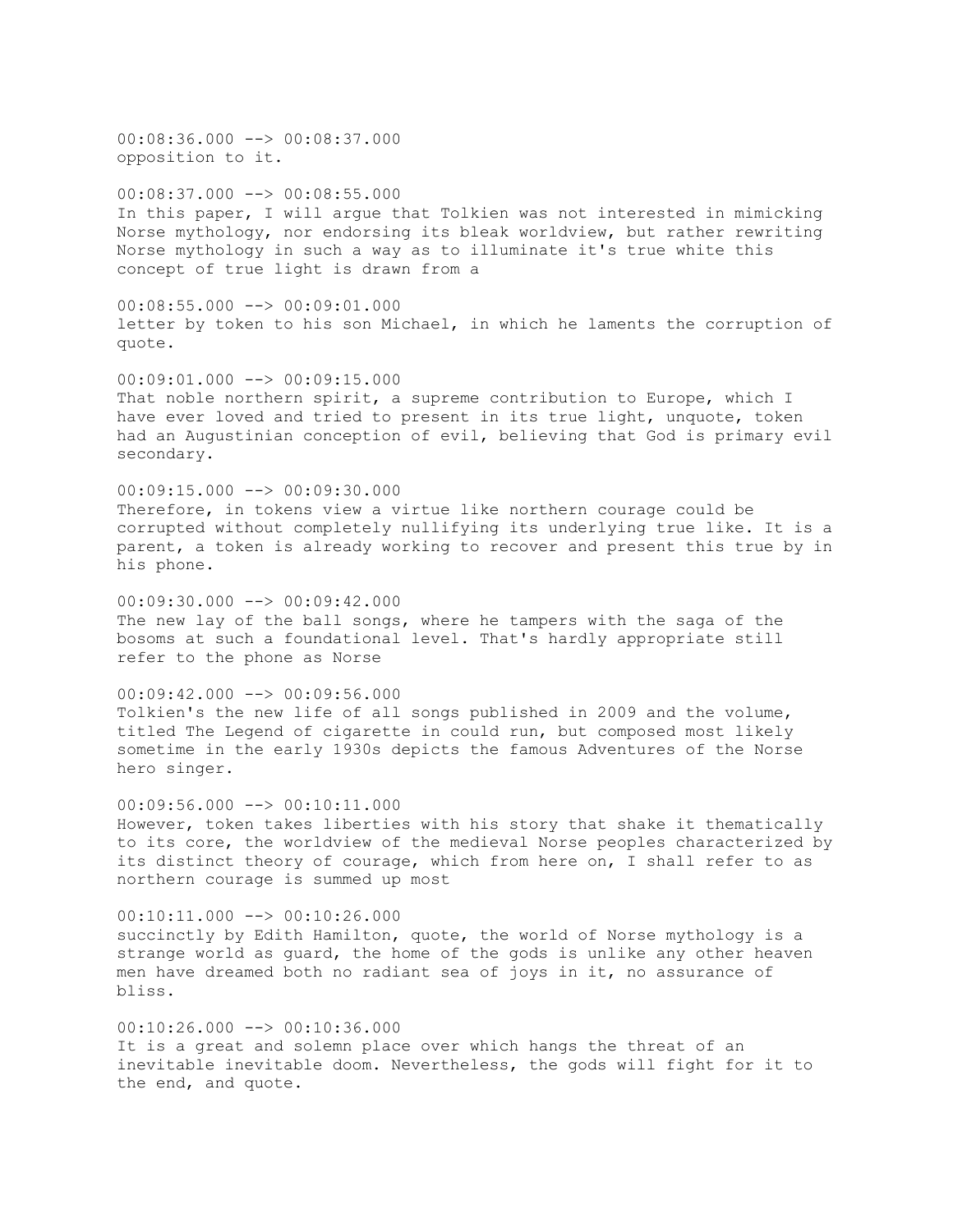$00:10:36.000$  -->  $00:10:49.000$ The people who produced such a mythology clearly agreed that the world was a cold brutal place full of cruel violent people all predestined for suffering and destruction without even the hope that their gods might save them.  $00:10:49.000$  -->  $00:11:03.000$ Still, the Norse were known as a hearty relentlessly courageous people, despite their gloomy worldview, though they acknowledge the bleakness of their position, they were determined to go down to the grave laughing to finally with heads held high until 00:11:03.000 --> 00:11:16.000 the very last this in a nutshell is northern courage and tokens that newly of the Vulcans inserts a messianic promise of redemption and suggest that death will in fact be overcome. 00:11:16.000 --> 00:11:32.000 Even if it is not entirely clear how as ever token cannot resist the allure of a you catastrophe that term Tolkien coined to describe happy endings which come about, despite seemingly insurmountable odds phenomenon which token associates with the gospel 00:11:32.000 --> 00:11:43.000 story and all the best. Very good.  $00:11:43.000$  -->  $00:11:58.000$ But it is a detail which undermines the central conflict of Norse mythology, a move which cannot be mistaken as a careless mistake or misunderstanding coming from such an enthusiastic student of North Language and Literature token subversive edition was  $00:11:58.000$  -->  $00:12:07.000$ a calculated move in part of his project to rewrite Norse mythology in order to present northern courage and it's true like. 00:12:07.000 --> 00:12:18.000 It's not difficult to see why Tolkien was particularly drawn to Sigurd and good rooms part in the saga Both songs. If he intended to rewrite Norse mythology. 00:12:18.000 --> 00:12:29.000 Though the legend of Sigurd is recorded in several sources, both in writing and carved into wouldn't stone, the oldest and most authoritative source poetic Edda is missing several key pages.  $00:12:29.000$  -->  $00:12:43.000$ These missing pages must have both delighted and frustrated Tolkien for as Tom ship he points out token quote set himself to write the missing phone and the legend as it should have been and quote.

 $00:12:43.000$  -->  $00:12:53.000$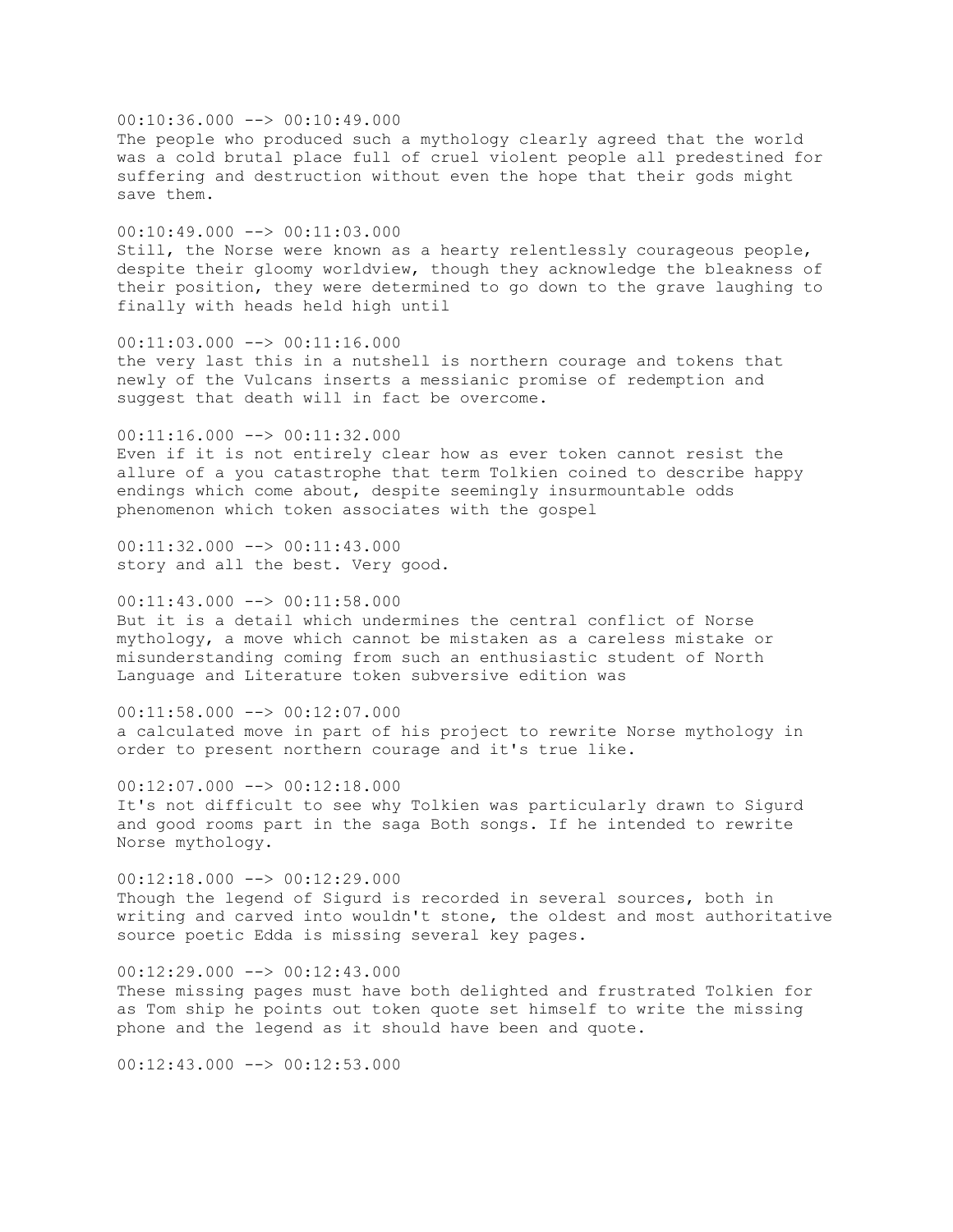Although should be is referring to the legend as it should have been in the sense that the older source presents a narrative that is because of the missing pages, literally incomplete.

00:12:53.000 --> 00:13:05.000 This notion of rewriting Norse mythology as it ought to have been seems to have had far, excuse me, far greater significance for token, then just filling in the blanks.

 $00:13:05.000$  -->  $00:13:16.000$ The nor sagas, whether they were missing pages or not. Were incomplete from Tolkien's point of view, because they presented northern courage misapplied outside of its proper context.

 $00:13:16.000$  -->  $00:13:29.000$ Although he traced its origins back to villainous Viking Raiders and pointed out, it's contemporary manifestation and Hitler's Nazi Party, he still believes that there was something good and true about it, even though it was twisted into a hopelessly

 $00:13:29.000$  -->  $00:13:31.000$ ugly demonic mess.

00:13:31.000 --> 00:13:47.000 And the previously mentioned letter to his son Michael, Professor Tolkien asserted that, quote, you have to understand the good things to detect the real evil and token, obviously saw good in the north expression of courage and it is precisely for this

00:13:47.000 --> 00:13:51.000 reason that he was so troubled by its corruption.

 $00:13:51.000$  -->  $00:14:07.000$ But considering Tolkien's notion of true light Norse mythology written as it ought to have been must involve not only filling in the missing pages, but editing the existing pages so that they depict northern courage and it's true uncorrupted form.

 $00:14:07.000$  -->  $00:14:23.000$ If one compares the Old Norse renditions of the saga of the bowl sons and tokens, you lay of the vote songs, it appears that this is exactly what token is attempting to do is is most obviously illustrated through tokens depiction of Odin, a chief God

 $00:14:23.000$  -->  $00:14:39.000$ Although Sigurd is the central character and hero of the saga of the bull songs, Odin is the puppet master who pulls all the strings, guiding the wholesome family from it's miraculous beginnings to his glorious get tragic end Odin is directly responsible

 $00:14:39.000$  -->  $00:14:49.000$ for all that happens to the wholesome family, even from their very conception, and the early pages of the saga, we encounter wherever I can never pronounce that name I apologize.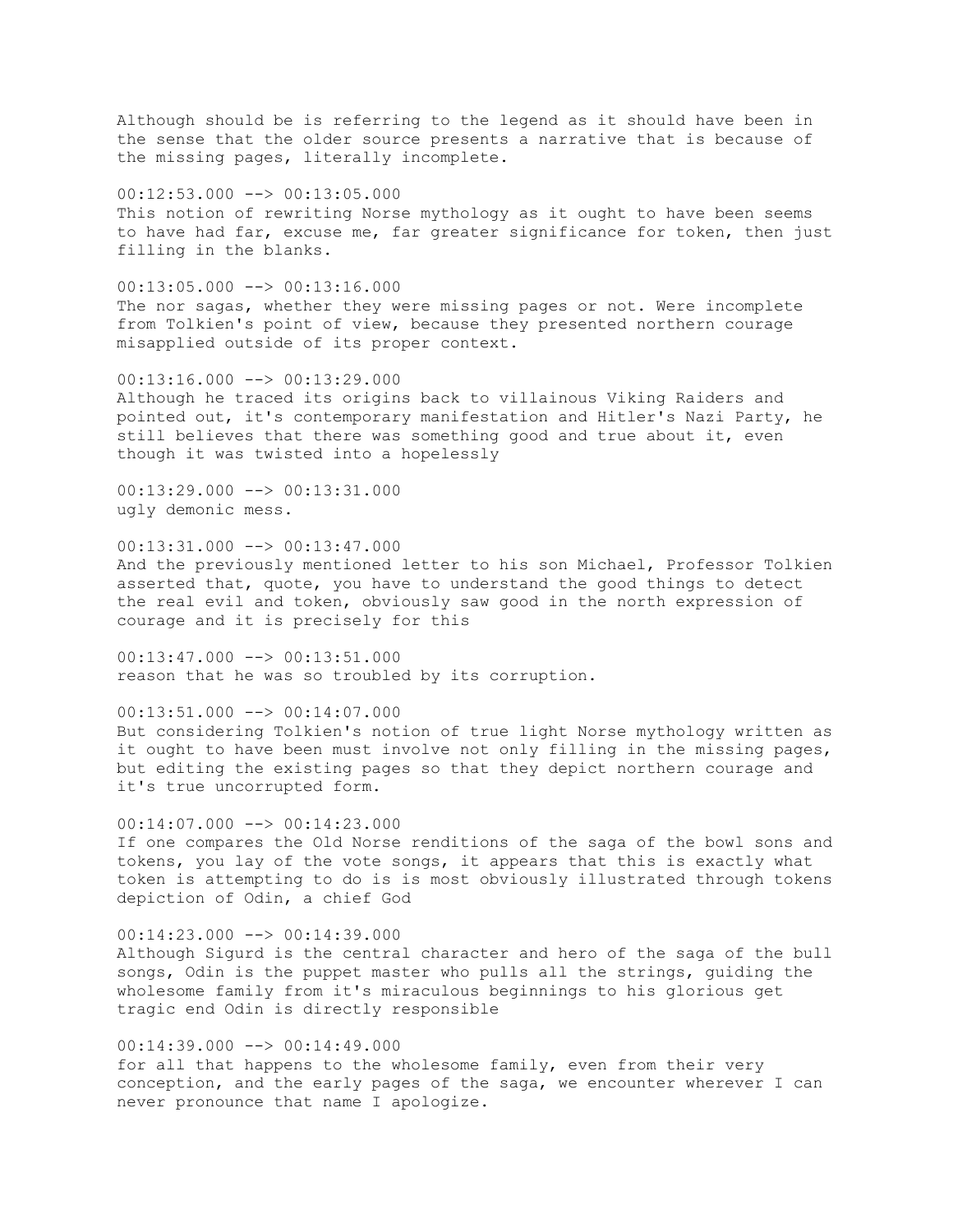$00:14:49.000$  -->  $00:15:06.000$ I'm a son of Odin, who prays to the gods in his old age, begging for a son to be his hair. In response, Odin some sends a Valkyrie with a magic Apple, which grants fertility to river and his wife, the son who was born to them is also quite literally then

#### 00:15:06.000 --> 00:15:19.000

it is Odin that guides and he puts the ball songs from the very beginning of awesome story has as much to do with the one eyed God, because it does the mortal heroes involved, and does offers a rich story insight into Oden's character, the writers of

#### $00:15:19.000$  -->  $00:15:33.000$

the saga draw attention to the fact that it is Odin and Loki who set in motion events that ultimately lead to all of cigarettes adventures, having killed the son of a farmer and and trademark open and Loki are forced to pay a ransom.

#### $00:15:33.000$  -->  $00:15:44.000$

Loki obtains the ransom through treachery. And they leave fried Marta sons, Reagan and fast near with a magical green, which both begets more treasure and his curse to bring death, whoever owns it.

#### $00:15:44.000$  -->  $00:15:53.000$

After being refused to share the treasure, fasten your promptly slaves his father and asleep, and then denies a share of the treasure to his brother Reagan.

# 00:15:53.000 --> 00:16:09.000

Eventually, Reagan recruits the promising young warrior Sigurd to help him claim his share of the treasure from there, who lay on the treasure in the form of a fearsome dragon Sigurd, a descendant of wholesome agrees to aid Reagan in this class but demands

#### $00:16:09.000$  -->  $00:16:22.000$

unbeatable and battle.

are where the sword. After failing to produce a satisfactory blade for sacred Reagan forges sacred a new sword out of the shards of singers father sword, Graham, just as Odin clearly sets the stage for cigarettes quest.

### 00:16:22.000 --> 00:16:33.000 It was he who be stowed Graham the sword upon sacred spot. Second, at a wedding feast, Odin appeared and thrust, a magnificent sword into the stump of an oak tree.

 $00:16:33.000$  -->  $00:16:43.000$ He declared that the sword was a gift from him to whoever could pull the sword from the stump promising that he who will did the sword would be

### $00:16:43.000$   $\longrightarrow$   $00:16:58.000$ The Saga tells how each of the great Lords present at the feast unsuccessfully attempted to pull the sword free. Finally, a young and low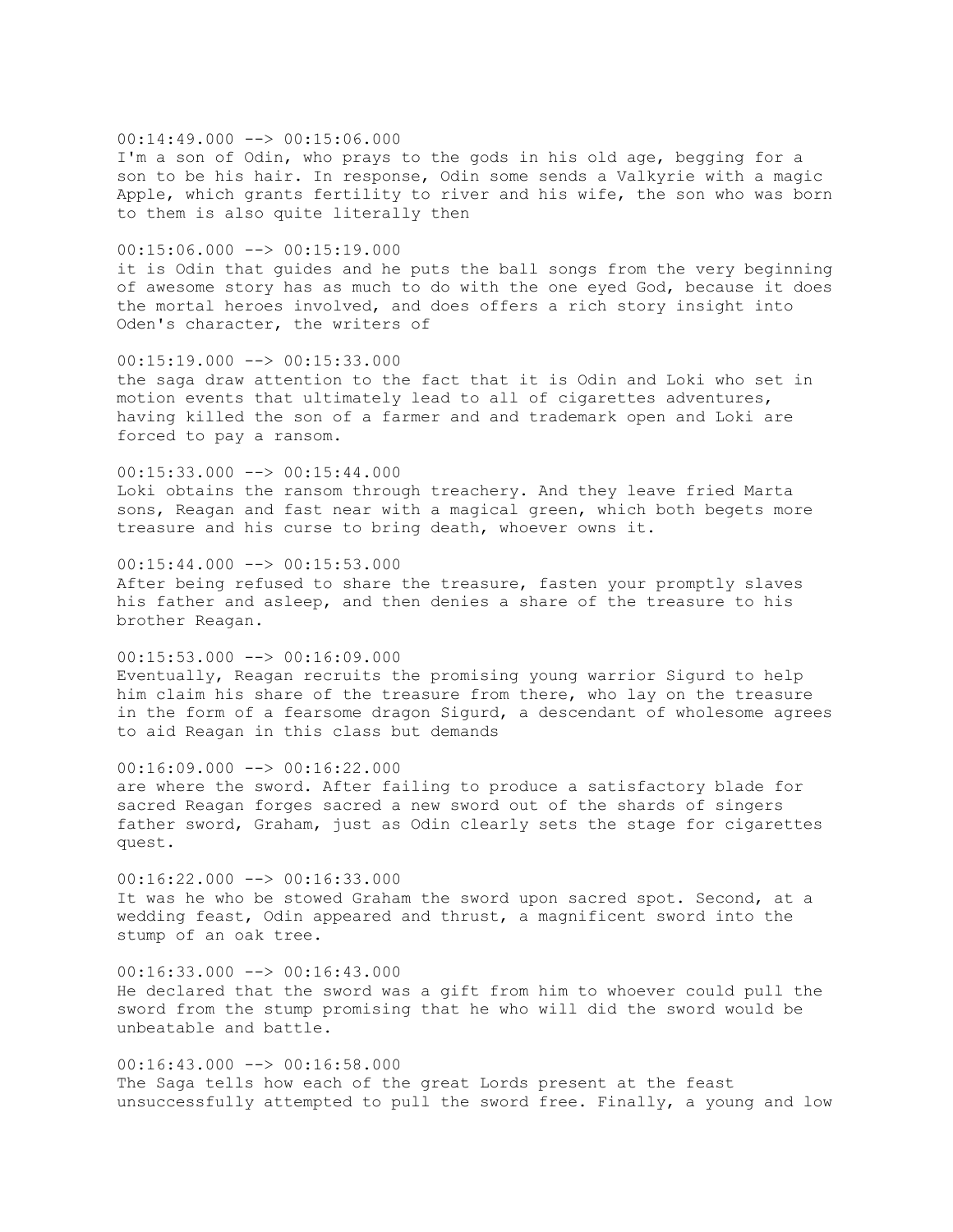born man Sigmund, a descendant of Olson successfully removed the blade from the stone there by revealing himself

 $00:16:58.000$  -->  $00:17:08.000$ to be Oden's chosen champion Sigmund had many great sons who won the Wilson family fame and Oden's promised that the owner of Graham would win every battle held true.

00:17:08.000 --> 00:17:24.000 However, in segments final battle, the great warrior was piling the bodies of his enemies about him great heaps. When Odin himself emerged seemingly out of nowhere, Odin disarmed Sigmund breaking the very sword he had given him before striking him down

00:17:24.000 --> 00:17:34.000 atop the piles of bodies. So it is that Odin is at once the source of the bosoms glory, and also the author of their pain in depth.

00:17:34.000 --> 00:17:47.000 The gift of Graham serves as a physical image of Odin stick a relationship with his heroes, as the wielder of grand segment earned undying glory, as an undefeatable warrior chosen before all by himself.

 $00:17:47.000$  -->  $00:17:54.000$ Yet, in the end, the story shattered and broken in segment is slain by the very God who chose.

 $00:17:54.000$  -->  $00:18:02.000$ On one hand, Odin appears benevolent, and that he chooses the both sons to be the greatest of his heroes who will drink with him and Valhalla and fight it aside.

00:18:02.000 --> 00:18:18.000 However, as Jackson Crawford points out, quote, By the same token, Oden's role as an insider of war, and a killer of men, lead to someone ease about his role as we see in some of his own names that Odin lists at the end of grim small, such as evil do

 $00:18:18.000$  -->  $00:18:22.000$ her battle Mary, and even simply killer.

00:18:22.000 --> 00:18:36.000 And when Odin through his mysterious relationship with Loki sets in motion the events that cause Sager to take up his father's sword and embark on a dangerous adventure, he renews his commitment to his chosen family.

 $00:18:36.000$  -->  $00:18:53.000$ Grabbing record symbolizes Oden's renewed favor upon the wholesome family and all that comes with it, like his father secret is guided by Odin first to glory, then do clearly the relationship between Odin and his champions is complex, there's something

 $00:18:53.000$  -->  $00:19:09.000$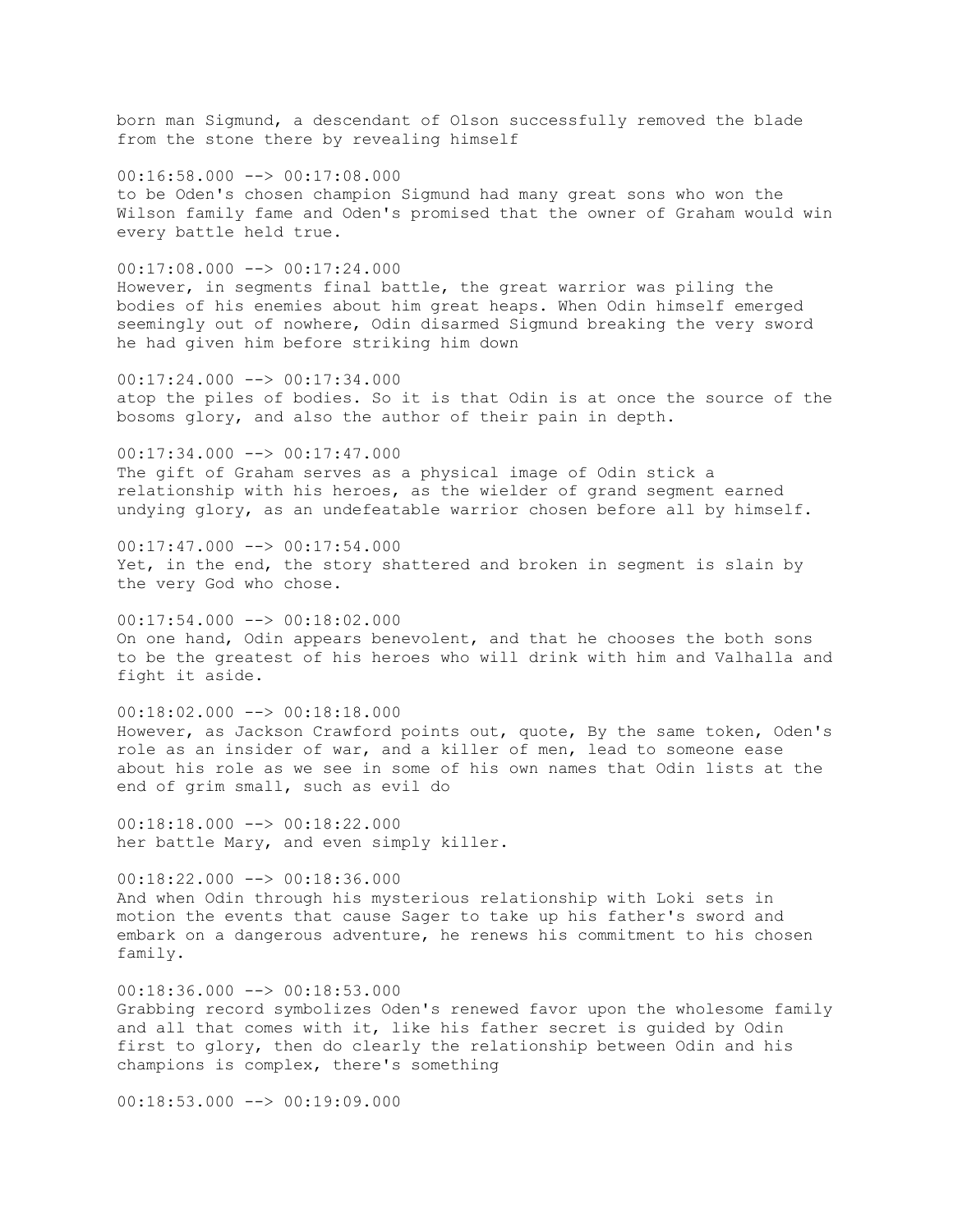seemingly treacherous in the way, Odin abandons his heroes in their time of death as Jesse boy explains quote, Odin is also a fickle God, but the God is simply acting and character Oden's propensity to be trade, even his most beloved heroes, especially

 $00:19:09.000$  -->  $00:19:27.000$ 

those to whom he had previously granted a long string of victories is well known and, indeed, Bowden's treachery is simply in his nature, for he is constantly at work as Roxanne fit, excuse me, as Jackson Crawford explains quote harvesting accomplished

00:19:27.000 --> 00:19:44.000 warriors for his army in Valhalla and Odin grooms Sigurd like a farmer

fattening a prize pig. He treats the hero with utmost care until the time comes for butchering, and then all of Oden's warm turns suddenly into it looks like cold treachery, often

 $00:19:44.000$  -->  $00:19:52.000$ using the very gifts. He has given against the hero or disarming and slaying them himself, as in the case of segment.

00:19:52.000 --> 00:20:07.000

Equipped with his sword and presented with a glorious quest Odin allows Sigurd the honor of not only slaying the dragon fact near, but also demonstrating his wit and outsmarting and beheading Reagan, Odin intervenes yet again to provide Sigurd with the

00:20:07.000 --> 00:20:22.000

opportunity to prove his unmatched courage by prompting him to rescue the boundary Brynn held from her fiery prison, his own himself who in prison Brent Hill and his Oden's emissaries the birds, or perhaps one could argue Odin himself in the form of a

00:20:22.000 --> 00:20:32.000 bird, who direct Sigurd to bring home, Odin promise frindall that he, excuse me, that the one who would save her and marry her would be a fearless man.

 $00:20:32.000$  -->  $00:20:45.000$ So once again, Odin has handed secured the opportunity to prove his greatness. Yet even as Sigurd saving Brynn hailed as his glory. It ultimately leads to his murder at Britain hills brothers own hands.

00:20:45.000 --> 00:21:02.000

That's perpetuating the confusing cycle of glory and violent death present in all the tales of Oden's chosen in Tolkien's retelling of the saga. He highlights and embellish is the gracious, and even hopeful aspect of Oden's character CRISPR token in his

00:21:02.000 --> 00:21:14.000

preface to the legend of security and Gudrun notes that Odin chooses the family of the bowl songs to be his chosen warriors singer to be their leader quote for Odin hopes that by his hand.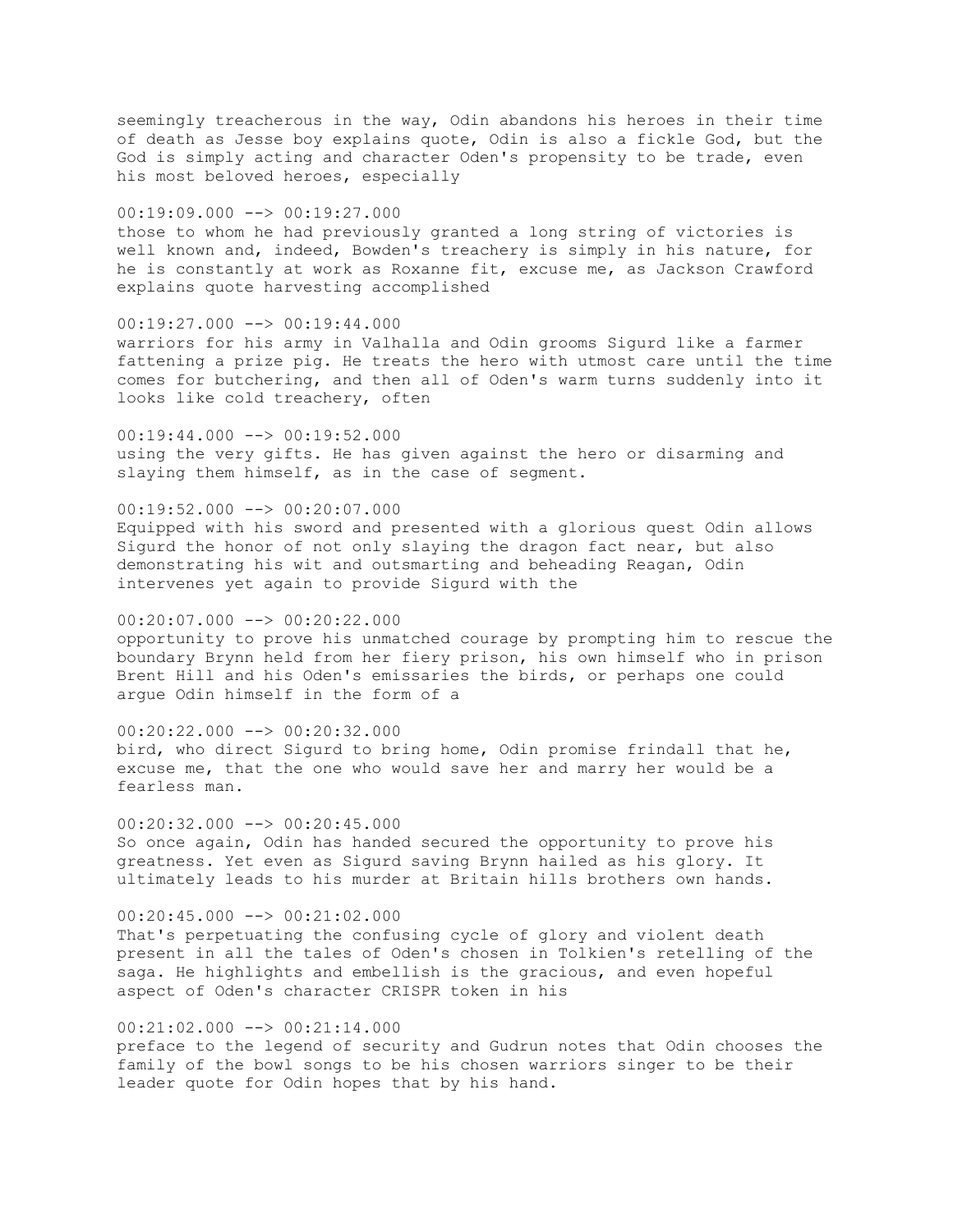00:21:14.000 --> 00:21:16.000 His hand being the hand of Sigurd.

00:21:16.000 --> 00:21:30.000 The serpent shall in the end be slain, and the new world made possible. None of the gods can accomplish this, but only one who has lived on earth first as a mortal and died and quote.

00:21:30.000 --> 00:21:45.000 Christopher token goes on to suggest that both in his father's work, and in the original poems, Odin to quote looks out beyond the seeming disasters of this world, though Oden's chosen come all to an evil end or untimely death.

00:21:45.000 --> 00:22:02.000 That will only make them have greater worth for their ultimate purpose in the last battle, and quote this hope and the Vulcans chosen status is not explicit in the traditional Norse text token consultant, so the fact that he chose to highlight these elements

00:22:02.000 --> 00:22:20.000 reveals his predisposition to insert you catastrophe in details which lack it in the opening lines of tokens lay he sets out the necessary ingredients for you catastrophe, but in doing so, he simultaneously undermines the conflict, potential conflict

 $00:22:20.000$  -->  $00:22:22.000$ of Norse mythology as we know it.

00:22:22.000 --> 00:22:32.000 Having established the war between the gods and the monsters token put these words into the mouth of a seer quote shall all be ended shell Earth perish.

00:22:32.000 --> 00:22:41.000 If in day of doom one deathless stands, who death have tasted in dies no more. The Serpent's later see devoted.

 $00:22:41.000$  -->  $00:22:59.000$ Then also not end, nor Earth perish, and quote that the earth shall perish is a foregone conclusion in Norse mythology, yet. Tolkien suggests in these lines that perhaps this terrible fate can be avoided.

00:22:59.000 --> 00:23:16.000 at this hero's hands, the prophesied Monsters of Rock and rock will be defeated, thus saving the earth from destruction. This hero. According to the prophecy must be a voting seed. So, tokens here explains Oden's seemingly dubious activity in the world

00:23:16.000 --> 00:23:26.000 as something ultimately hopeful in a good sense, he must proactively service deeds and then read them back again and search for his promise Savior of the world.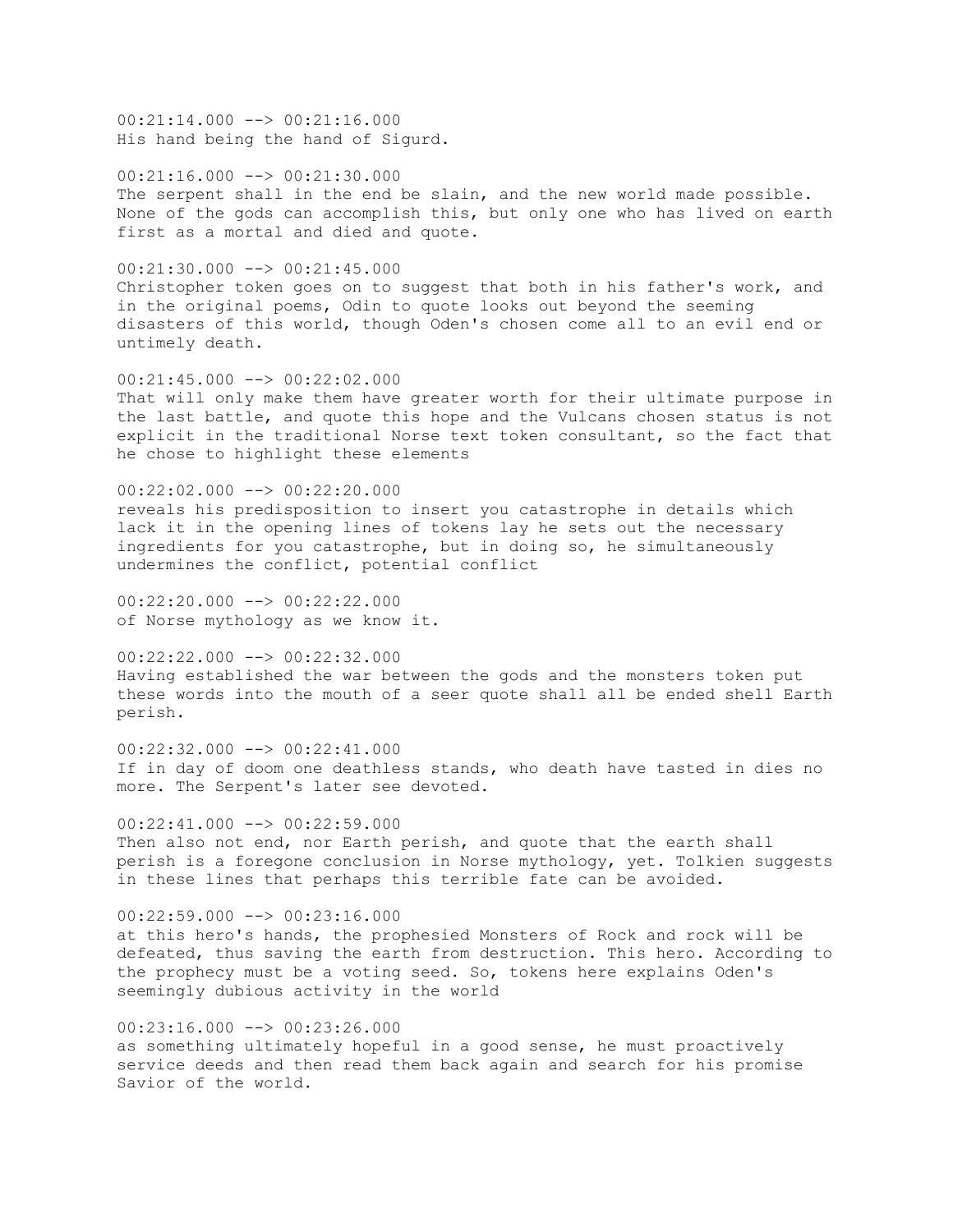$00:23:26.000$  -->  $00:23:41.000$ Instead of waiting to die by Odin side at Ragnar rock token describes Foden's warriors patiently waiting in Valhalla the, quote, mighty ones of Earth male clad sitting for one they waited, the world's chosen, and the quote.  $00:23:41.000$  -->  $00:23:54.000$ And these critical lines token has inserted an overtly messianic figure, and in doing so, has completely altered do didn't quest that is fair Ragnar rock in the stubbornly to find stance of the Norse hero.  $00:23:54.000$  -->  $00:24:08.000$ If all of Oden's fallen heroes, simply gathered to wait for the coming Savior, they have more in common with Old Testament prophets and patriarchs, and they do with ancient Norse heroes like cigarette or Ragnar Northbrook.  $00:24:08.000$  -->  $00:24:26.000$ This messianic imagery and Tolkien's lay is only compounded when Fatmir refers to it as the man of mankind. This title recalls the biblical title, son of man, frequently attributed to Jesus the Messiah, the title Son of Man draws attention to the Messiah  $00:24:26.000$  -->  $00:24:37.000$ his role as a representative of humanity, even though he is simultaneously the Son of God. Likewise, Sigurd is a son of Odin, but also man of mankind. 00:24:37.000 --> 00:24:52.000 As the chosen seed of Odin tokens Sigurd will fulfill the prophecy and bring about the world salvation token does not simply suggest this messianic function in his phone, nor does he leave the reader wondering if Bowden's hope is misplaced.  $00:24:52.000$  -->  $00:25:08.000$ In the final lines, he picks Brynn held in Sigurd united after death and Valhalla, she has his shield maiden preparing him for the last battle token confirms that cigarette is indeed the world's chosen in that quote in the day of June, he shall deathless 00:25:08.000 --> 00:25:17.000 stand, who death tasted and dies no more, the surface layer, see devoted, not all children, nor Earth perish.  $00:25:17.000$  -->  $00:25:28.000$ And the question posed by this year at the bones beginning a question, not even seriously entertained in Norse mythology is answered in the climax of Dawkins poem.

 $00:25:28.000$  -->  $00:25:46.000$ Tolkien portrays cigarettes death as a necessary evil, which leads to something, ultimately good for as one of Oden's ravens declares, quote, Odin smoke, who owed and loved, and with his honor fully intact and his reputation as a great warrior undisputed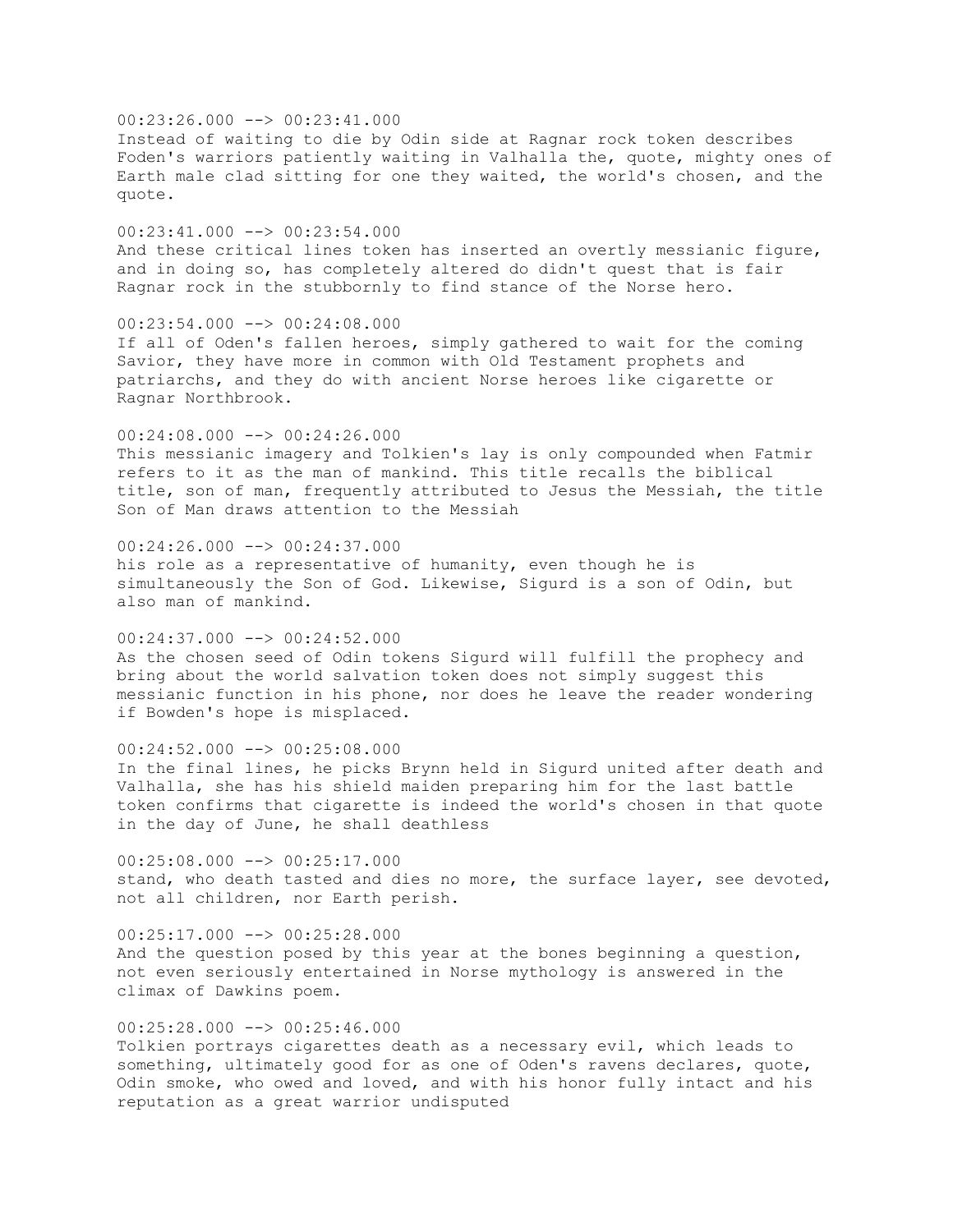00:25:46.000 --> 00:26:05.000 tokens Odin calls Sigurd home like a loving father, welcoming his beloved child, quote, involved Hulu Vulcans feasted Son Son. We'll see about that soon came Sigurd the sword bearing to glad the whole greeting Odin, their PC long at his father's side

00:26:05.000 --> 00:26:08.000 for war waiting, the world's chosen.

 $00:26:08.000$   $\longrightarrow$  00:26:23.000 This is certainly a warm and comforting picture which token paints a stark contrast to the scenes of fire suicide and defensive side which characterize the old saga.

00:26:23.000 --> 00:26:34.000 words, taken from Jackson Crawford's translation of the saga, quote, now Seward's body was prepared in the ancient way, and a great funeral pyre was built.

 $00:26:34.000$  -->  $00:26:49.000$ And when the fire had been kindled, they put Sigurd the killer of faff near on top of it and with his three year old son killed on Brynn holds orders, and after this Britain Hill died and burn bear with cigarette and their lives came to a close, and quote,

 $00:26:49.000$  -->  $00:26:58.000$ and the original saga there is no reunion for sacred imprint built and a feasting Hall in Valhalla surrounded by family and a loving God, there is no talk of feasting and final victory.

 $00:26:58.000$  -->  $00:27:08.000$ Instead, this saga presents us with grisly accounts of murder treachery in morning, and even the Great Hall of Odin is not safe.

 $00:27:08.000$  -->  $00:27:17.000$ In Tolkien's poem, Odin is a god characterized by love and hope hardly comparable to the mysterious and cruel Odin we meet in the sockets.

 $00:27:17.000$   $\longrightarrow$   $00:27:30.000$ It is difficult not to notice that Tolkien's code and bears no resemblance to the God of the Bible for as Lisa controls explains Tolkien quote cannot linger in the pagan despair of the defeated hero as glorious and moving as it might be all those imagination

 $00:27:30.000$  -->  $00:27:45.000$ Although his imagination was steeped in the sorrows of tragic myths. It was more deeply rooted in the Christian hope a final victory, and to quote for tokens, leave golden in the Norse myths and amended was to allow the true light of Northern courage

 $00:27:45.000$  -->  $00:27:58.000$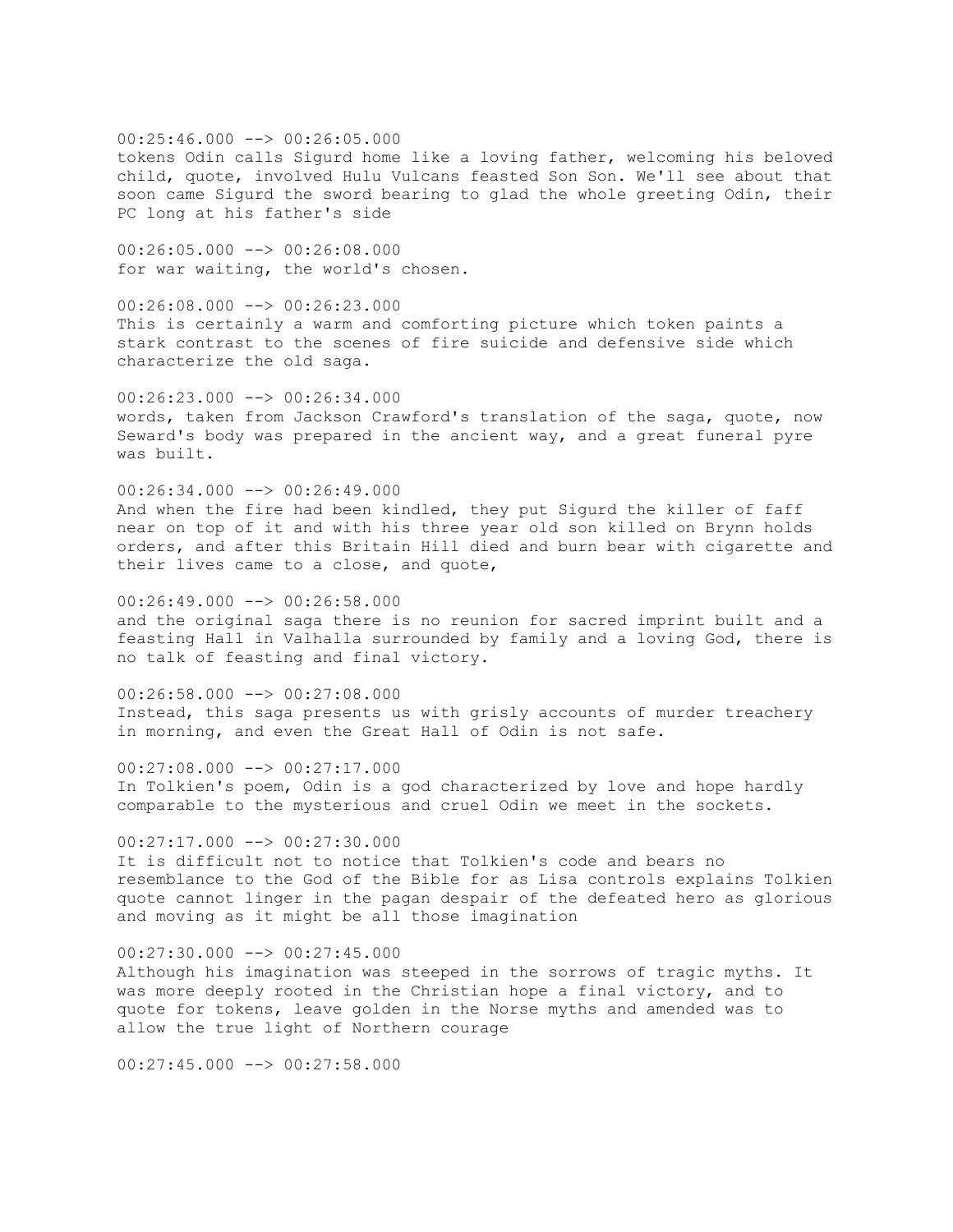to be obscured and perhaps forgotten, Odin, and tokens view was clearly a character in need of a rewrite, and it seems the professor believes he was the one to do it.  $00:27:58.000$   $\longrightarrow$   $00:28:13.000$ Tolkien's attempt to rewrite Odin in his true light in the late the Bowl Sunday is this satisfying for several reasons, particularly because he fashions Odin as a stand in for his God, rather than reworking, excuse me, rather than a reworking of the pagan  $00:28:13.000$  -->  $00:28:14.000$ deity. 00:28:14.000 --> 00:28:27.000 It seems that Odin has been replaced, rather than revised and replacing Odin token has simultaneously jettison the heart and soul of Norse mythology. If there's anything more incompatible with Ragnar rock. 00:28:27.000 --> 00:28:43.000 It is tokens you catastrophic twist that, quote, not all shall end, nor Earth perish and quote tokens poem reveals his dissatisfaction with the character Odin, and Norse mythology as a whole, and his desire to redeem it, even if his initial effort was  $00:28:43.000$  -->  $00:28:46.000$ somewhat clumsy handled. 00:28:46.000 --> 00:28:56.000 It is no worthy if CRISPR tokens estimation is correct, that his father composed this work in the years leading up to or perhaps even concurrent with the writing of The Hobbit, that token was thinking quite a lot about Odin in the 1930s is clear.  $00:28:56.000$  -->  $00:29:14.000$ That Tolkien was thinking quite a lot about Odin in the 1930s is clear. So it is no surprise that in the opening pages of his adventure novel, The reader is introduced to the authentic wanderer Gandalf, who was described as quote an old man with a staff, he had a tall pointed blue hat and along great bloke  $00:29:14.000$  -->  $00:29:18.000$ is long white beard hung down below his waist and quote. 00:29:18.000 --> 00:29:33.000 Furthermore, token gets Gandalf abroad brim hat, which conceals his eyes and says that quote tales and adventures sprouted up all over the place, wherever he went and the most extraordinary fashion and put this description is about as stereotypically 00:29:33.000 --> 00:29:47.000 authentic as possible, but instead of challenging, a dangerous giant to a battle of wits or calling a mighty hero into battle only to slay him Gandalf joins a band of stupid blundering dwarves and a lazy little

Hobbit.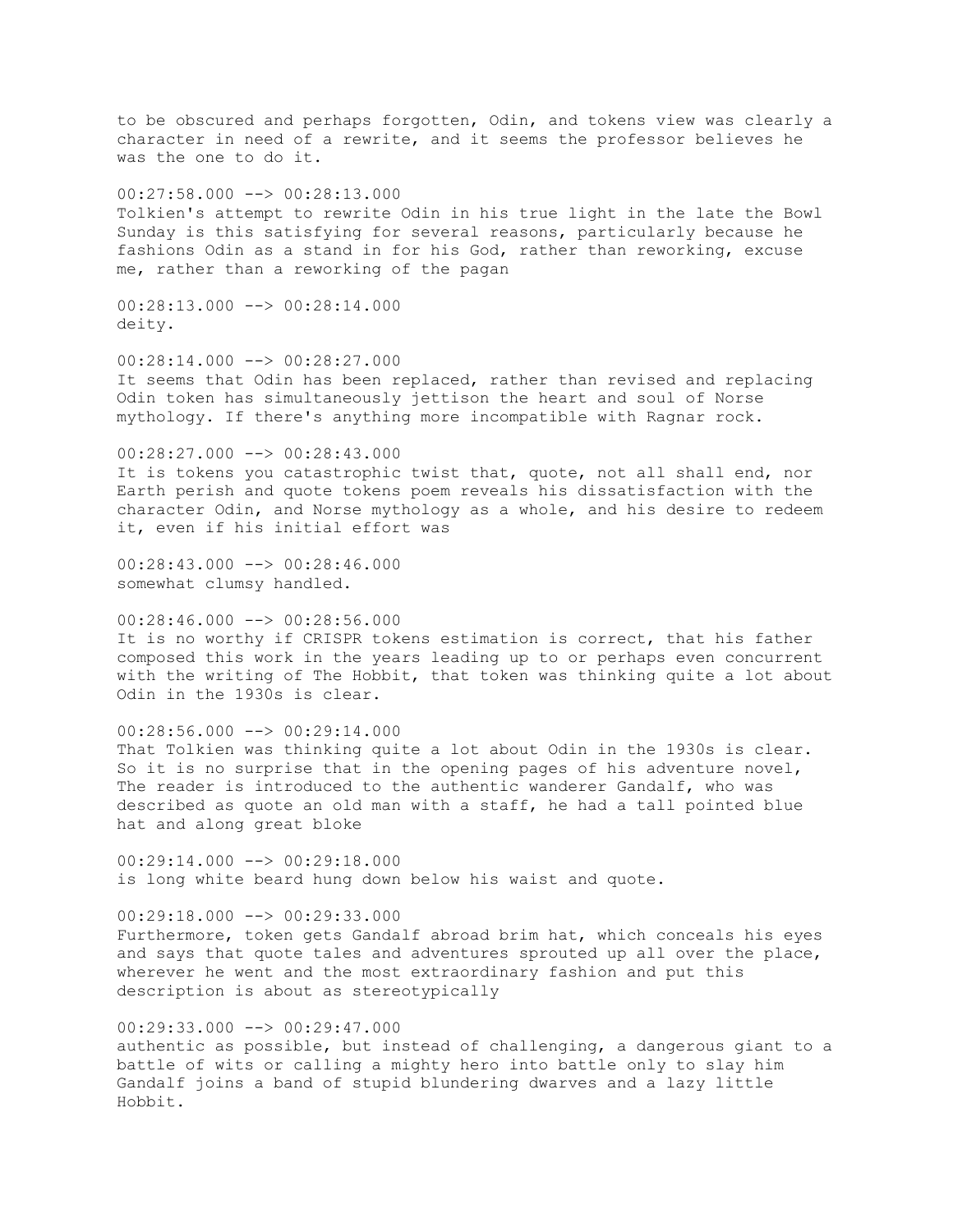$00:29:47.000$  -->  $00:29:59.000$ There's no treachery in this authentic wonder, as Bilbo gets to return home rich and a noble all the doors regain their honor, though granted at the cost of several of their companies lives. 00:29:59.000 --> 00:30:10.000 General, more so than the Odin and the new lay of the whole sons functions convincingly as an oden set right, rather than acting as the Christian God by another name. 00:30:10.000 --> 00:30:24.000 By the time he was writing the hobbit Tolkien was obviously thinking deeply about the nature of Odin, and already adding some much needed nuance to his rewrite of the God in Norse mythology as a whole, a project which he would not fully excuse me I projects  $00:30:24.000$  -->  $00:30:30.000$ which would not fully mature until he began writing. The Lord of the Rings.  $00:30:30.000$  -->  $00:30:50.000$ That's the end of my paper. I'm the rest of my, my thesis did sort of, then go on to flesh out the authentic connection there with Gandalf and how I do think that a lot of ways candle does seem to function as a more satisfying Odin set right, as opposed 00:30:50.000 --> 00:31:08.000 to, you know, like I said in the newly of the Bolton's there It seems like oh it's not there at all it's just God of the Bible with the name Odin slapped on. 00:31:08.000 --> 00:31:13.000 Thank you so much. Now is a great time for people to ask any questions that they have. 00:31:13.000 --> 00:31:17.000 We have 20 minutes before we gotta finish up, so.  $00:31:17.000$   $\rightarrow$   $00:31:24.000$ Well, that's very nice Tim said it's a great talk. Thank you. Thank you, Tim. 00:31:24.000 --> 00:31:37.000 All right, so if you can use the hand raising tool and zoom. That will help us keep track of who wants to say what  $00:31:37.000$   $\rightarrow$   $00:31:42.000$ like Chris is trying to figure it out Chris would you did you want to share a thought.  $00:31:42.000$   $\rightarrow$   $00:31:50.000$ No. Okay, I'll let Nancy go first. You're currently muted.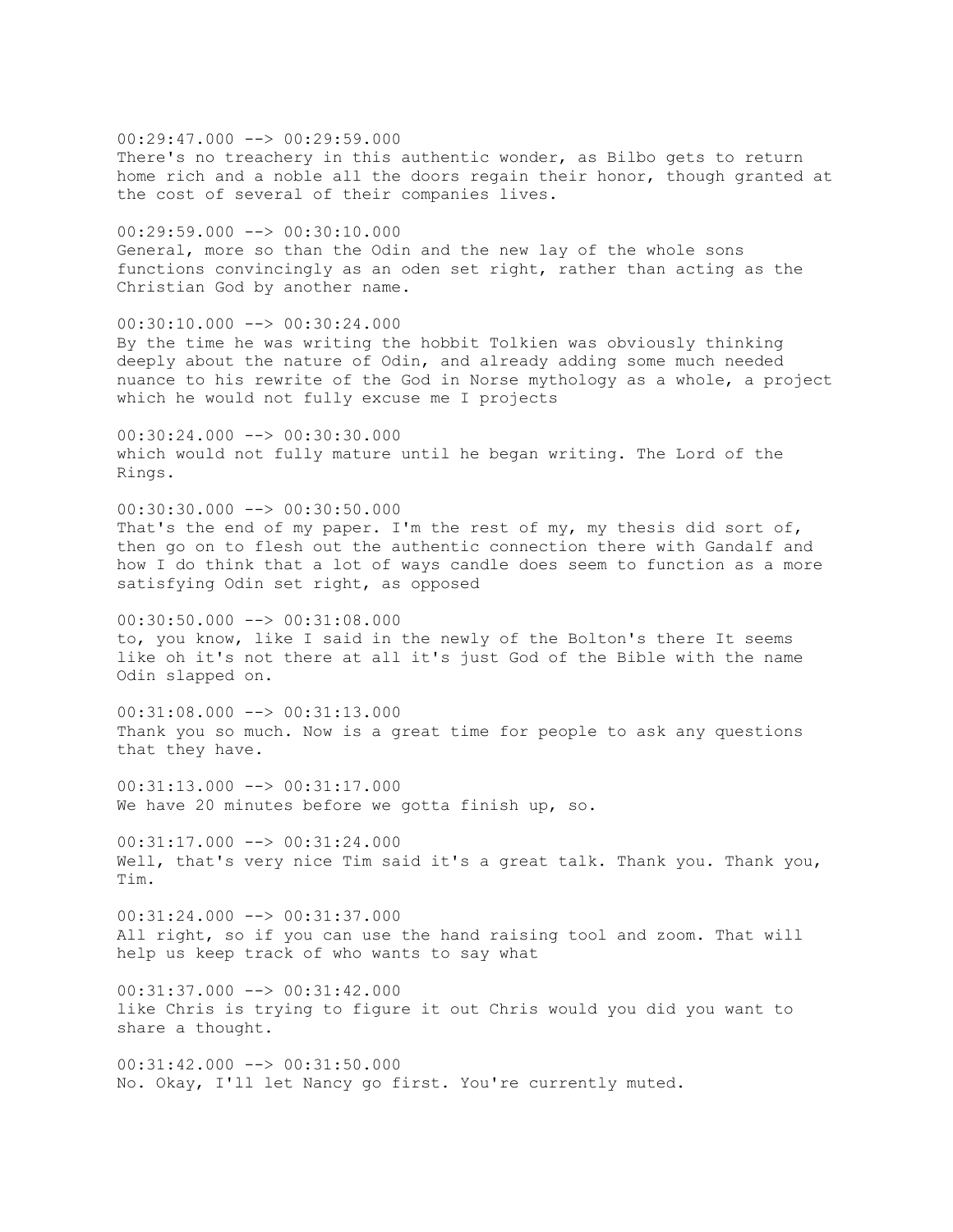00:31:50.000 --> 00:31:52.000 And I want to hear your brilliance. 00:31:52.000 --> 00:31:53.000 Sorry. 00:31:53.000 --> 00:32:06.000 Is there any indication in any of the sagas of a new world being weakened. I'm not that kind of conversant with all of the cycles and what I've read and it's been a while ago and memory is not very good. 00:32:06.000 --> 00:32:15.000 Is there any indication in any of the sagas of a new world being rebuilt after the destruction of Ragnar rock I typed in. 00:32:15.000 --> 00:32:16.000 There is. 00:32:16.000 --> 00:32:24.000 And it generally has to do with some of Thor's sons and a whole cold giggling. 00:32:24.000 --> 00:32:39.000 However, it, it's very likely and there's a lot of suspicion that it was something that was added by the Icelandic priests who were writing down since there's not really any good evidence of it before it got in the hands of priests. 00:32:39.000 --> 00:32:48.000 Now that's not to say there wasn't an older tradition of that. And I've looked around and haven't been able to find anything concrete at all about it.  $00:32:48.000$  -->  $00:32:58.000$ So if there is any promise of a new world, it doesn't involve the Acer doesn't involve Odin doesn't involve Thor and it doesn't involve any of the people who live in Middle Earth.  $00:32:58.000$  -->  $00:33:08.000$ So, whatever new world comes later. It doesn't belong in any way shape or form to whoever lives now, it's going to be something completely other. 00:33:08.000 --> 00:33:11.000 That's how I that's how I understand it anyway.  $00:33:11.000$   $\rightarrow$   $00:33:22.000$ As soon as a hint of added some of news ring, depending of course on how it stage but again this was another rewrite of the saga not original. 00:33:22.000 --> 00:33:43.000 No and in the thing about the original saga, whether you draw it from the poetic Edda or from elsewhere, is it's not a rich Lee drawn story with a consistent, or like the plot it really jumps all over the place and seems to miss pieces here and there.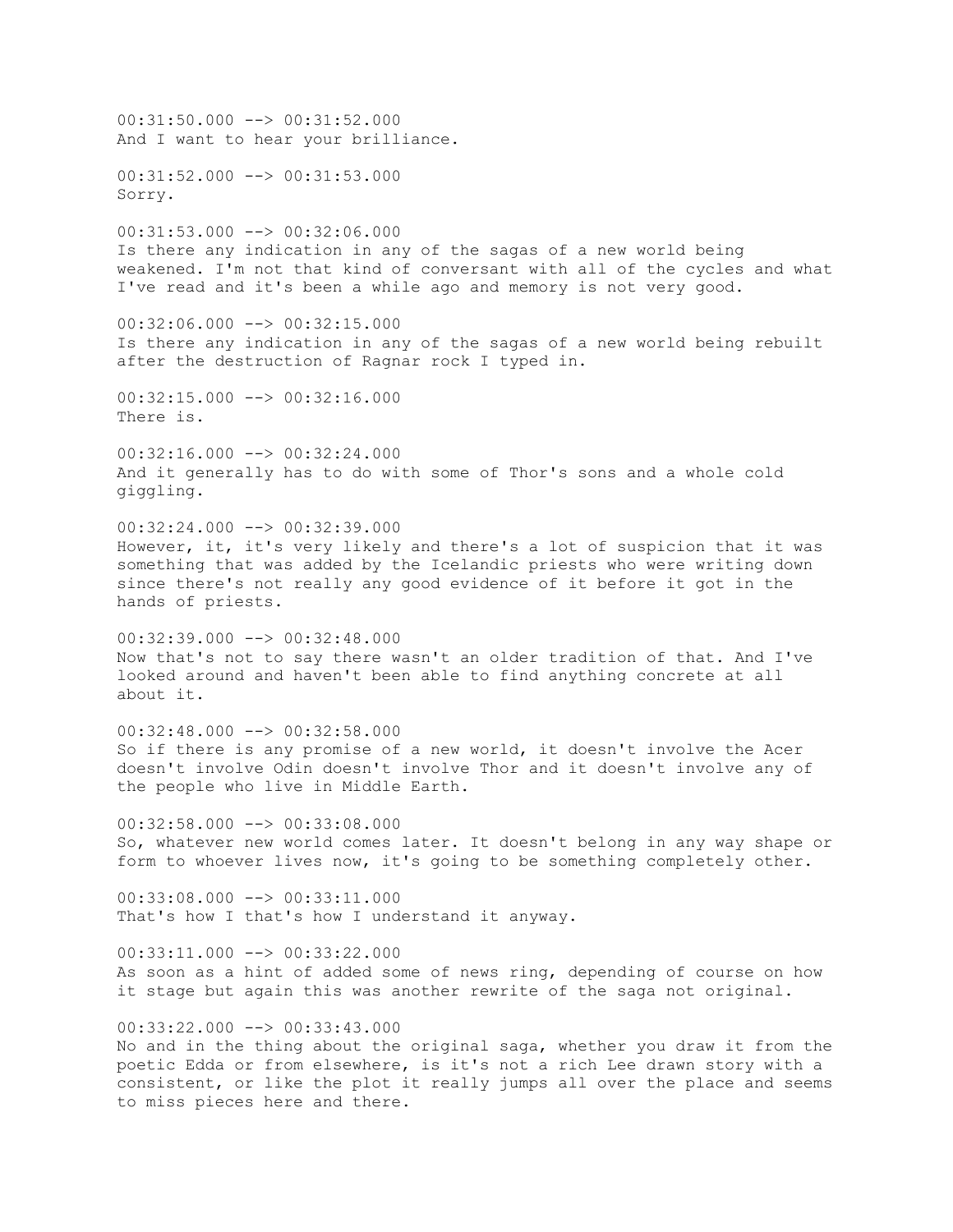00:33:43.000 --> 00:33:55.000 So, Yeah. 00:33:55.000 --> 00:33:57.000 Rob Sanders up. 00:33:57.000 --> 00:34:04.000 Yeah, I think you're correct about all of that.  $00:34:04.000$  -->  $00:34:24.000$ I have a good friend who is a Pelletier High Priest of particular religion to the IC, and I hadn't studied it deeply myself but I heard him talk about amnesty, as I understand from him. 00:34:24.000 --> 00:34:28.000 We just don't know. 00:34:28.000 --> 00:34:36.000 We cannot know what, if anything will come after right here.  $00:34:36.000$  -->  $00:34:51.000$ No, I think that that's very consistent with what I've seen, and I think that's got to be part of what Tom ship he points out most of both delighted and frustrated Tolkien because you know he can't leave anything on finished so he has to go in there and  $00:34:51.000$   $\rightarrow$   $00:35:08.000$ and finish it. And I think that Lord of the Rings, you could argue in a lot of ways. Does that work of finishing in his mind Norse mythology as a whole and finishing Odin giving him making him as he ought to be.  $00:35:08.000$  -->  $00:35:10.000$ I don't think he had it quite down yet.  $00:35:10.000$  -->  $00:35:17.000$ in the 30s,  $00:35:17.000$  -->  $00:35:19.000$ so delightful to read though.  $00:35:19.000$  -->  $00:35:26.000$ Yes. 00:35:26.000 --> 00:35:30.000 See Philip Santa.  $00:35:30.000$   $\rightarrow$   $\rightarrow$  00:35:35.000 Hi, so I'm a little puzzle here. 00:35:35.000 --> 00:35:44.000 I'm understanding everything that you're saying but I just don't see Gandalf is anything like performing the same role as a.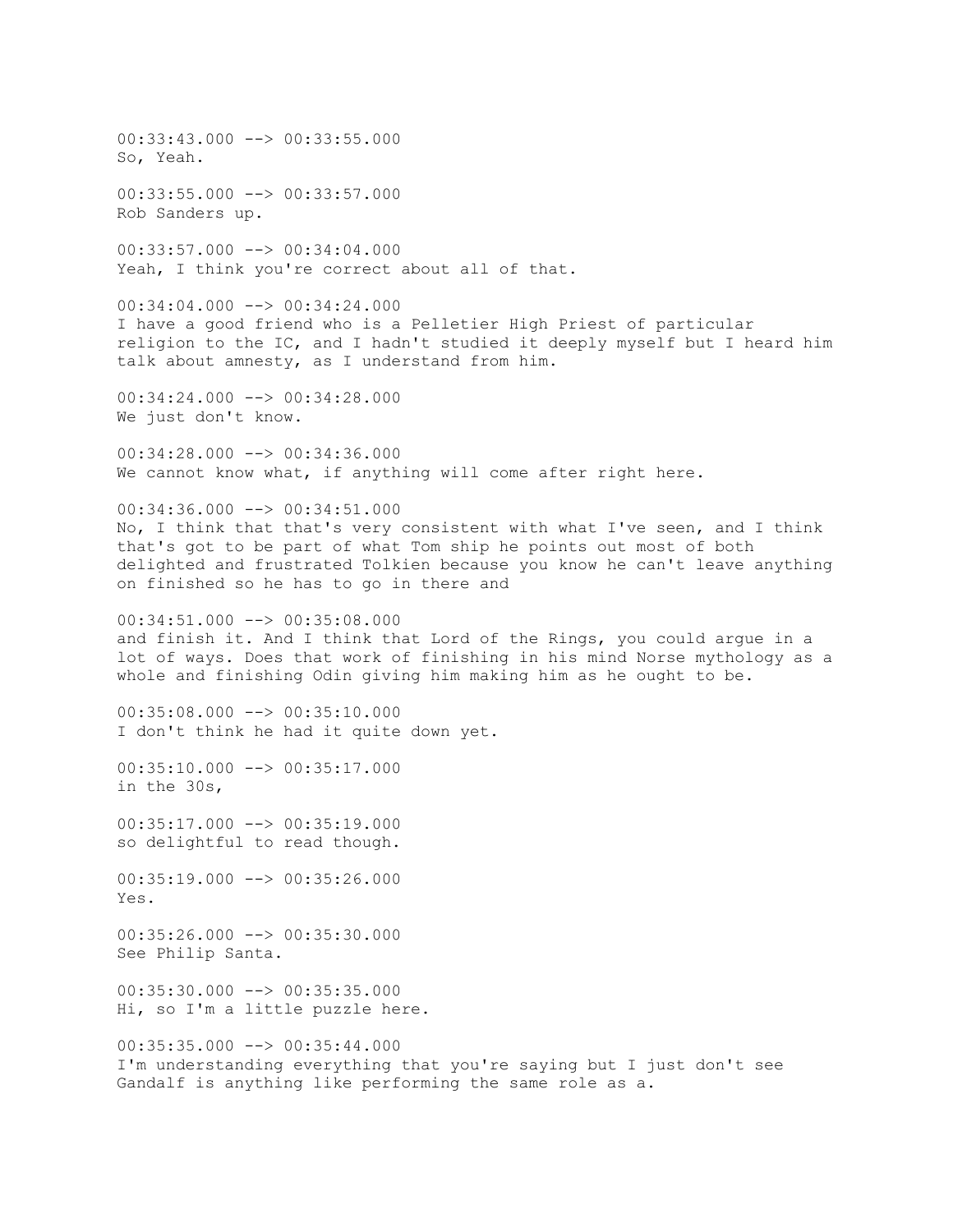$00:35:44.000$  -->  $00:35:48.000$ So, how does that fit in what you're saying.

 $00:35:48.000$  -->  $00:35:57.000$ Yeah, so, um, well I'm going to try to condense what I said about 80 pages into a couple sentences here but.

00:35:57.000 --> 00:36:12.000 In short, I think one of the easiest places to start with Gandalf and his authentic role is with the you know the word of story right Gandalf is going to be a story and a story means one who knows right they're the ones who know, and that's a very very

00:36:12.000 --> 00:36:29.000 deep important aspect of Oden's character as well. He is a wonder who knows, but in that in the nature of their knowledge, I believe is actually extremely similar so neither of them are omnipotent, neither of them know how all will end, but they they

 $00:36:29.000$  -->  $00:36:45.000$ know enough to go out and do the work that they are going to do so let me try to summarize this very quickly, you know, Odin, he goes around he you know he gives his eye for for knowledge, and the wealth me Amir, and he's able to see visions of Ragnar

 $00:36:45.000$  -->  $00:36:49.000$ rock and Ragnar rock is certainly coming.

00:36:49.000 --> 00:36:57.000 But he doesn't see any way to prevent it. But, so how he responds he goes around, and he rallies all the strongest and to him.

 $00:36:57.000$  -->  $00:37:09.000$ That's why it's important that they die because you know if you have a few days draw death, you know before you die of old age of natural causes your, your excluded from Valhalla so he and Nobles warriors.

 $00:37:09.000$  -->  $00:37:21.000$ He trains them essentially and then he takes them to the holiday to meet Ragnar rock with as much dignity as possible. That's a generous reading about and you know, I think you could read them a lot more cynical ways but if you're being generous to Odin,

00:37:21.000 --> 00:37:27.000 he's trying to basically give them the chance to go out with the biggest bang possible.

 $00:37:27.000$   $\rightarrow$   $00:37:32.000$ And so a big part of that function is he goes around he stirs up trouble.

 $00:37:32.000$  -->  $00:37:45.000$ He throws people who otherwise would have sat around on their butts and never gone off on adventure and never been able to be a noble through their participation in facing the monsters that are coming.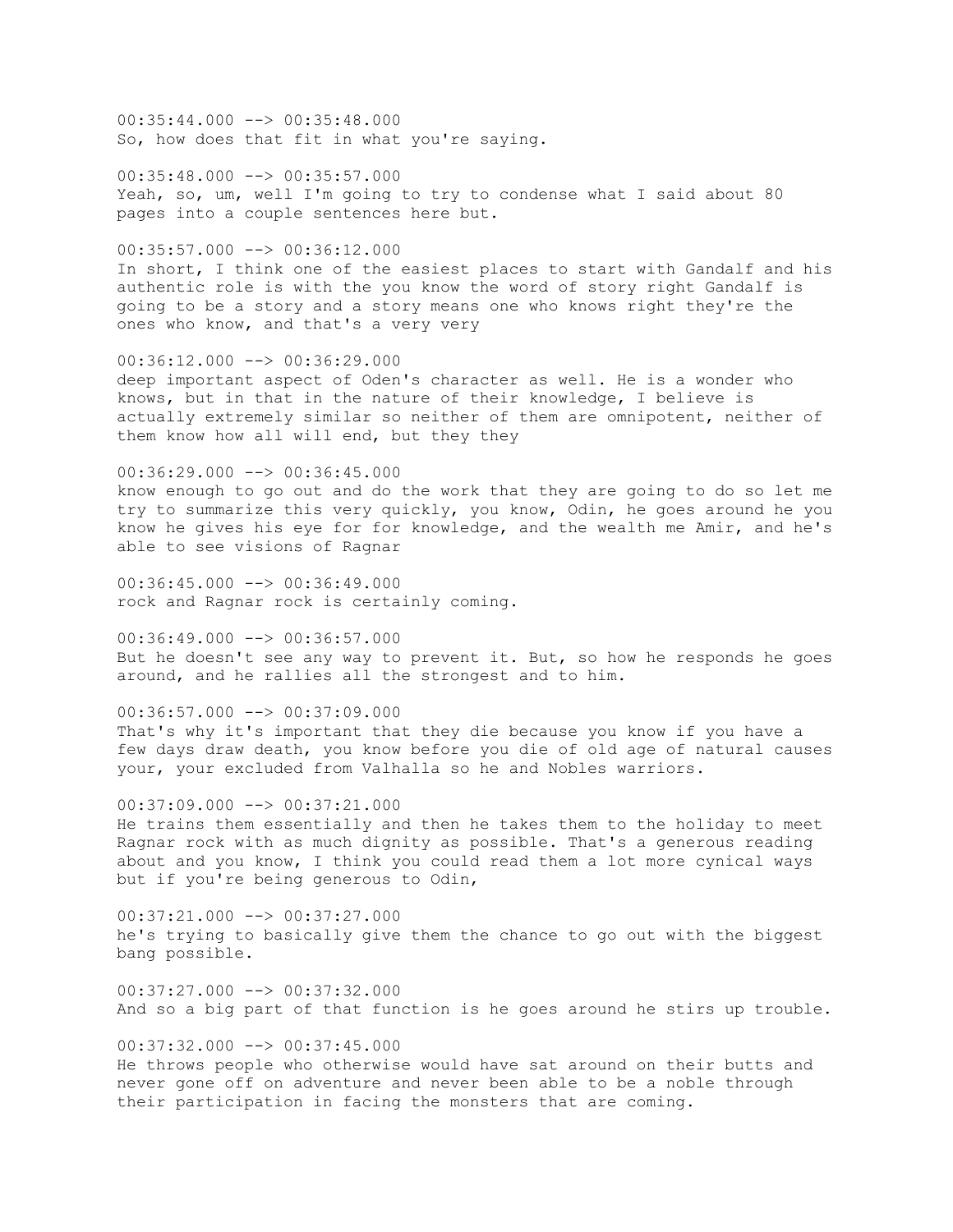00:37:45.000 --> 00:38:00.000 And I think that's exactly how token uses Gandalf in Lord of the Rings that he shows up. He gets these people who otherwise would have sat there and you know because it's really important that they both know about the front that's facing them, and then

00:38:00.000 --> 00:38:15.000 that they do something in response to it. So you know if Frodo didn't know that Sauron existed but the threat of, you know, was what it was. He could have comfortably sat around in the Shire been overtaken eventually

died and he wouldn't have been morally

he is.

00:38:15.000 --> 00:38:23.000 reprehensible because he didn't know. But he also wouldn't have had the chance to be courageous and go out and face are on, you know as small as

00:38:23.000 --> 00:38:38.000 So again belt shows up, he, he, he, you know, the whole first chapter is is all about imparting knowledge he's one who knows, he imparts that knowledge to Frodo stairs him up and send them off on a seemingly dooms crazy quest, and then it allows him to

00:38:38.000 --> 00:38:56.000 become enabled through his participation with his victorious effort in what he does. And in being an oval, the big twist you know with Gandalf who is the, the Odin who's not treacherous is that he doesn't, then betray Frodo and in Gandalf doesn't you

00:38:56.000 --> 00:39:03.000 know lead a doomed cause like Odin does Gandalf cause is actually doomed to to win.

00:39:03.000 --> 00:39:10.000 Even if they don't get to live to see that victory and I think the last talk they're really hit on this really well.

 $00:39:10.000$  -->  $00:39:25.000$ They don't get to see it necessarily, but Gandalf knows why he was put into the world right he is the opposition to sovereign. And so why, even though he doesn't know how he's going to lead the native peoples of Middle Earth to beats are on, he knows

 $00:39:25.000$  -->  $00:39:25.000$ that he's put on earth to do that are left to do that.

 $00:39:25.000$   $\rightarrow$   $00:39:29.000$ he's put on earth to do that or Middle Earth to do that.

00:39:29.000 --> 00:39:43.000 So you can act kind of in this faith, you know that, you know, if he does the best we can with the knowledge that he has that might come about,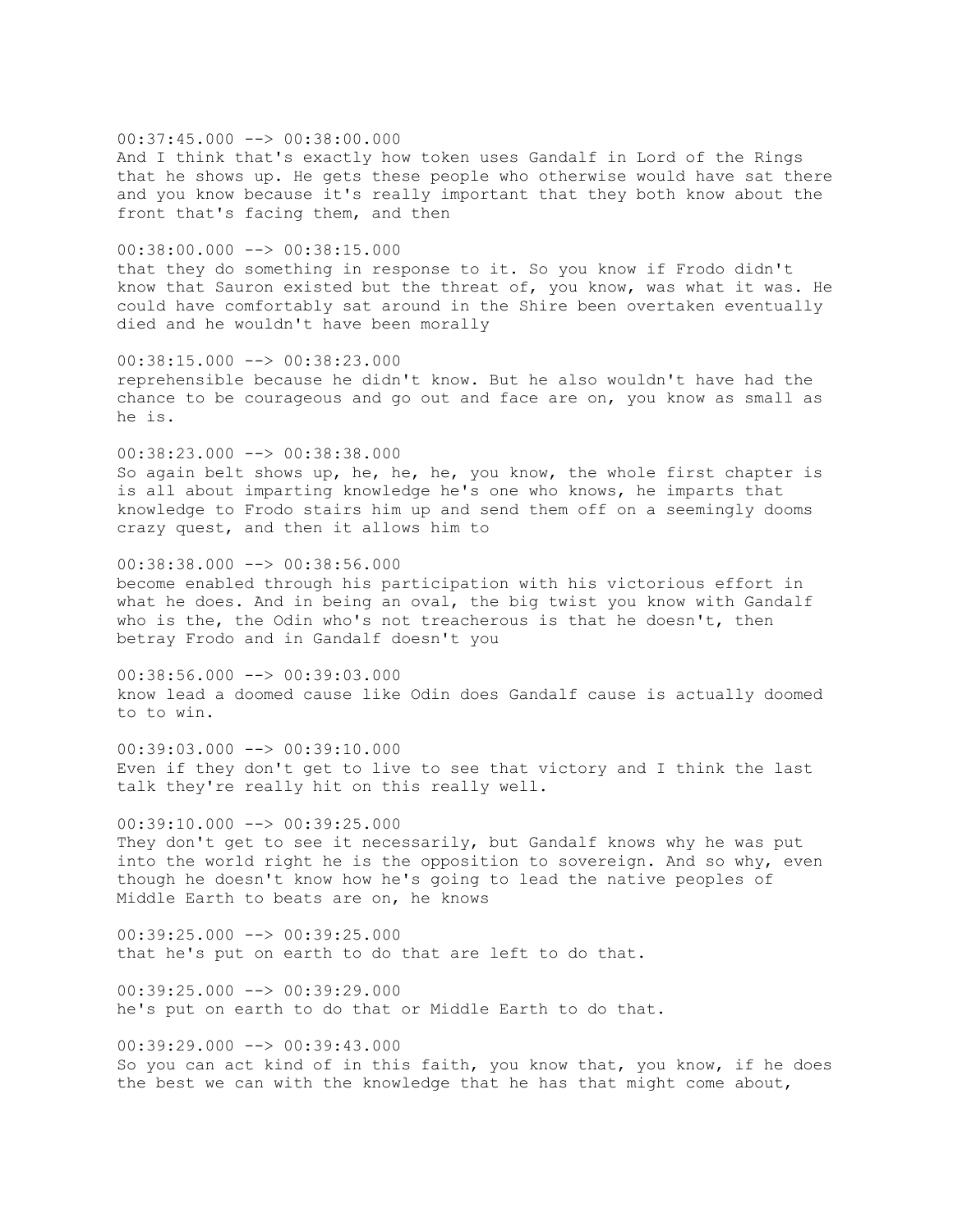which is a kind of a twist on Oden's play, where he knows right Marcus coming in in response he's treacherous,  $00:39:43.000$   $\rightarrow$   $\rightarrow$  00:39:59.000 the self seeking, and he leads everyone to violent death, he only focuses on the strongest and wisest man who can use them for his own means while Gandalf flushes out what's inside of them, and puts it to use for something good, and he doesn't portray  $00:39:59.000$  -->  $00:40:10.000$ them and he uses his knowledge to ultimately with victory. So, like I said, that was condensing a whole lot of pages as succinctly as I can, but that's, that's my history. 00:40:10.000 --> 00:40:11.000 Your thesis.  $00:40:11.000$  -->  $00:40:16.000$ Didn't compare.  $00:40:16.000$  -->  $00:40:33.000$ Compare and contrast a little bit I guess it is it's if you Google that title or if you Google my name and Google Scholar it should pop up. Matthew Give me the full title is illuminating the, the true light of Northern courage. 00:40:33.000 --> 00:40:36.000 Alright, well thank you. Thank you. 00:40:36.000 --> 00:40:39.000 popped it into the chat, and I'll put it in the discord.  $00:40:39.000$  -->  $00:40:53.000$ Thanks.  $00:40:53.000$  -->  $00:40:57.000$ We've got time for a couple more questions as a month books happen.  $00:40:57.000$  -->  $00:41:09.000$ You're also welcome if you want to share any additional thoughts that you're hoping to share as part of this.  $00:41:09.000$  -->  $00:41:18.000$ Well, as I said, I appreciate any feedback and challenges and questions because as I said I am a bit of a newbie so  $00:41:18.000$  -->  $00:41:24.000$ I do appreciate your questions. 00:41:24.000 --> 00:41:25.000 Let's see.  $00:41:25.000$  -->  $00:41:42.000$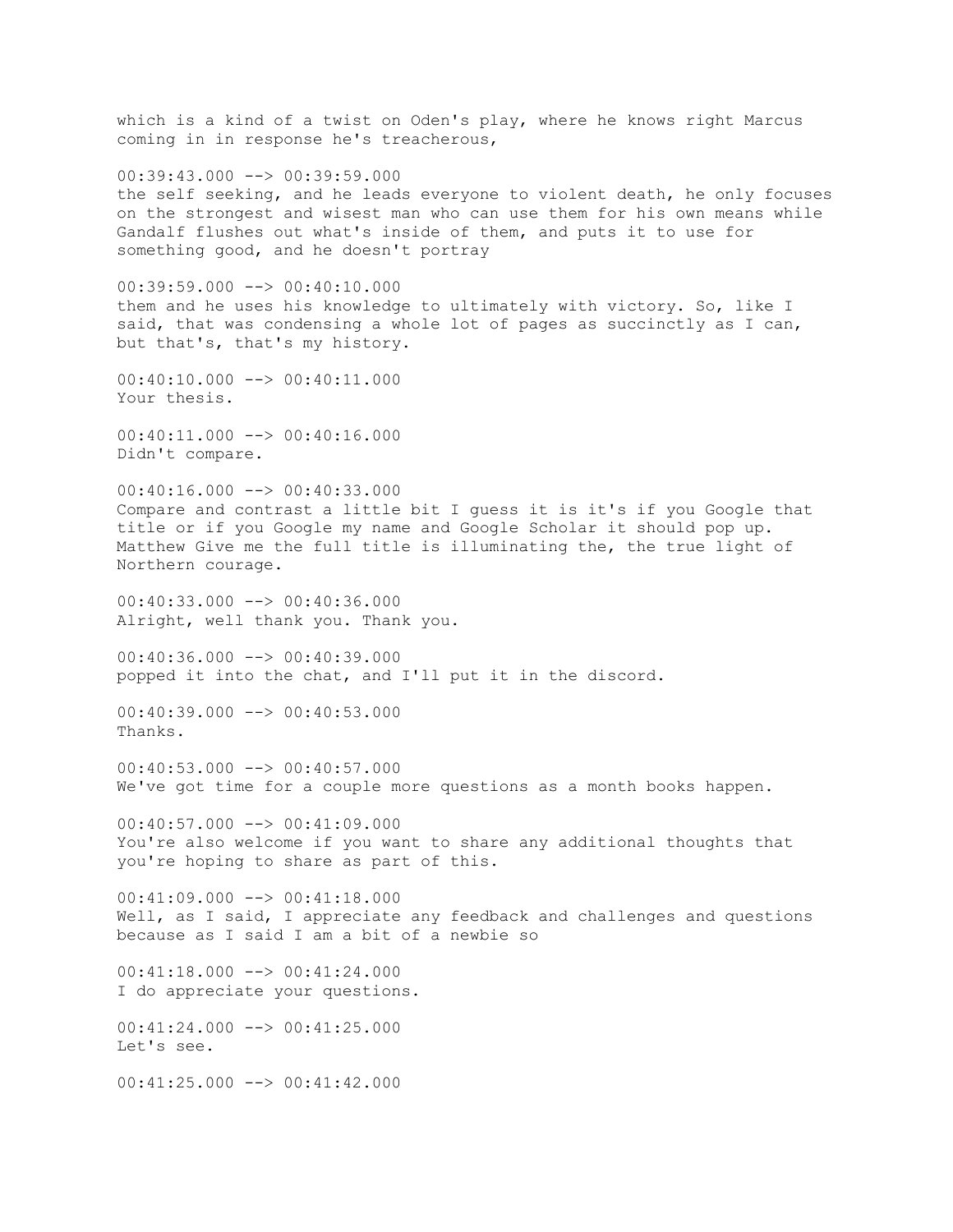Their jet says great stuff the car Gandalf the white appears The Hobbit in Bangor and is very open ish well yeah and so, um, I mean there's even just the obvious connections have to get his knowledge Odin, you know, goes down to the Well, maybe and gets 00:41:42.000 --> 00:42:02.000 his I Gandalf goes down to the depths of morea and comes out with this knowledge you know I mean, there's all these connections like that there's the fact that you both have magical horses and pointed hats and group would then you know I mean, the I don't 00:42:02.000 --> 00:42:15.000 I don't, I don't think that I mean I as I see it, it seems that token was very consciously thinking about Odin, when he was thinking about gamble.  $00:42:15.000$   $\longrightarrow$  00:42:20.000 As I see. 00:42:20.000 --> 00:42:37.000 Do you think that the element of sacrifice for Odin versus Gandalf is really like that's a key part of his narrative, the sacrifice of his eye, but mostly what we see again I'll sacrifice his status, when compared with like Solomon or collateral, that  $00:42:37.000$  -->  $00:42:42.000$ they were pretty much any of the other sort of elder characters that we interact with. 00:42:42.000 --> 00:42:53.000 They all get to have this high status and candles certainly real says low status. But I wonder, I guess that's always what the sacrifice, I assumed was was being willing to be seen as a fool.  $00:42:53.000$  -->  $00:43:08.000$ Yeah, in exchange for being very very wise just like Odin is willing to be seen as publicly disabled in exchange for being incredibly more abled because of a sacrifice, but I wasn't sure if, like if you see that element of sacrifices being a component  $00:43:08.000$  -->  $00:43:26.000$ So, I don't see, I think Odin sacrifice is purely out of us anything humble about it and I don't think I wouldn't not a humble god i don't know i don't think he's willing, you like Gandalf.  $00:43:26.000$  -->  $00:43:43.000$ You know, I mean, there's a culture of the name of who wrote it there's an excellent article I can find it if people want to read it, but the description of Gandalf sacrifice in a way that really changed the way I looked at this, but his name and I wish  $00:43:43.000$  -->  $00:43:46.000$ I could remember his name I'll find it.

 $00:43:46.000$   $\longrightarrow$  00:44:00.000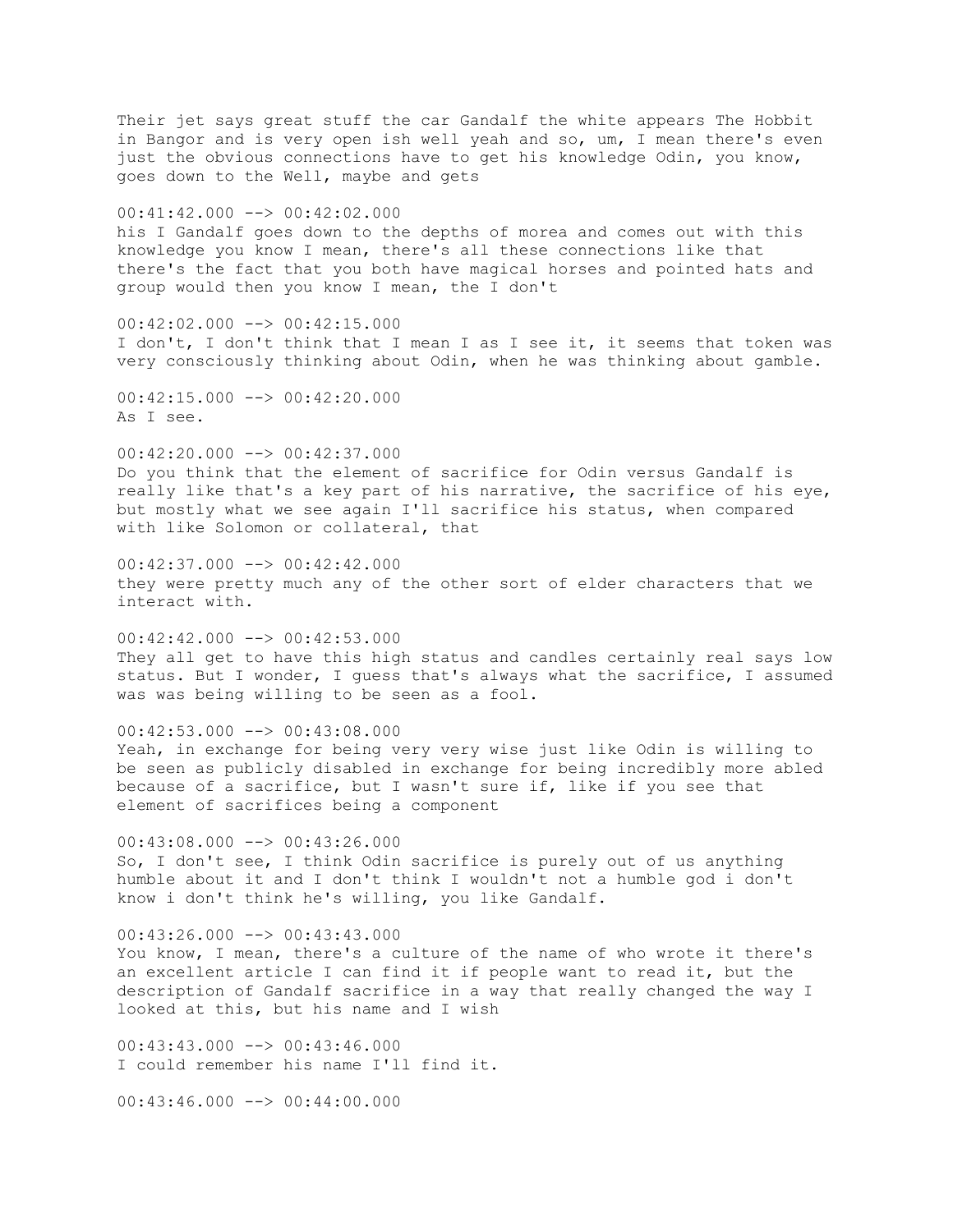He talks about when Gandalf is at in morea and about to face the ball wrong he talks about that knowledge that candle has that he's the one you know someone has already been trading, so everyone has failed the job that he was supposed to do again, is 00:44:00.000 --> 00:44:11.000 the last option if he doesn't do. If he doesn't draw out the native strength of the people of Middle Earth, they won't be saara. And if they don't beat SAR on, you know, that's, that's the end, right.  $00:44:11.000$  -->  $00:44:25.000$ So, when he decides to face down the bar on, not knowing he's going to win not knowing if he can win. Yeah, if the description of the sacrifice right then it's not just his own life as we kind of tend to think about it like he's putting his, his, his 00:44:25.000 --> 00:44:34.000 body at risk fair, he's putting the fate of Middle Earth at risk there and he does that, acting.  $00:44:34.000$  -->  $00:44:46.000$ I think this is where token celebration of Northern courage comes in, is he, he sees no way out. And yet he faces the monsters courageously.  $00:44:46.000$  -->  $00:44:55.000$ You know defiantly of its fate. And the difference of Gandalf is that then something, you know, good actually does come out of it, which we don't get promoted. 00:44:55.000 --> 00:45:01.000 Margaret that absolutely makes sense, that makes tons of sense and Margaret your comment in the chat also makes sense.  $00:45:01.000$  -->  $00:45:16.000$ Yeah, I was, I was mostly mocking because I was thinking of the American Gods Odin portrayal and how the opposite of humility is how that actor portrayed him That's why I was giggling you're totally right that humility is definitely a specific cultural  $00:45:16.000$   $\longrightarrow$   $00:45:21.000$ thing it is not a judgment on Odin, 00:45:21.000 --> 00:45:31.000 go to no offense. Yeah, no shade on Odin, just giggling says thinking about him trying to be humble and I can't even imagine. So,  $00:45:31.000$  -->  $00:45:35.000$ Margaret Do you want to expand on that a little bit.

 $00:45:35.000$  -->  $00:45:40.000$ You feeling good about it.

 $00:45:40.000$  -->  $00:45:45.000$ Well that you know that that that just popped into my mind.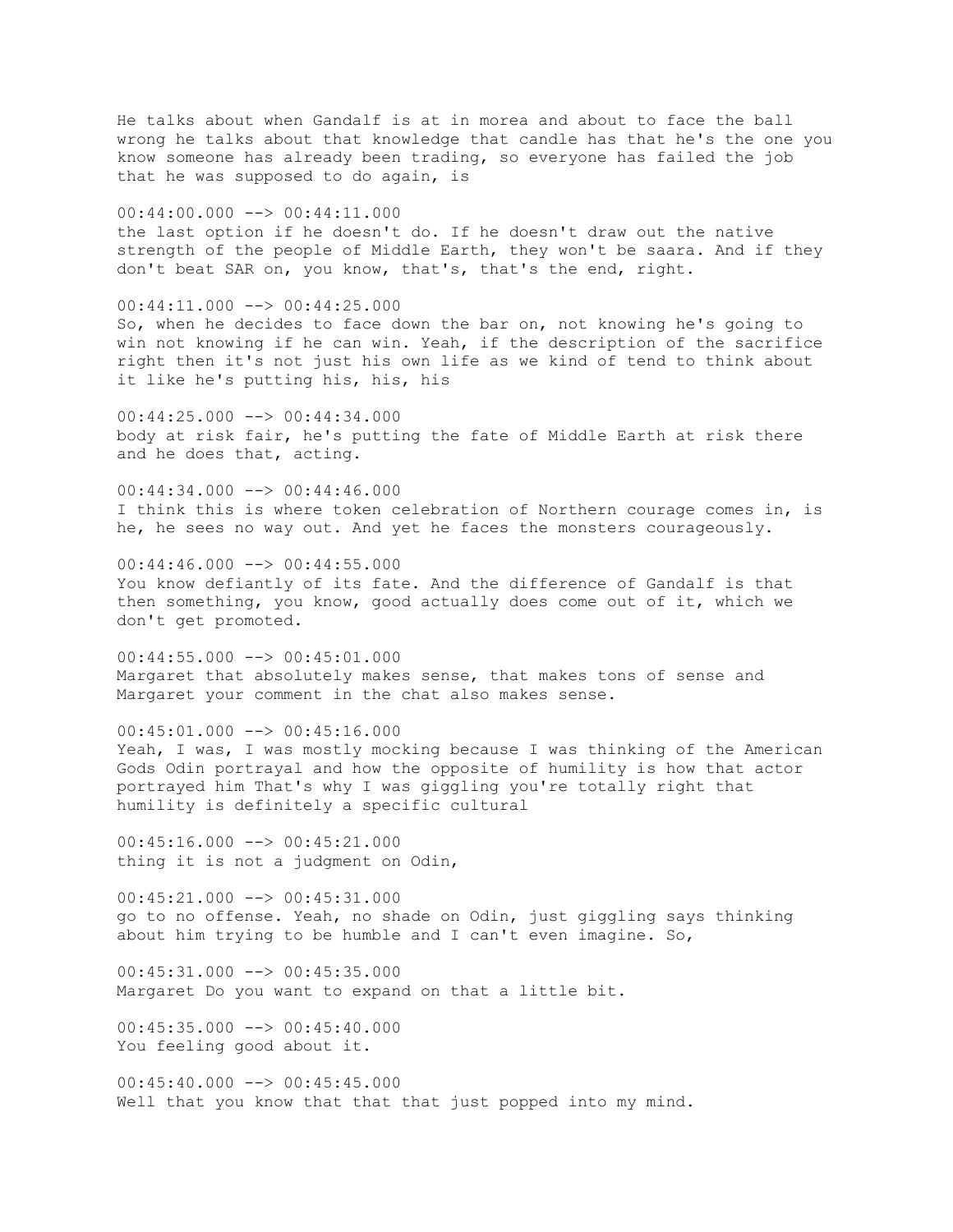00:45:45.000 --> 00:45:53.000 When, when you, when you said, we talked about not being humble when I said well, it was nor so of course  $00:45:53.000$  -->  $00:46:05.000$ it would ruin everything. That was not a virtue that that particular culture value. Yes. You know they, you know, courage, yes, that that was a that was.  $00:46:05.000$  -->  $00:46:09.000$ And, you know, in that culture.  $00:46:09.000$  -->  $00:46:20.000$ One of the things for years did was they got up and bragged about themselves, this was, this was considered, you know, something that a warrior was supposed to do. 00:46:20.000 --> 00:46:42.000 He was supposed to come out and tell everybody how great he was braggadocio you know with with the, with the Christian culture we could consider that rather day class say what is normal indoors culture that was, that was totally proper well known in the  $00:46:42.000$  -->  $00:46:49.000$ product was some pretty good slam poetry. So,  $00:46:49.000$   $\longrightarrow$  00:46:50.000 I love it. 00:46:50.000 --> 00:46:56.000 That's awesome.  $00:46:56.000$  -->  $00:46:58.000$ No, I'm just gonna fill in with another question was jumping into it, Burgett, is that right.  $00:46:58.000$  -->  $00:47:06.000$ Jumping into it, Birgit, is that right.  $00:47:06.000$  -->  $00:47:17.000$ Yes. I'm not sure if Odin would have been the the god character chosen to teach humility in Norse culture I think like and other pagan cultures that God's world flooded displaying human flaws I totally agree.  $00:47:17.000$   $\longrightarrow$   $00:47:35.000$ Yeah, just, it's just funny that I felt like in the tokens poem, he just goes all in on on that aspect which really you'd have to read into, you have to read into Norse mythology, to the point of it being ridiculous to to get that out of it and, you know,  $00:47:35.000$  -->  $00:47:36.000$ yeah.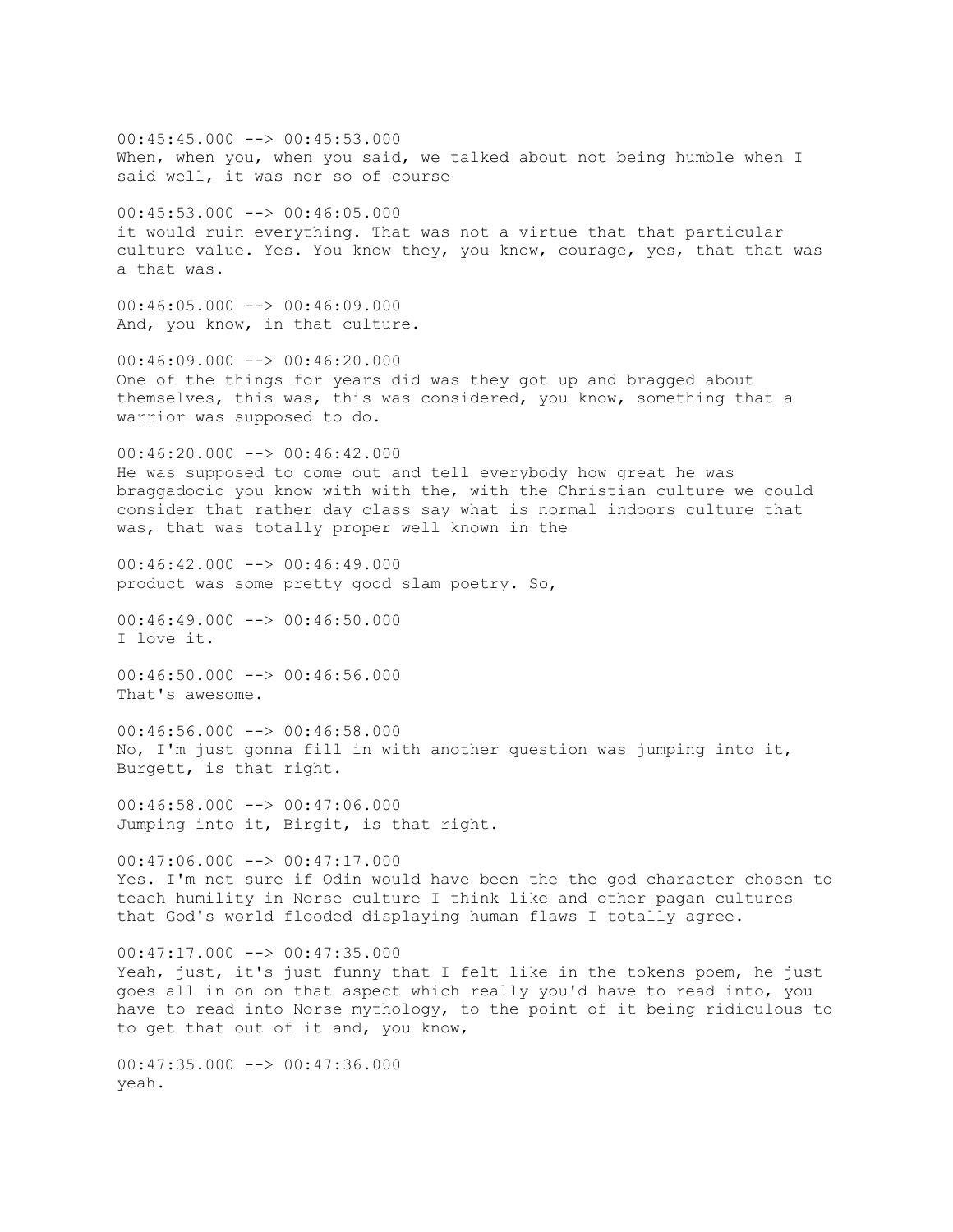$00:47:36.000$  -->  $00:47:46.000$ Well that's also a quick question like is there a distinction between Gandalf being sneaky and tricking everybody or actually truly being humble. Like I think at the end of the day Gandalf. 00:47:46.000 --> 00:47:59.000 I don't know, I think it's I think you'd have an interesting conversation about whether Gandalf is actually humble, or whether he thinks the most effective way to achieve his political goals is to be seen as less powerful than he is.  $00:47:59.000$  -->  $00:48:01.000$ Sure.  $00:48:01.000$  -->  $00:48:13.000$ I guess what I would immediately say to that though, just off top my head is, if his political goals is the salvation of all Middle Earth or, you know, the Shire existing.  $00:48:13.000$  -->  $00:48:18.000$ I suppose you're willing to forgive him give his ego is secretly not in check. 00:48:18.000 --> 00:48:19.000 Yeah.  $00:48:19.000$  -->  $00:48:36.000$ Well it's it, it's that intentions versus consequences kind of thing does it really matter if it's true in his heart as long as his behavior conforms argue the same about Odin, if his warriors have Sigurd followed him faithfully and Sigurd, you know,  $00:48:36.000$  -->  $00:48:43.000$ gets to some sort of happy ending. And you can find make that same argument about Odin but there's just nothing there for that. 00:48:43.000 --> 00:48:47.000 Phillips hands up and then we'll call it there,  $00:48:47.000$  -->  $00:48:51.000$ your argument here. 00:48:51.000 --> 00:49:01.000 So the fact that gamble works for someone else. While Odin is working for himself.  $00:49:01.000$   $\longrightarrow$  00:49:09.000 How does. do you think that tokens revision still works.  $00:49:09.000$  -->  $00:49:24.000$ Because you explain that a little more I'm not sure I followed you. Exactly. Well, Odin is is doing everything that is Trixie, and this goal is to create an army that will fight on his behalf.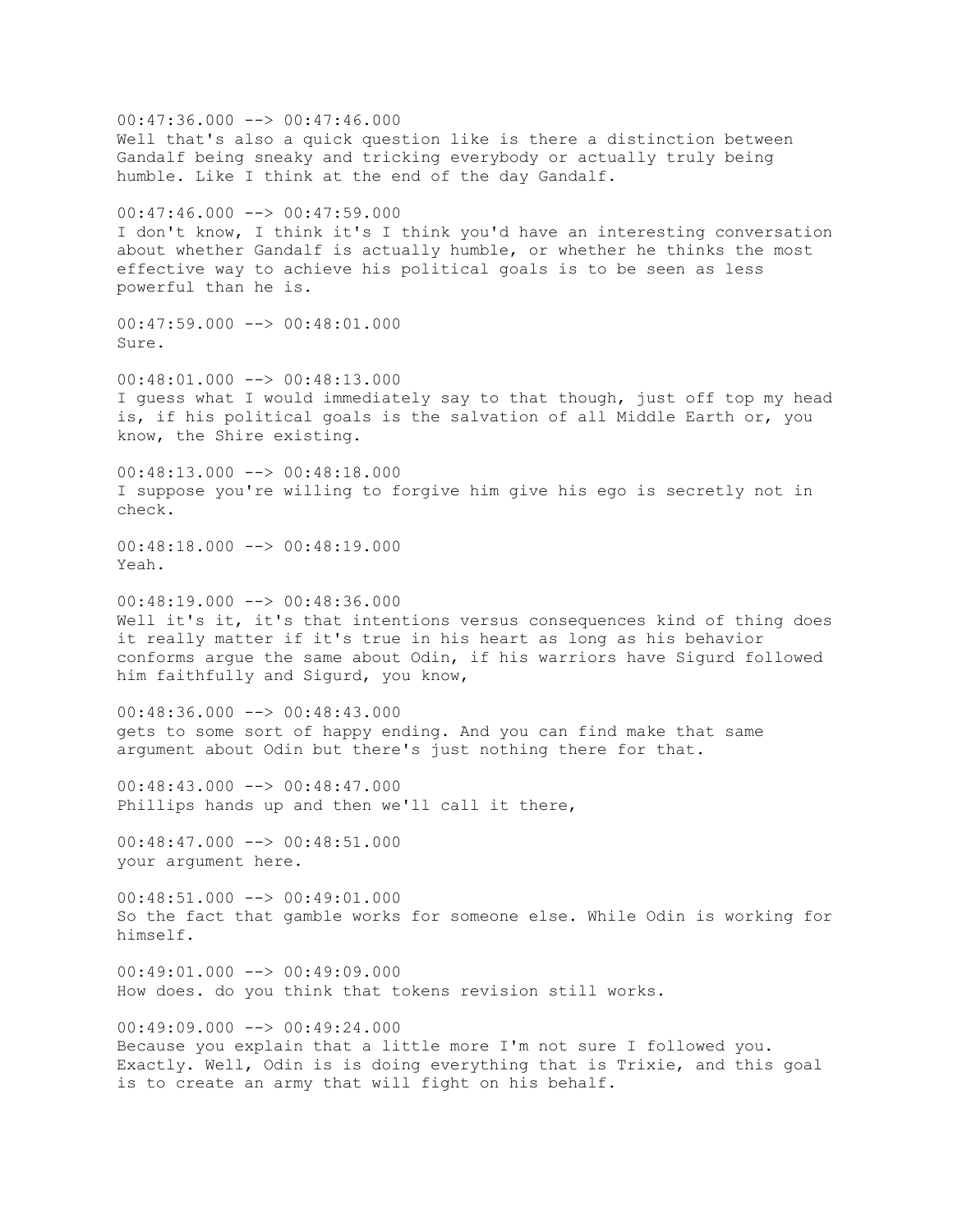00:49:24.000 --> 00:49:33.000 Right. So it's all very selfish. Right. And while Gandalf is working for God. 00:49:33.000 --> 00:49:57.000 In order to save everybody else it's not really for him, except as, you know, an Ishtar. Yeah. So they're going, their purposes are very different. Okay, even though, you know, I find what you're saying to be very convincing about the similarities of  $00:49:57.000$   $\longrightarrow$  00:50:03.000 what they're doing so I'm just interested in what you think about that aspect of it.  $00:50:03.000$  -->  $00:50:20.000$ Okay so yeah the fact that yeah i think that's exactly what token is struck by. I think what you're hitting on there's really at the heart of that, because that's part of why Odin is well and so they see.  $00:50:20.000$  -->  $00:50:34.000$ I think that it's in tokens mine and I argue this and the second last chapter in my thesis is that I think that token would have seen upload and functioning as a sort of like Miltonic Satan.  $00:50:34.000$  -->  $00:50:36.000$ Right.  $00:50:36.000$   $\rightarrow$   $\rightarrow$  00:50:44.000 Because, you know, the thing that you know it's it's it's what you see in Norse mythology is that Odin is not.  $00:50:44.000$  -->  $00:50:52.000$ He's not the beginning, he's not the first mover right, there's something before road and there seems to be maybe something after it and perhaps.  $00:50:52.000$   $\longrightarrow$   $00:51:10.000$ So if Odin is entirely selfish and not doing anything for higher power, only for his own benefit, then that that does seem kind of explicitly. I think talking about you know they're supposedly demonic in the way that Satan's was in Paradise Lost and actually 00:51:10.000 --> 00:51:24.000 really interesting, is a form of footnotes I pointed out, there's some incredible similarities between the wording in the first book of Paradise Lost that Milton uses and the beginning of his new lay of the Bolsa like he would I think there was no way  $00:51:24.000$   $\rightarrow$   $00:51:31.000$ that talking wasn't having read that recently wasn't thinking about it, because it just seems to similar with some of the wording.

 $00:51:31.000$  -->  $00:51:47.000$ But all that to say so what what does cause Gandalf to to be a, like a true and like he's, you could say the same as like a true Satan is if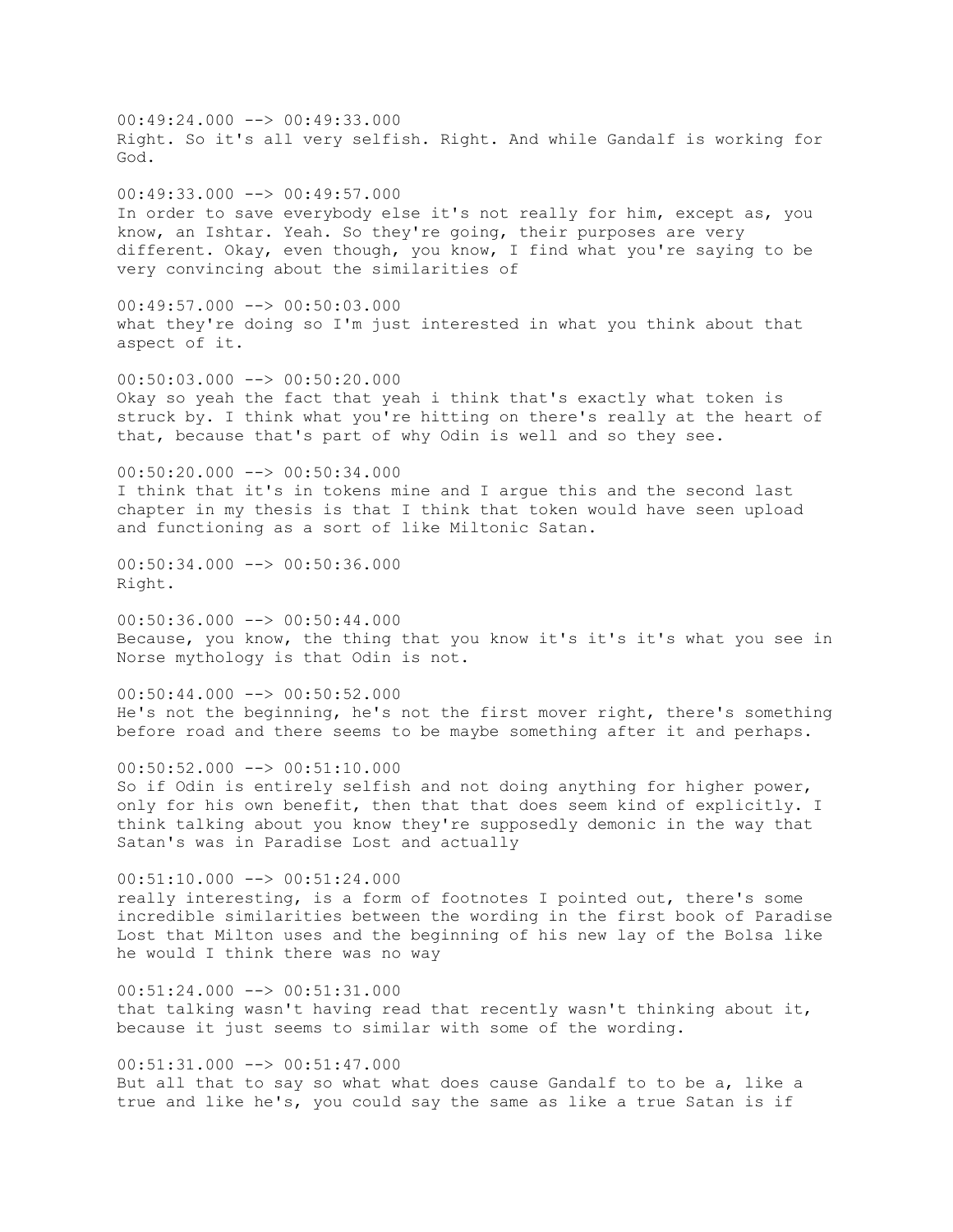instead of going leading everyone around him taking them down with him essentially like Odin is rallying all the  $00:51:47.000$   $\longrightarrow$   $00:51:49.000$ strongest to go and die with him or Ragnar rock.  $00:51:49.000$  -->  $00:52:02.000$ You know what if there was like, This is what I imagined Tolkien was thinking what if there. What if Ragnar rock didn't have to be the end Rufus wasn't the only answer in that case, Odin is being extremely deceptive and leading everyone along his, his 00:52:02.000 --> 00:52:14.000 merry way with him. While Gandalf, regardless of his innermost intentions. He does lead them to a positive place he does work on behalf of a higher order.  $00:52:14.000$  -->  $00:52:17.000$ That is not malevolent, so. 00:52:17.000 --> 00:52:23.000 So I think that that you know who they're working for is absolutely critical.  $00:52:23.000$  -->  $00:52:28.000$ I think that does distinguish them.  $00:52:28.000$  -->  $00:52:45.000$ We will close it out there. Thank you so much for all of your hard work there, his thesis is in the chat with folks like to look at it more. We are in our 15 minute break period between now and the next item, which is Eileen Mary Moore's finding an organizing  $00:52:45.000$   $\rightarrow$   $\rightarrow$  00:52:59.000 tokens invented languages. To make things a little easier on folks here are the tracks for today. If you need to move around at all. Otherwise we will be getting started at in 15 minutes.  $00:52:59.000$  -->  $00:53:15.000$ With that talk, and I believe that the next speaker is here so for folks who maybe it's your first time in today, this is sort of like between the sections of a presentation in the room when the little tech person runs up and like readjust the water bottles 00:53:15.000 --> 00:53:22.000 on the table and fixes the microphones and things up the spells, imagine that's what I'm doing right now. So if you see me doing tech support, that's why.  $00:53:22.000$  -->  $00:53:28.000$ Sorry, you'll have to watch, there's not like a super better way to do it.  $00:53:28.000$   $\rightarrow$   $\rightarrow$  00:53:29.000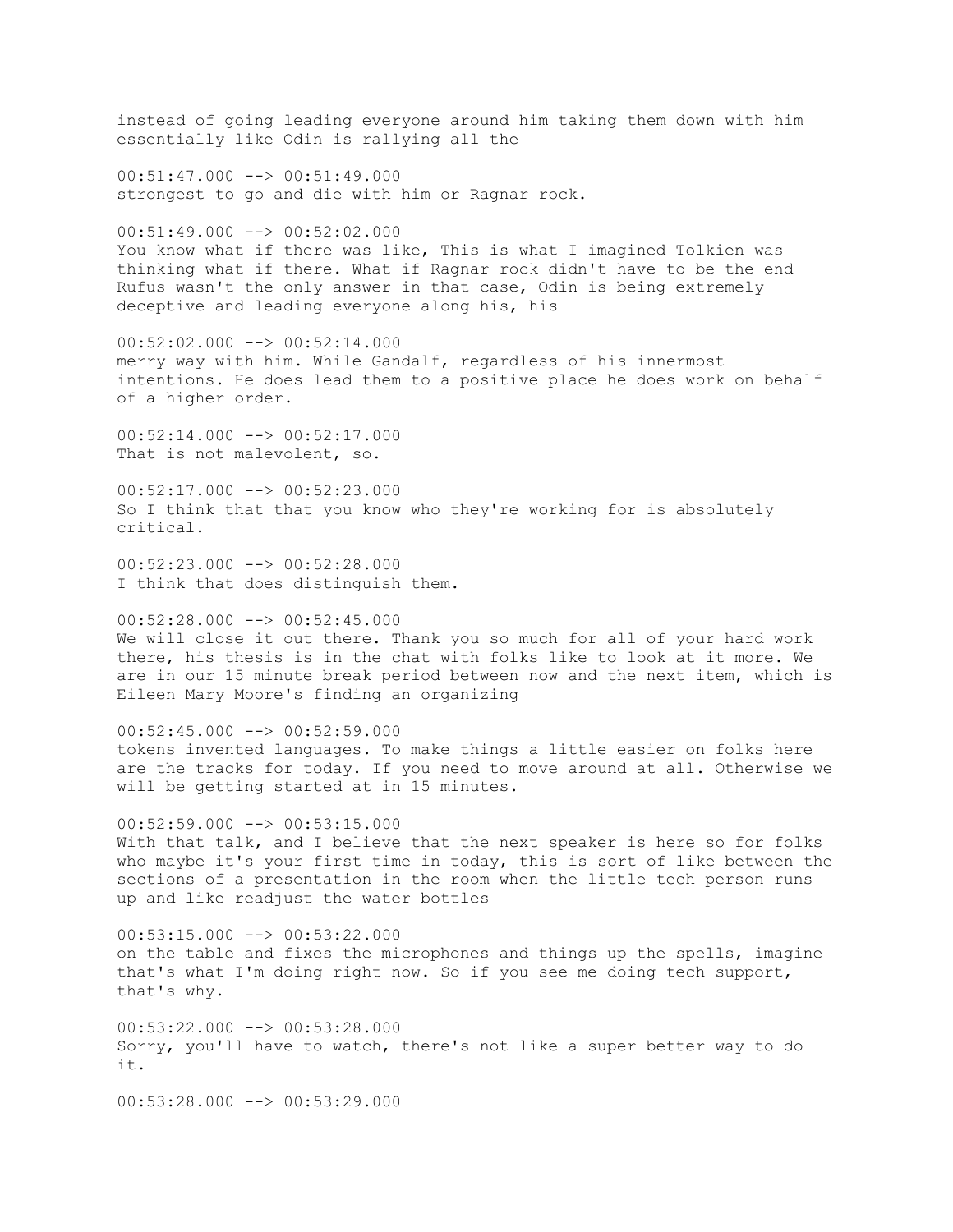Let's see.

 $00:53:29.000$  -->  $00:53:35.000$ So Eileen Do you need us to do you need to be able to share your screen or any audio. 00:53:35.000 --> 00:53:47.000 Um, okay. So I'm getting all sorts of weird feedback right I'm hearing it too I'm looking to see whose phone was on okay I don't hear it anymore to hear it now, I don't know.  $00:53:47.000$  -->  $00:53:50.000$ Okay, I don't hear it for you or for me.  $00:53:50.000$  -->  $00:53:57.000$ So I have two things that I think I want to give to you so that you can hand them out at the end.  $00:53:57.000$  -->  $00:53:58.000$ Okay, all right.  $00:53:58.000$  -->  $00:54:06.000$ Like, you want me to drop with them chop. Yeah, yeah. But we said before that the put it in at the beginning and then you can't get back to it, really. 00:54:06.000 --> 00:54:08.000 Yeah, perfect. 00:54:08.000 --> 00:54:13.000 Okay, so the first thing that I want to do is give you a file.  $00:54:13.000$  -->  $00:54:23.000$ I'm going to put it into the, into the chat perfect and then I'll download it, then I'll re upload it. Yeah, and it is not a 1950s dance song, unlike the other side.  $00:54:23.000$  -->  $00:54:34.000$ Now tragedy, not that that I know that that one was fun. Sorry during the last tech check a week ago, Eileen and I bonded about classical music so we're teasing now. 00:54:34.000 --> 00:54:37.000 All right, I gotta find.  $00:54:37.000$   $\rightarrow$   $00:54:47.000$ I thought I had this just fine I don't want. Well, it's a good thing I'm doing it now in 15 minutes Yoko 1212 minutes, yeah tonight.  $00:54:47.000$  -->  $00:54:51.000$ I want my only one is my Documents folder Damn.  $00:54:51.000$   $\rightarrow$  00:55:00.000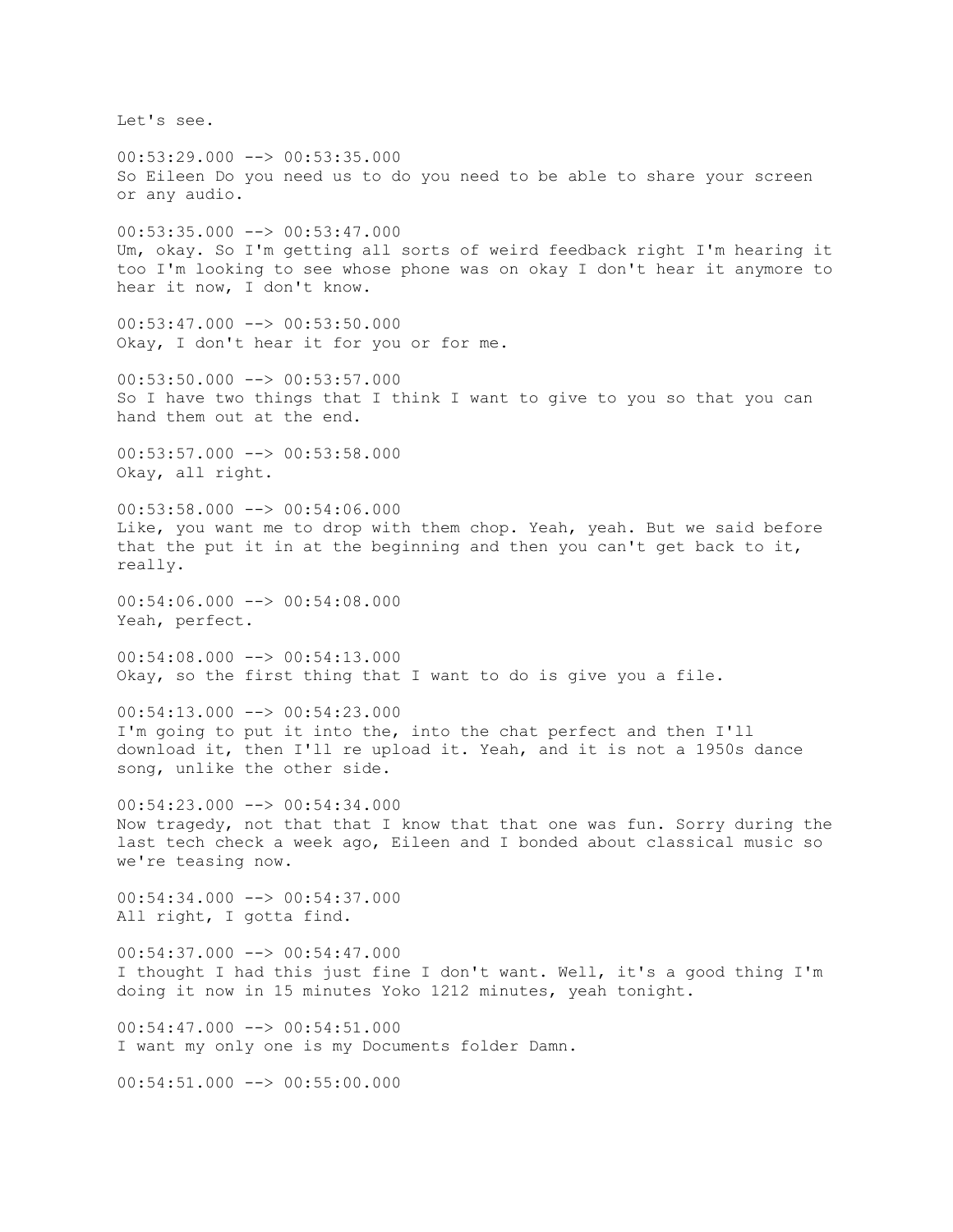Okay, like hard to get. Yeah, okay, I didn't actually find it. All right, open this.  $00:55:00.000$  -->  $00:55:03.000$ All right. okay, alright that's done.  $00:55:03.000$  -->  $00:55:10.000$ And then the other thing is the is an email.  $00:55:10.000$  -->  $00:55:28.000$ Okay.  $00:55:28.000$  -->  $00:55:30.000$ All right. 00:55:30.000 --> 00:55:33.000 There we go. 00:55:33.000 --> 00:55:35.000 To get that one. 00:55:35.000 --> 00:55:37.000 I see it.  $00:55:37.000$  -->  $00:55:55.000$ Elvis, and Tim at Tim has an etymology yeah okay. Lovely, and you want me just to share that at the end so the Right, right, um, you know that's if anybody actually is interested in getting on my on my mailing list then that's where they would need to  $00:55:55.000$  -->  $00:56:05.000$ contact me so lovely for the subset of the community that's undiscovered Would you mind if I posted them on the Discovery Channel now, and then I'll post it in the zoom afterwards, um, you can any of that.  $00:56:05.000$  -->  $00:56:17.000$ As long as your company with it, then I know that's that's fine it's just they might not have, they won't have any idea why it's there until I've done it.  $00:56:17.000$  -->  $00:56:30.000$ Okay, and then I want to make sure I can share my screen has not been a problem yet today but you know, that's me asking for trouble by saying 00:56:30.000 --> 00:56:32.000 that successful.  $00:56:32.000$   $\rightarrow$   $\rightarrow$  00:56:35.000 It is good, it is extremely small.  $00:56:35.000$  -->  $00:56:56.000$ Yeah, I, as there. No, it's it's like 11 by 17 condensed, let me let me do a couple of magical things to see if I can make it any better since I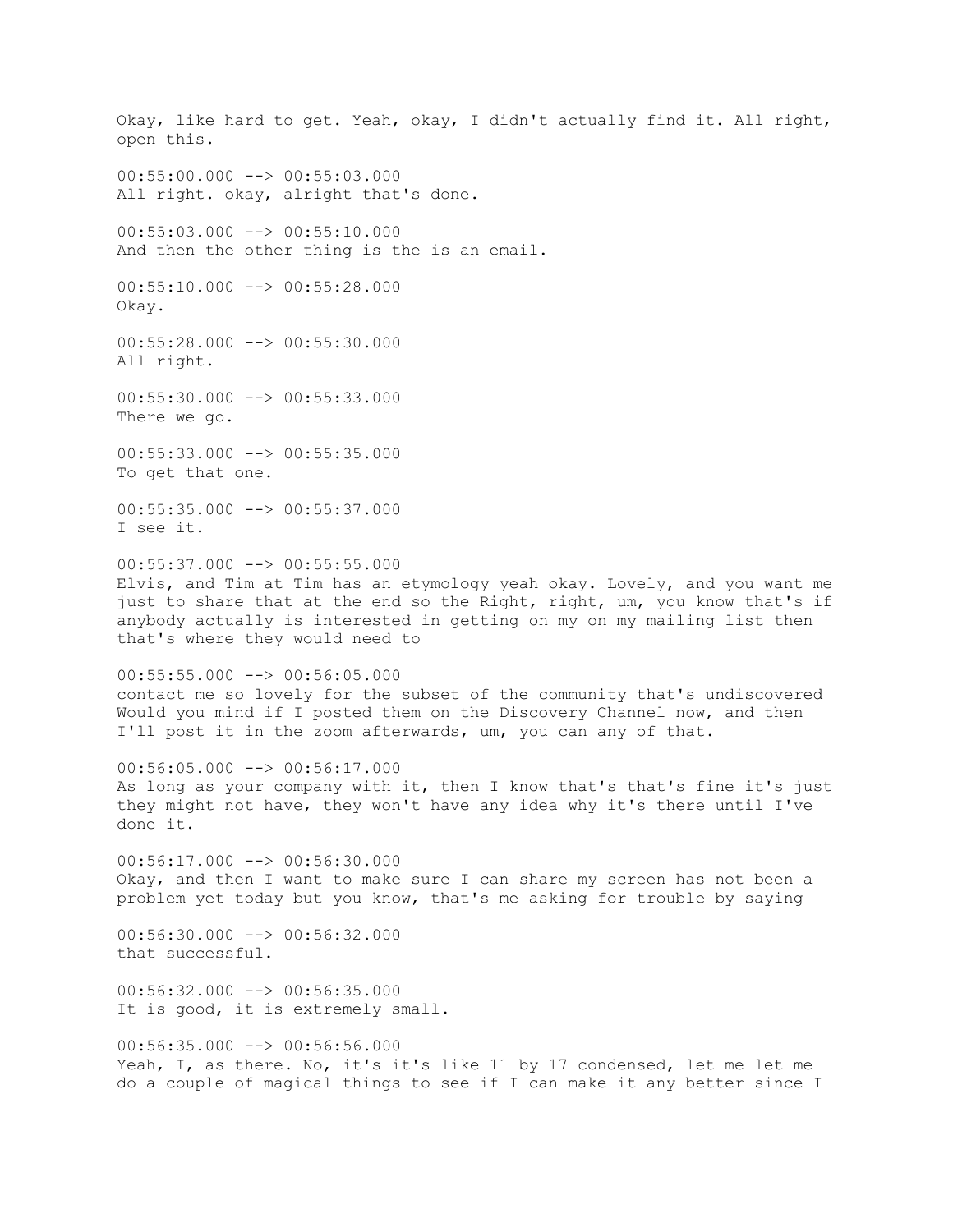think most of the folks who are here are likely to be able to see it, they're all right.  $00:56:56.000$   $\rightarrow$   $\rightarrow$  00:56:59.000 Because even it fills my entire screen and everything is. 00:56:59.000 --> 00:57:13.000 No, I don't. I am, it is not a pro place of judgment where from a place of trying to figure out a way. I won't hold hold I stopped sharing it because I'm only going to do that for one point in the middle of what I'm ok.  $00:57:13.000$  -->  $00:57:21.000$ And then I want to make sure that I can see my paper. There we go.  $00:57:21.000$  -->  $00:57:26.000$ Nice. I can't see your paper currently no not you should not perfect.  $00:57:26.000$  -->  $00:57:29.000$ Now,  $00:57:29.000$   $\rightarrow$   $\rightarrow$  00:57:44.000 we have to do a little juggle thing when I go to share my screen I will start reading off of paper and then I'll go back to, to reading it off the monitor, that's what it's called.  $00:57:44.000$  -->  $00:57:45.000$ It's a monitor. 00:57:45.000 --> 00:57:47.000 Exactly.  $00:57:47.000$  -->  $00:57:56.000$ Okay. I saw somebody on Tech Talk doing IPA of beatboxing and I'm, that's all I'm thinking about now that you've shown that beautiful IPA on the screen.  $00:57:56.000$   $\longrightarrow$   $00:58:07.000$ He was like, and now we'll be discussing IPA beatboxing from a native speaker and then he goes through and he's like, here are the beatboxing sounds and then he writes out the API for it and I'm like, I love it.  $00:58:07.000$  -->  $00:58:22.000$ Yeah, well I can okay yep I can hear you beautifully. All right. Y'all good. So, this sort of interregnum period can either be used for chatting and like you can move the chat, I can move the chat, whatever makes the most company. 00:58:22.000 --> 00:58:30.000 I'm happy to be the hostess with the most us but it's possible people in this channel have gotten tired of hearing my funny stories about costumes and or other things I'm interested in.  $00:58:30.000$   $\rightarrow$   $\rightarrow$  00:58:47.000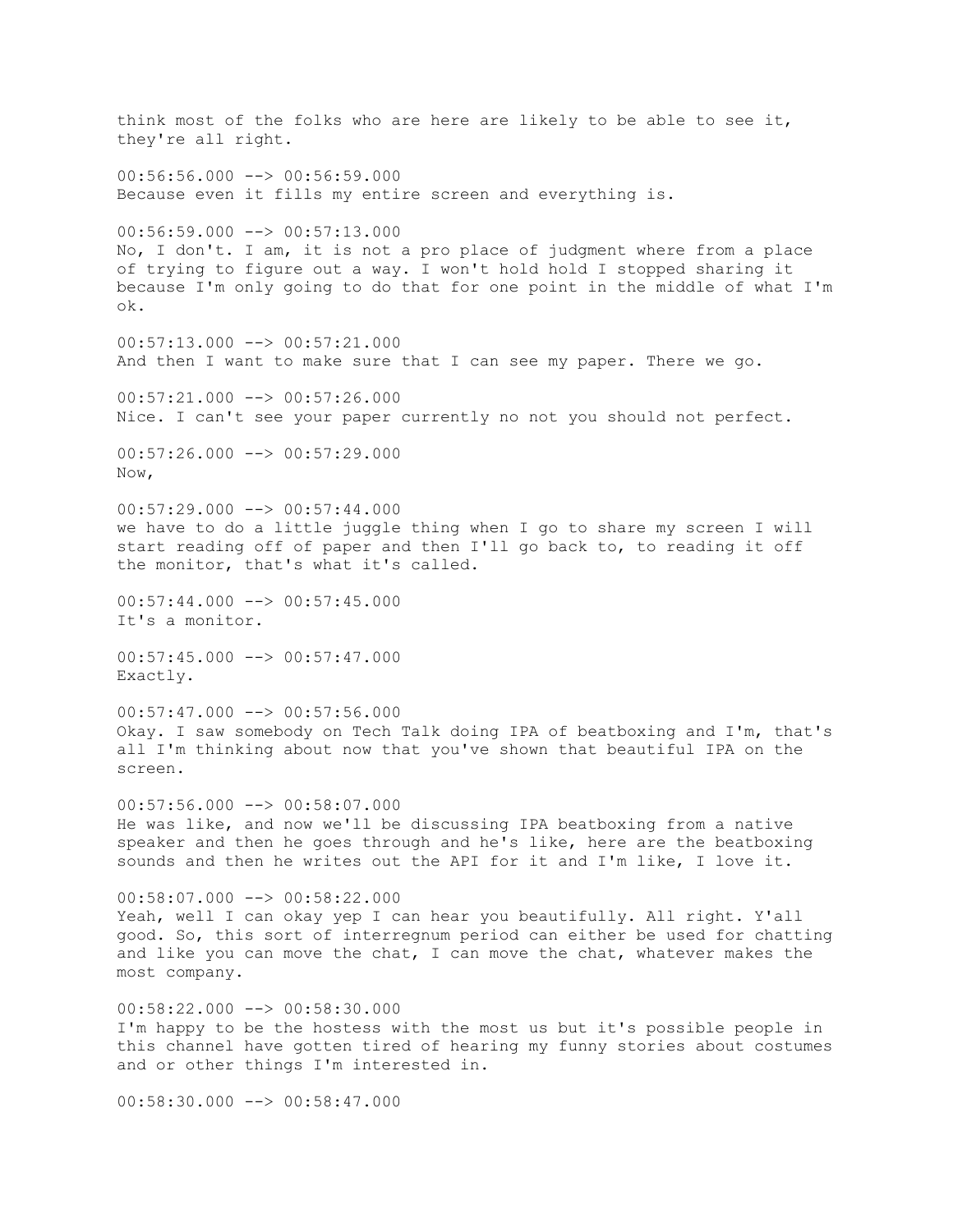So you're more than welcome to divvy it up a little bit. Well, I do see a number of names that I do know of course Hello Rob and jewel, and john Holmes. 00:58:47.000 --> 00:58:52.000 I guess maybe that extends. 00:58:52.000 --> 00:58:58.000 Although Arden Smith I know by reputation.  $00:58:58.000$  -->  $00:59:02.000$ Thank you for coming.  $00:59:02.000$  -->  $00:59:10.000$ I will be gone for about two minutes while I fix another technical error and then I will be right back. Alright.  $00:59:10.000$  -->  $00:59:25.000$ So as you can see I have all these Tolkien things behind me. That's not where they normally live normally that's just a standing desk and top of a filing cabinet with office supplies. 00:59:25.000 --> 00:59:32.000 But behind me, and they may make noise during my paper is a cage full of guinea pigs.  $00:59:32.000$  -->  $00:59:44.000$ So, if they decide that it's summertime when I am getting my paper they will make their presence known and there ain't nothing I can do about it, so my apologies.  $00:59:44.000$  -->  $00:59:55.000$ It's way too early to feed them but they don't know. I love that sound it reminds me of like aliens or something. They're lovely or or, you know, maybe maybe humpback whales that just kind of got boost or something. 00:59:55.000 --> 00:59:57.000 There you go.  $00:59:57.000$   $\rightarrow$   $01:00:06.000$ And then I also have a cat who will. She's been asleep on the kitchen window, all afternoon.  $01:00:06.000$  -->  $01:00:20.000$ And I just know that in the middle of this she's going to climb up the side of my chair and start patting me, you know, so if I kind of go like this and kind of lean off to the side is because I'm down there petting her and trying to get her off of me.  $01:00:20.000$  -->  $01:00:34.000$ So, so we've got a little Menagerie issue that that might come in but no, no little children, so that that's that's the interesting stuff behind

me.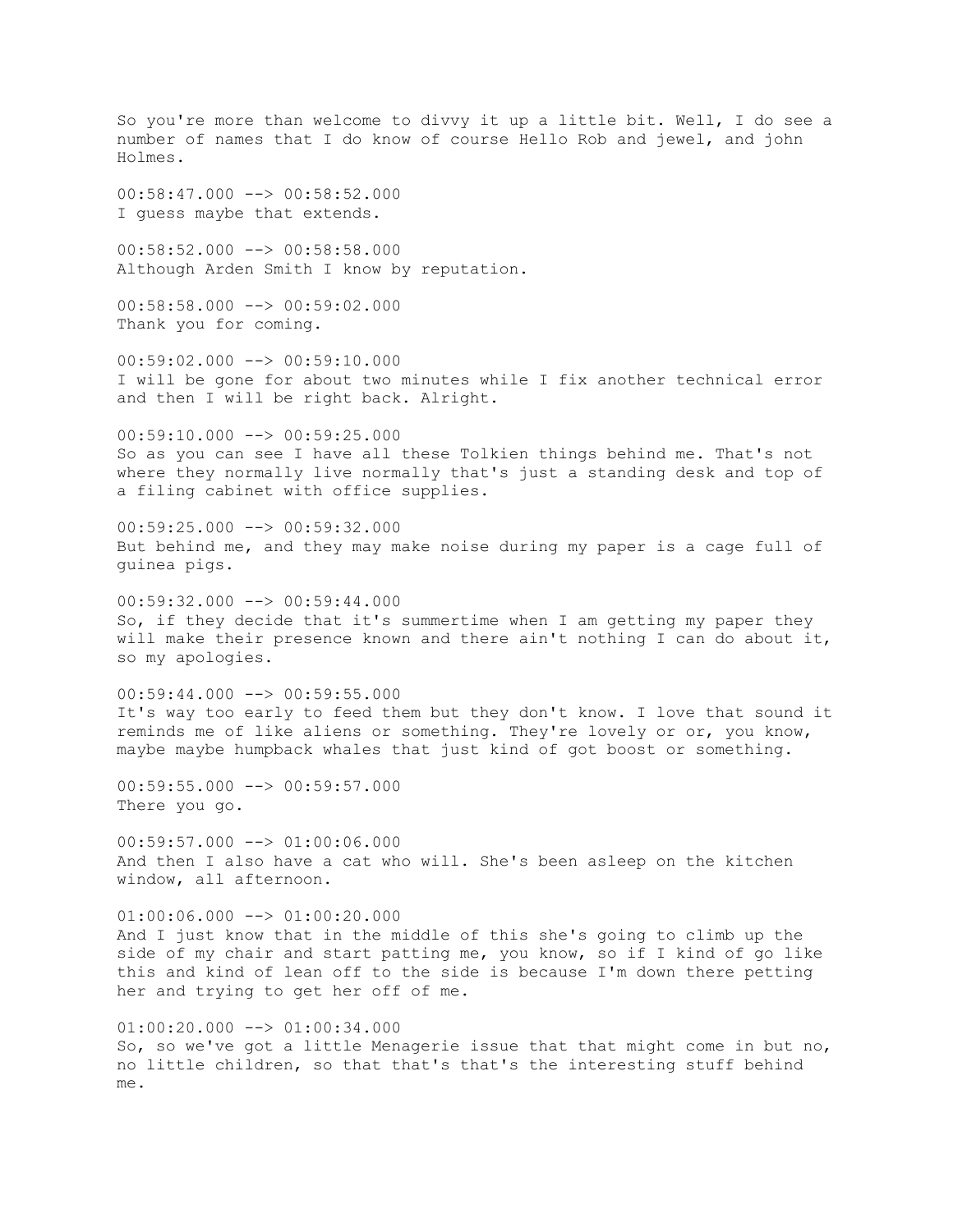01:00:34.000 --> 01:00:36.000 I do have Gandalf.  $01:00:36.000$  -->  $01:00:41.000$ I guess as long as your cat doesn't want to sit on your keyboard.  $01:00:41.000$  -->  $01:00:58.000$ Um, I think I've kind of broken her of that although I have to make sure that I really I push my, this is a desktop, and so I can push my actual keyboard under so that she can't walk on it of course I can't use it either.  $01:00:58.000$  -->  $01:01:07.000$ But I had, after I had found my mouse on the floor. And after I had found my keyboard dangling 01:01:07.000 --> 01:01:13.000 off the edge of the thing I realized okay the cats problem.  $01:01:13.000$  -->  $01:01:25.000$ But usually, all of these books that are behind me are in front of me because they're my working library and I have to be able to just kind of grab them and you know and have them at access.  $01:01:25.000$  -->  $01:01:27.000$ I do have the first edition summer alien.  $01:01:27.000$   $\longrightarrow$   $01:01:33.000$ And I do have a first edition I think that's propped up there at the time I think or.  $01:01:33.000$  -->  $01:01:51.000$ That's the song cycle book the road goes ever on by Donald SWAT and that's the first edition awesome. So those are my treasures.  $01:01:51.000$  -->  $01:02:04.000$ And I'm looking here the guinea pigs drinking a little click click click click there, that's drinking guinea pigs sounds just blew it totally fast.  $01:02:04.000$  -->  $01:02:06.000$ Now you're back Jessica.  $01:02:06.000$  -->  $01:02:13.000$ Yep, I am turns out I'm not actually modding this one I think, Leslie might be.  $01:02:13.000$   $\rightarrow$   $01:02:20.000$ But, so that's cool. Yeah, it looks like not even wanting something I might just hang out and get to listen to it.  $01:02:20.000$  -->  $01:02:25.000$ by all means. Yeah, be super fun.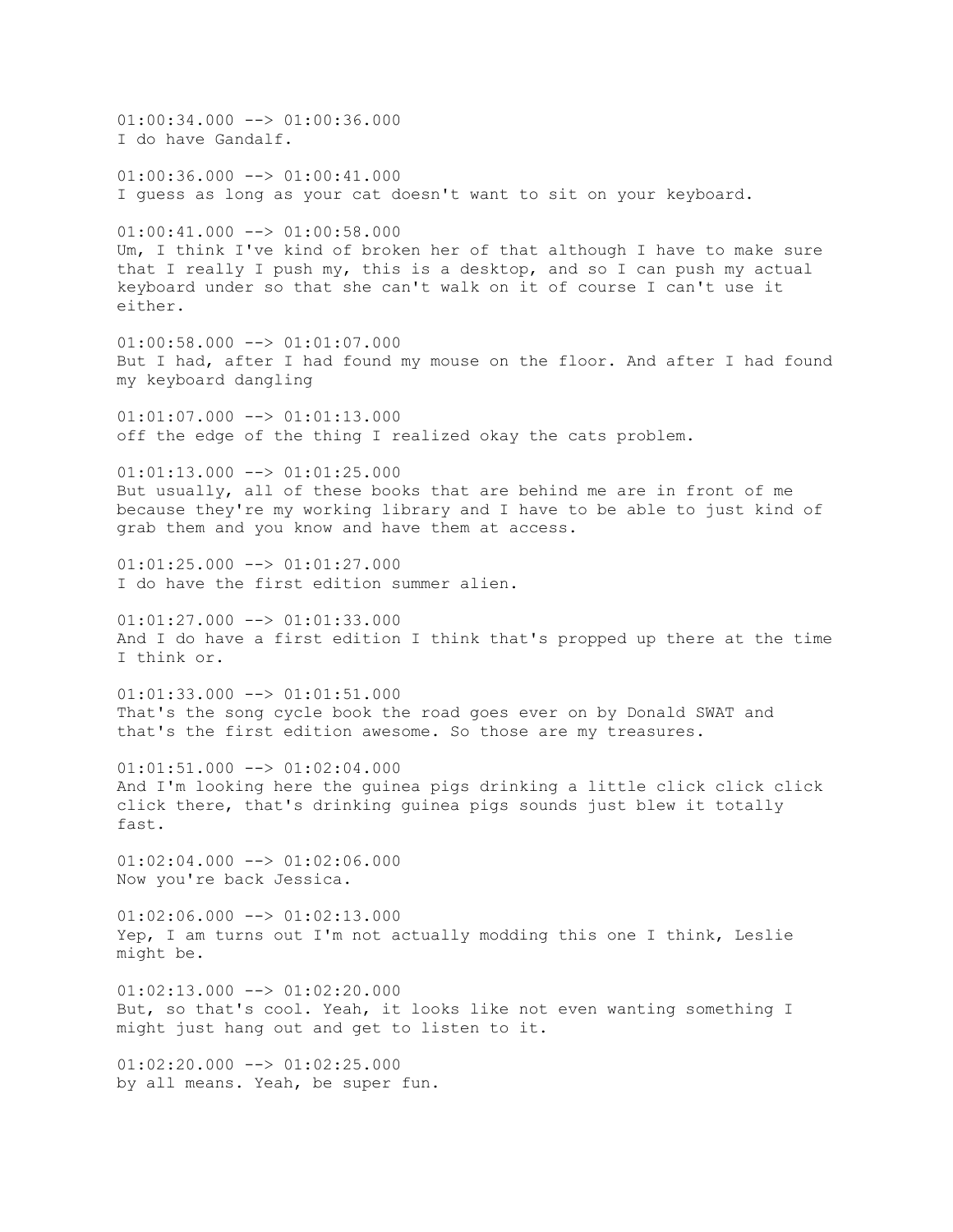01:02:25.000 --> 01:02:32.000 How many getting pics you have currently just to at some point we've had for.

 $01:02:32.000$  -->  $01:02:48.000$ They are my daughters, only has, in my daughter who is 33 years old daughter, who lives in Chicago, which is not where I am, but she in February adopted a husky puppy.

 $01:02:48.000$  -->  $01:03:00.000$ Oh, so her guinea pig set up in the middle of her living room was fine until the husky puppy got so big that when she just kind of crashes her body into it the thing starts breaking.

 $01:03:00.000$  -->  $01:03:14.000$ Oh no, and she's always been very fascinated by the piggies and the piggies, I mean after having a husky puppy crashing into their cage all the time. They're not fazed at all by the cat.

 $01:03:14.000$  -->  $01:03:24.000$ I mean, but we we have had to put, I mean the cat puts her whole arm in through the grids, oh my goodness at the piggies.

 $01:03:24.000$  -->  $01:03:41.000$ But we have recently put screening on top so that the cat can't actually I mean when she pokes all the way down and then this sort of like dangles, she's about a half inch above the piggies, and sometimes she has both paws down and then she's she's not

 $01:03:41.000$  -->  $01:03:57.000$ quite as close but the one has figured this out, and the other one is still frightened by it really knows the upstairs neighbor, but we put screening over it so that she can actually reach in so now she just kind of jumps on top and noise may or may it

 $01:03:57.000$  -->  $01:04:09.000$ will scare the one and the other one just ignores it. And she can't quite figure out, because it's all very recent the screening is very recent. Yep, I used to be able to poke these piggies what's going on.

 $01:04:09.000$  -->  $01:04:15.000$ I will be right back to switch accounts I'll be right here and I'll see you.

 $01:04:15.000$  -->  $01:04:20.000$ So, yes, that's the piggies are endlessly fun, but they are they are.

 $01:04:20.000$   $\longrightarrow$   $01:04:31.000$ I guess officially adopted by me. Now at this point because the dog is only going to get bigger.

 $01:04:31.000$  -->  $01:04:35.000$ All right, and I am sock once again.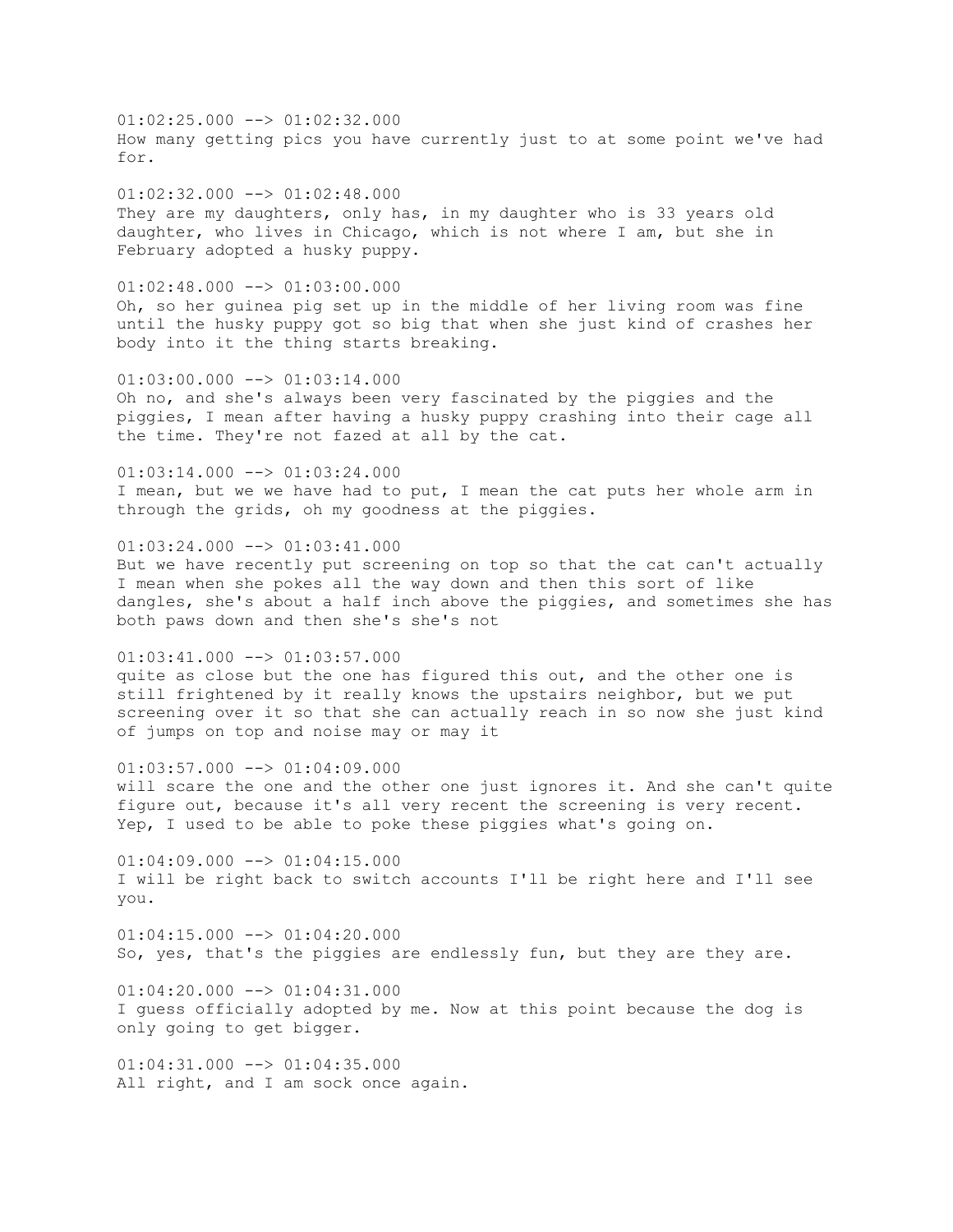01:04:35.000 --> 01:04:38.000 So who is my.  $01:04:38.000$  -->  $01:04:46.000$ That is Leslie will be your mod I think she's working on working her way in but we are going to be just fine. we've got our recording open.  $01:04:46.000$  -->  $01:04:57.000$ And I'm going to fix my name, and we I've already checked my stuff so I know how to do it so.  $01:04:57.000$  -->  $01:05:03.000$ Alright, there's a couple people in the waiting room I will let everybody and now  $01:05:03.000$   $\rightarrow$   $\rightarrow$   $01:05:06.000$ in ding ding ding ding ding ding.  $01:05:06.000$  -->  $01:05:35.000$ I am co host the show.  $01:05:35.000$  -->  $01:05:44.000$ There we go, unless they should be in in just a moment.  $01:05:44.000$   $\longrightarrow$   $01:06:14.000$ checking my organization one last time.  $01:06:35.000$   $\rightarrow$   $\rightarrow$   $01:06:39.000$ Hey welcome everybody. It's Leslie.  $01:06:39.000$  -->  $01:06:51.000$ Sorry, some of the status Napa changing rooms, was probably my fault but oh well we're here now a couple of quick things.  $01:06:51.000$  -->  $01:07:06.000$ Please remember to keep your mics muted, unless you are asking a question or something during our discussion, it's optional whether you want to keep your videos on or off that's completely up to you.  $01:07:06.000$   $\longrightarrow$   $01:07:16.000$ I also want to let you know that we do have the ability to turn on closed captions, if that's helpful to you at the bottom of your screen.  $01:07:16.000$  -->  $01:07:29.000$ On the icons bar the menu bar you'll see something that says live transcript CC. And so you can turn that on, if that's helpful.  $01:07:29.000$   $\longrightarrow$   $01:07:36.000$ Then if you would like you can download that transcript, if that's helpful.  $01:07:36.000$  -->  $01:07:55.000$ Okay so without further ado, we'll go ahead and let Eileen more start Go ahead. Good to see you, Eileen. Good to see you, Leslie, I do have a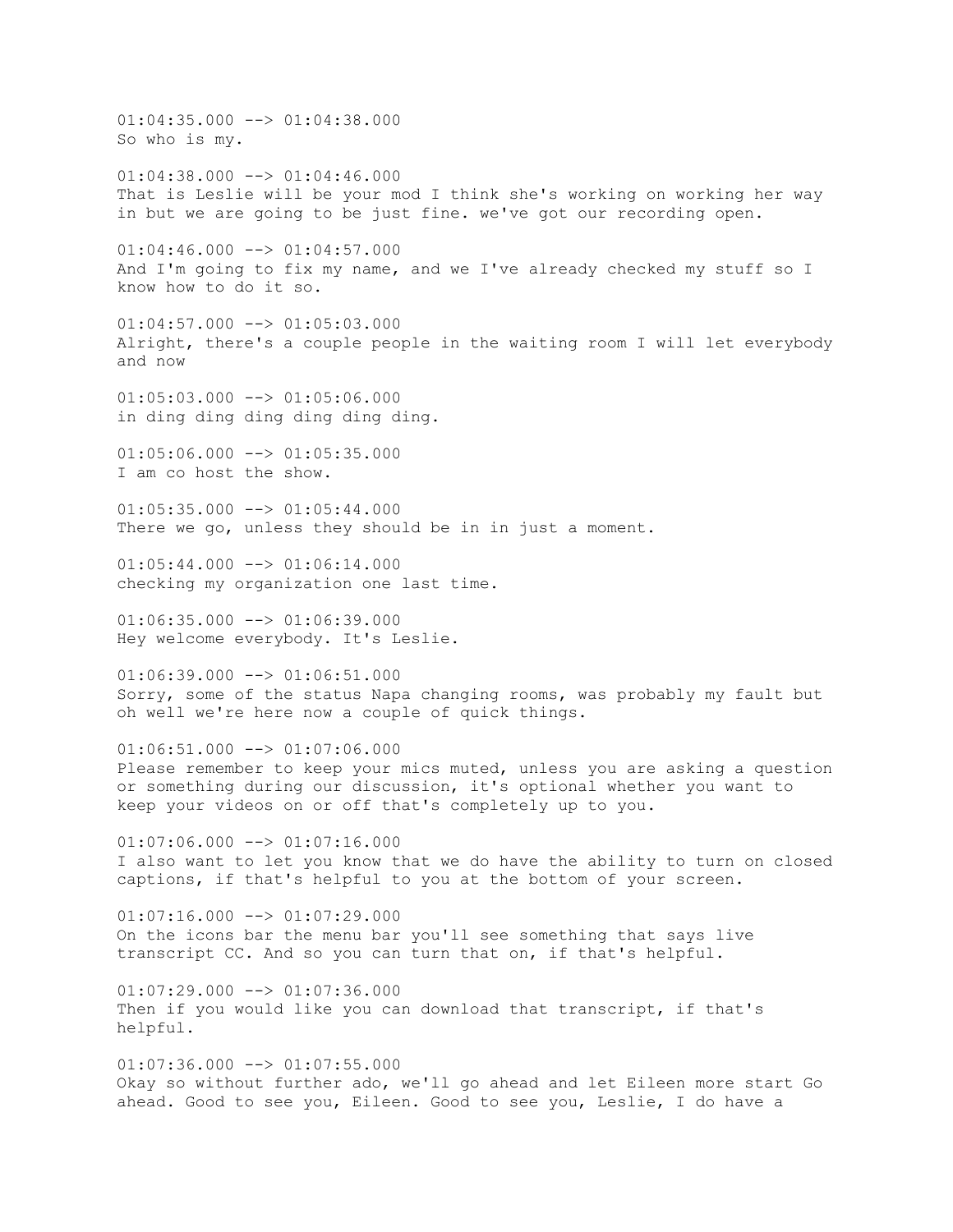request Leslie, I can't field chat things while I'm reading if you see something that actually looks like a question

 $01:07:55.000$  -->  $01:08:08.000$ that I would like to answer later on, would you collect them for me. You bet. No problem at all. I will keep track of the chat. Super Leslie just one more quick thing before we start this is supposed to be recorded.

 $01:08:08.000$  -->  $01:08:17.000$ Yes yes it's recording upload the recording on the top. Okay, cool. It says it's recording that's why I didn't start it.

 $01:08:17.000$  -->  $01:08:23.000$ Okay. Um, so my name is Eileen Marie more. I'm a musician.

 $01:08:23.000$  -->  $01:08:41.000$ I teach at Cleveland State University, and I write song cycles I've written 11 of them over the past 11 years and I premiere them at the Tolkien at Kalamazoo symposium stuff for the International Congress on medieval studies, but my obsession is Tolkien's

#### $01:08:41.000$   $\longrightarrow$   $01:09:02.000$

invented languages, hence my paper today finding and organizing Tolkien's invented languages, it this is based on a paper that I gave this May May 15 for the virtual Congress on medieval studies, which was part of a panel so it was a seven minute paper,

 $01:09:02.000$  -->  $01:09:19.000$ and I'd had to cut so much out in order to be able to turn it into a seven minute paper that I'm just delighted that I get to put all of it back in, in order to be able to make the presentation today so this this is this is wonderful.

 $01:09:19.000$  -->  $01:09:23.000$ So finding and organizing Tolkien's invented languages.

01:09:23.000 --> 01:09:36.000 While the examination of the dependencies in the Lord of the Rings has been the subject of endless scholarly research, it may be argued that those dependencies dealing with tokens invented languages present particularly unique challenges.

 $01:09:36.000$  -->  $01:09:56.000$ Many of Tolkien's invented words are found exclusively there in. And there are also examples of Elvis poetry and occasional lines and verse or conversation in the body of the Lord of the Rings, I spoken by various elves such as collateral legless fields

### $01:09:56.000$  -->  $01:10:12.000$

With the post humorous publication of the silver really and unfinished tales we find additional linguistic examples in their indices in the appendix of the Sumerian, particularly, and in the and indexed embedded authors notes of unfinished tales.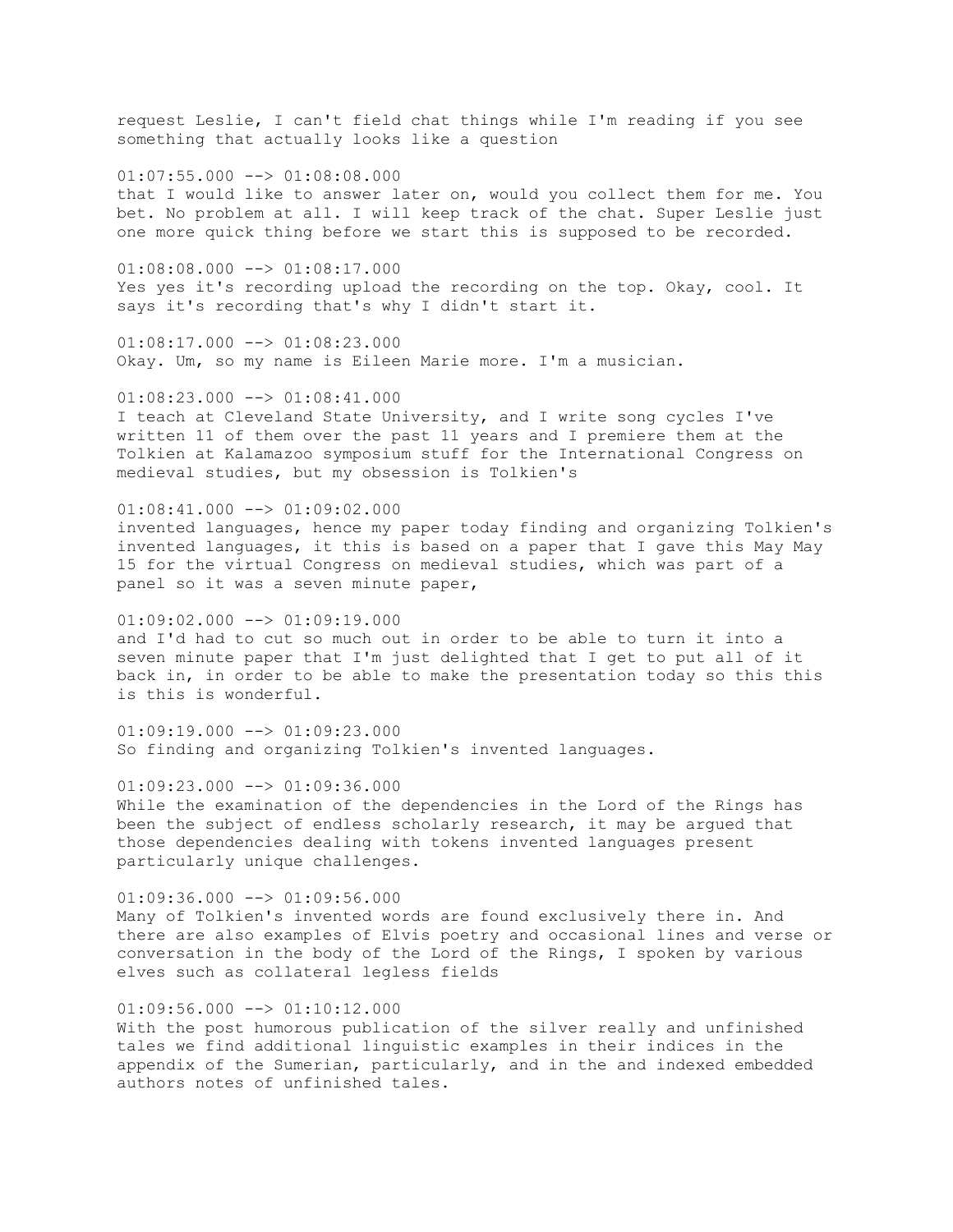### $01:10:12.000$  -->  $01:10:27.000$

Christopher Tolkien, the history of Middle Earth presents us with voluminous dependencies glossary indices footnotes embedded notes lists of words and terms, and even multiple sections of entire books dedicated to languages, notably volume five includes

#### $01:10:27.000$  -->  $01:10:45.000$

the etymologies of 1937 by you nine focuses on a denial, vocabulary, volume, 11 contains several sections on a variety of Elvis dialects, and more than three quarters of volume 12 is about language, the glossary is at the end of volumes one and two, refer

## $01:10:45.000$  -->  $01:11:00.000$

to Tolkien earliest excursions into the languages of Middle Earth. The Kenya lexicon of 1915 and the no Miss or gold digger and lexicon of 1917, published in Parma LDL amber on 12 and 11, respectively.

#### $01:11:00.000$  -->  $01:11:17.000$

There are also other issues apartment number one and the journal vinyasa terroir in which are published essays by Tolkien on particular linguistics subjects, such as elder in fingers and numerals, in, in your team or 47 and 48, an in depth study of all

#### $01:11:17.000$  -->  $01:11:28.000$

these lexicons glossary is indices essays and embedded authors notes reveals that language creation is fundamental to the existence of Middle Earth as Tolkien conceived it.

### $01:11:28.000$  -->  $01:11:43.000$

Get this origin story is difficult to grasp hold of and utilize due to the scattered nature of the raw materials and the non user friendly manner in which they are presented these impediments are so extensive that the study of tokens invented languages

### $01:11:43.000$  -->  $01:11:59.000$

has been relegated to a handful of dedicated scholars such as Carl Hofstetter and Patrick when such compartmentalization and opaqueness of Elvis linguistics may obscure the inherent interrelationships between the many dialects blur connections between

#### $01:11:59.000$  -->  $01:12:13.000$

the early lexicons and the etymologies and the languages as they appear in the Lord of the Rings and make it nearly impossible to observe the through line of tokens word creation over the decades, and undertaking which he continued with well beyond the

### $01:12:13.000$  -->  $01:12:29.000$

publication of The Lord of the Rings it How come on grasp the significance of names perceive the social relationships of the elf clans through their speech or begin to comprehend Tolkien magnificent sub creation as he conceived it except by waiting neck

 $01:12:29.000$  -->  $01:12:35.000$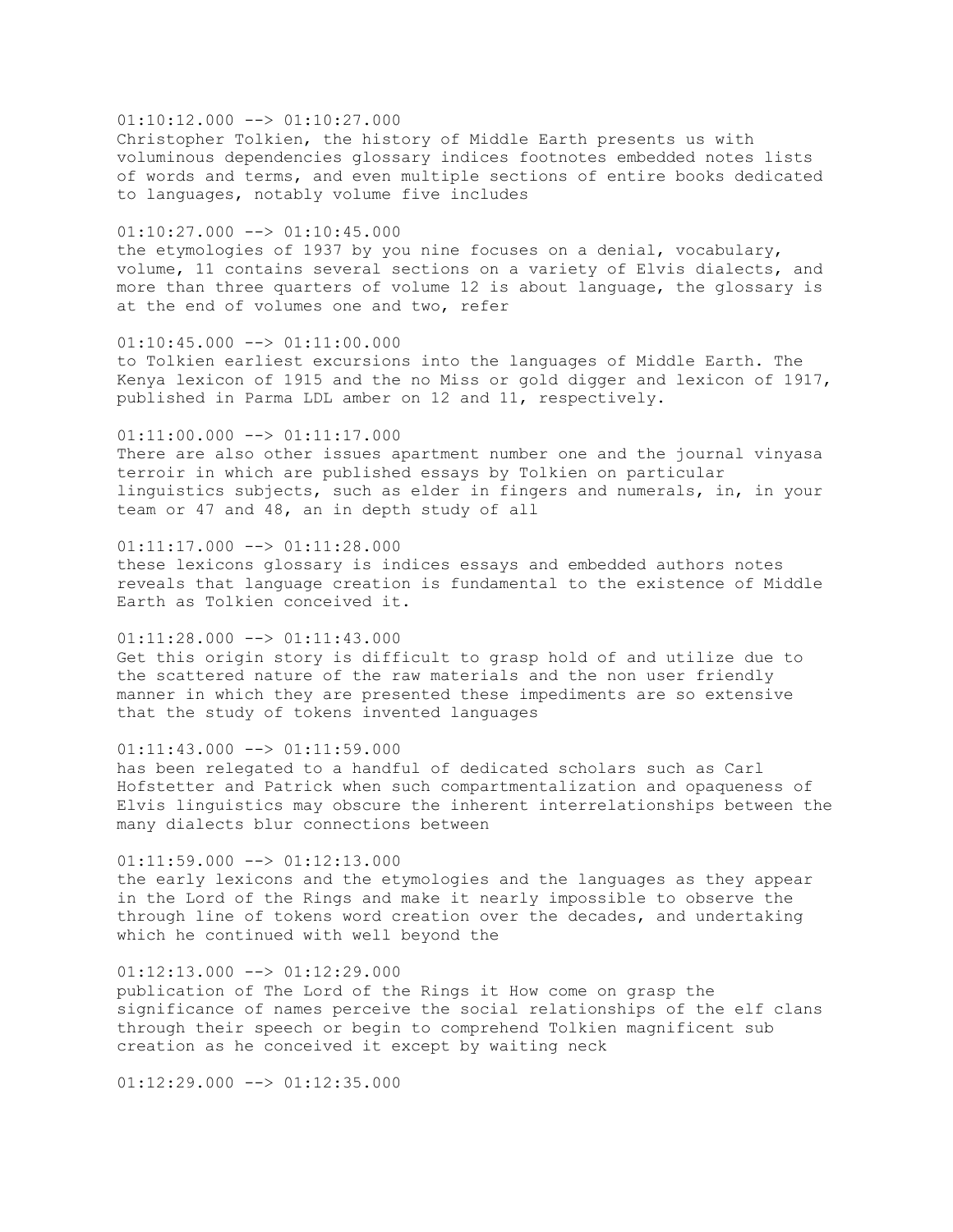neck deep through the morass of para texts in which the sublime information lurks.  $01:12:35.000$  -->  $01:12:49.000$ This paper is a brief discussion of my neighbors over the past two decades to organize this raw material and create a reference resource for Tolkien scholars who don't have the time to wade through the pyrotechnics themselves.  $01:12:49.000$  -->  $01:12:53.000$ My work 20 years and counting.  $01:12:53.000$  -->  $01:12:59.000$ My research began in earnest in 2001 after the Peter Jackson movies premiered. 01:12:59.000 --> 01:13:07.000 I've been looking for an Elvis dictionary for 30 years at that point, and even attempt it as a teenager to compile one.  $01:13:07.000$  -->  $01:13:21.000$ I thought there surely be a publication in coordination with the movies, but alas, there was not so I re read The Lord of the Rings and its dependencies and you poured through the index and appendix of the summer million, and page through unfinished tales  $01:13:21.000$  -->  $01:13:36.000$ locating its many embedded authors notes tokens notes and translations in the back of the song cycle throat goes have run by Donald Swan yielded its treasures once I'd obtained the first five volumes of the history of Middle Earth, I quickly discovered  $01:13:36.000$  -->  $01:13:38.000$ the etymologies and volume five.  $01:13:38.000$  -->  $01:13:51.000$ These books occupied my time and kitchen table for the next six years, though I did take a brief hiatus in 2004 to compile a Tolkien dictionary erotica, of which I will speak later.  $01:13:51.000$  -->  $01:14:04.000$ I began attending the Tolkien at Kalamazoo sessions of the International Congress on medieval studies around 2005, and I presented my first paper there in May 2008 for a roundtable entitled teaching Tolkien.  $01:14:04.000$  -->  $01:14:15.000$ I was surprised by the interest in my dictionary project expressed by such notable token scholars as Doug Anderson john Ratliff and the late Richard West after that presentation.  $01:14:15.000$  -->  $01:14:26.000$ I was encouraged volume six through 12 of the history of Middle Earth joined my library around that time, and I obtained copies of the gold or

burn and clean your lexicon.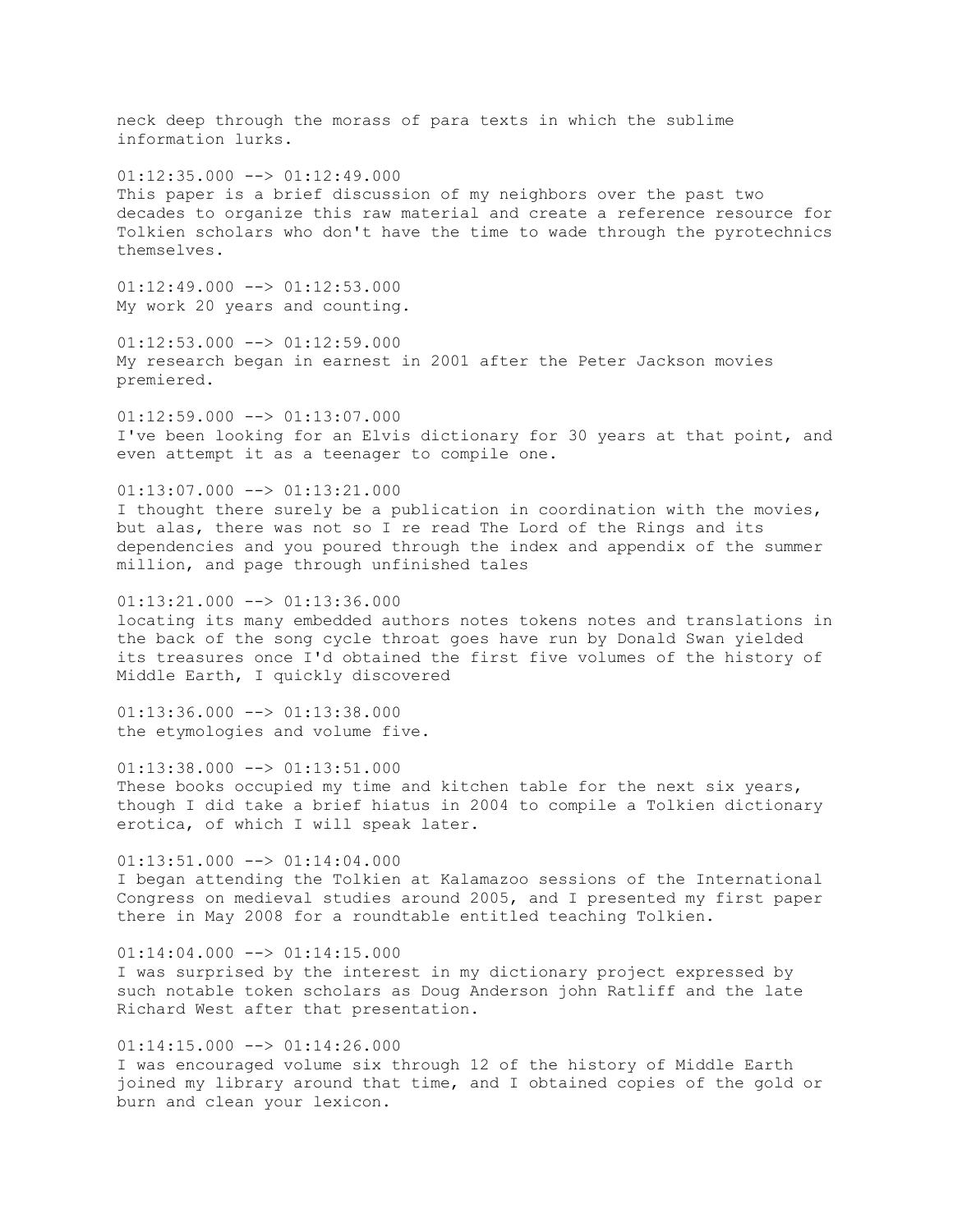$01:14:26.000$  -->  $01:14:39.000$ Thanks to Merlin to Toronto and Dimitri Feeney and began incorporating their contents into my already large Compendium organizing and inputting the entries from those two lexicons up consumed my time for nearly a decade.

 $01:14:39.000$  -->  $01:14:43.000$ And I completed that work in 2017.

 $01:14:43.000$  -->  $01:14:55.000$ The list of original sources with which I have engaged does not include published encyclopedias Gazette, or scholarly essays, nor do I draw upon the various word lists available online.

 $01:14:55.000$   $\rightarrow$   $01:15:02.000$ I find the wealth of tokens invention more than adequate and have no need to indulge in speculation or imagination.

 $01:15:02.000$  -->  $01:15:14.000$ When I first set off on this venture I did attempt to utilize Ruth knows the languages of tokens Middle Earth, since it was and I believe remains the only published Dictionary of tokens, selfish.

 $01:15:14.000$  -->  $01:15:30.000$ I soon discovered that nearly half of the entries are incomplete incorrect or spurious, the lists of the kings of God or Newman or or incomplete and Miss numbered, many translations are based upon and correctly identify linguistic elements word fragments

 $01:15:30.000$  -->  $01:15:42.000$ and conjectures are haphazardly mixed in with genuine words. Page references are frequently incorrect, and there is no cross referencing or detailing of etymological relationships.

 $01:15:42.000$  -->  $01:15:57.000$ So in 2004, I put together and Arata to correct those arrows and fill in the gaps targeting the entries which are deficient and only making additional entries were necessary such as the list of kings, but primarily correcting mistakes and providing accurate

 $01:15:57.000$  -->  $01:16:05.000$ and detailed etymological information and citations, drawing on the post team is publications available since the book was printed.

 $01:16:05.000$   $\rightarrow$   $01:16:10.000$ I attempted to contact Houghton Mifflin about my work, but received no response.

 $01:16:10.000$  -->  $01:16:25.000$ They continue to reissue the original book replete with its errors. Since then I have limited myself to primary sources only writings by jr and Christopher Tolkien, of which there are so many organization and layout.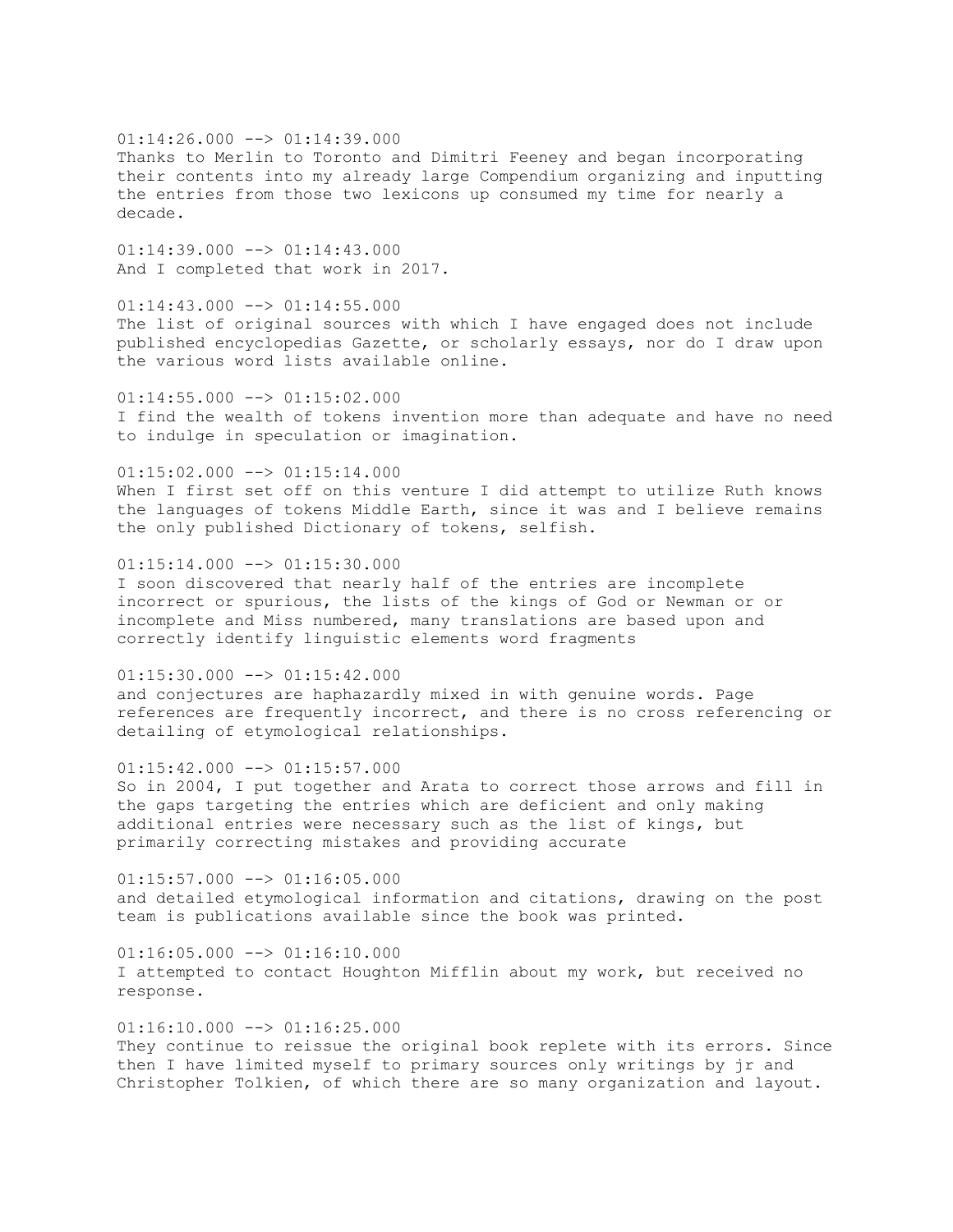$01:16:25.000$  -->  $01:16:39.000$ The result of all this scholarly neighbor is my comparative etymological dictionary and the sorrows of Tolkien's languages, a work in progress, which demonstrates the etymological relationships between the Elvis style x all 21 of them illustrates how

 $01:16:39.000$  -->  $01:16:55.000$ delivered derivatives and compounds relate to their roots and includes whether or not etymological related Manish and other non Elvis words occurring in Tolkien's Middle Earth writings, organized as an embedded index, the entries appear alphabetically

 $01:16:55.000$  -->  $01:17:13.000$ by root word or base in the shellfish English half and alphabetically by gloss or definition of that route or base in the English Elvis half each main entry includes an individual Elvis root word for linguistic elements such as a prefix suffix phenomenal

01:17:13.000 --> 01:17:28.000 singer of signifier with sub entries for the derivatives and compound words formed from the roots elements or other derivatives found in that main entry sub entries may be listed alphabetically or group semantically, whichever best demonstrates their

 $01:17:28.000$  -->  $01:17:40.000$ inherent etymological relationships. Each compound sub entry is then cross reference to the corresponding main entries, under which its other linguistic elements may be found.

 $01:17:40.000$  -->  $01:17:47.000$ I use Times New Roman font for non compound entries and are real for the compound words and even cross referencing.

 $01:17:47.000$   $\longrightarrow$   $01:17:59.000$ At this point I'm going to attempt to share my screen.

 $01:17:59.000$  -->  $01:18:01.000$ Alright.

 $01:18:01.000$  -->  $01:18:08.000$ So, you should be able to see here that the layout of each page

 $01:18:08.000$  -->  $01:18:29.000$ is organized by columns of columns by language, the left most of which represents Kenya, as the shellfish Latin, along with the tongue spoken invalid or common elder in ever say in Vigneron and well and Linda and valor in think that's that's most of them.

 $01:18:29.000$  -->  $01:18:29.000$ The next column is gold grin.

 $01:18:29.000$  -->  $01:18:42.000$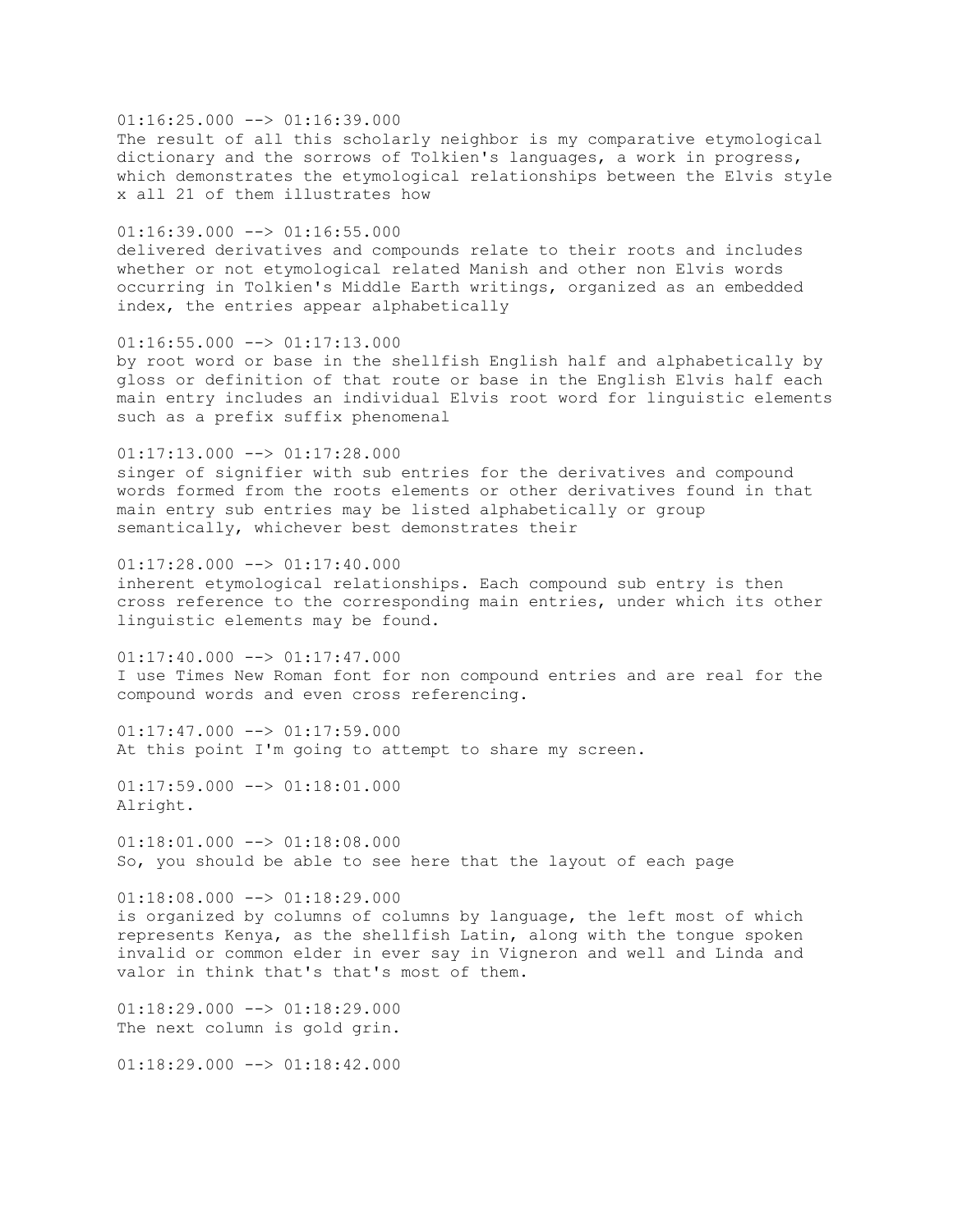The next column is gold or grin or the old no during this time was spoken invalid or of course, but since it was brought back to malaria and with the flight of the no door it merits a column of its own.

 $01:18:42.000$  -->  $01:18:53.000$ And the form which survived, most notably in gone Dylan was preserved without great variation to the isolation of that kingdom making for an interesting point of reference.

 $01:18:53.000$  -->  $01:19:09.000$ The third column is for Cinderella, and the other tongues of malaria and such as it'll coronary author and I'll Syrian dev non door until Aaron and philosophy and they're probably a couple others commonly associated with the tongue of the Elves of area

 $01:19:09.000$   $\longrightarrow$   $01:19:27.000$ door in the Lord of the Rings Cinderella is listed as no older in in the etymologies as Christopher Tolkien explains in detail in his forward to that lexicon references to pure know during our notated there in as old and older in and appear in the goal

 $01:19:27.000$  -->  $01:19:25.000$ The fourth column is for our denial, manage, and other non Elvidge tongues. These tend not to seem animal logically connected to the main entries in which they appear, but there are some exceptions where the denial does resemble certain Elvidge linguistic

 $01:19:25.000$   $\longrightarrow$   $01:19:46.000$ green column.

 $01:19:46.000$  -->  $01:20:04.000$ elements. This column also contains examples from the primary world which appear to be sources for invented words, either intentionally token did draw on Anglo Saxon, for example, for names and speak to the real hero or coincidentally, perhaps, I have

 $01:20:04.000$  -->  $01:20:14.000$ found connections to Spanish, French, German Hebrew greek latin Welsh Norwegian Gothic and others. All which amuses me immensely.

 $01:20:14.000$  -->  $01:20:35.000$ And finally, there is a column for the English glosses and the short descriptions of each word or word element using Tolkien's own terminology in the English Elvis half of the Compendium the glosses appear first in the leftmost column will show you that.

 $01:20:35.000$  -->  $01:20:51.000$ With the language is proceeding from left to right, as detailed above the organization of each main entry is the same in both halves, but the alphabet ization is determined by the head word of each main entry.

 $01:20:51.000$  -->  $01:20:53.000$ Go back.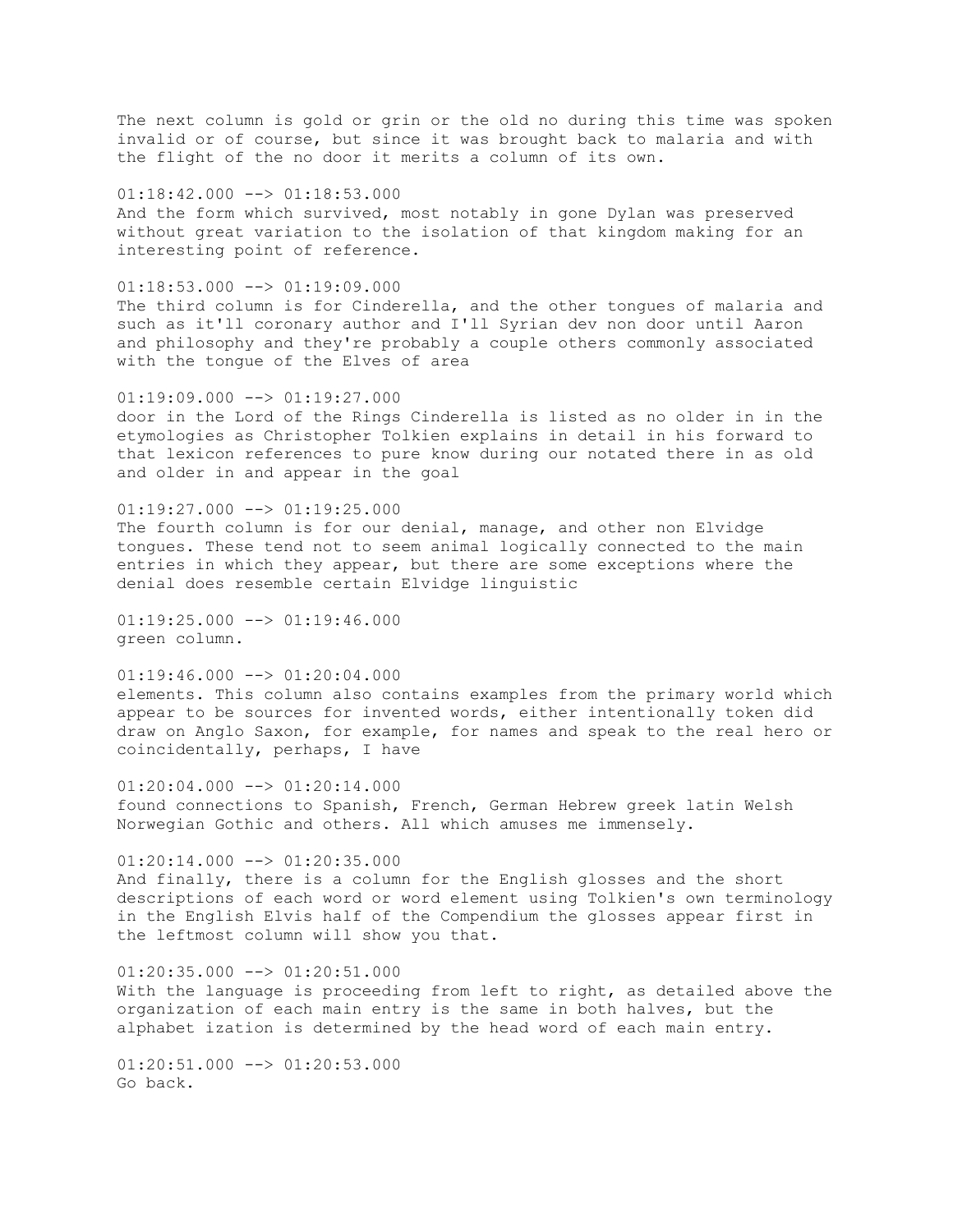$01:20:53.000$  -->  $01:21:03.000$ So to the head word of the meet each main entry. I'm going to just I'm going to move the page. So if you get motion sick close your eyes for just a moment. 01:21:03.000 --> 01:21:06.000 Alright, it's still  $01:21:06.000$  -->  $01:21:28.000$ the, you can see that all da is the main entry. And it happens in an alphabetic embedded index for things that are cross referenced to other main entries, but it is sitting here with the complete entry for all the underneath of it.  $01:21:28.000$  -->  $01:21:45.000$ And in the English Elvis half you can actually see where tree is it comes after treaty and after treatment after Treasury and, and these are the cross references to these particular words if you want it to go there, instead of with tree.  $01:21:45.000$  -->  $01:21:52.000$ So, in the English Elvidge section in the English selfish section.  $01:21:52.000$  -->  $01:22:04.000$ There is the gloss, or short, I don't have it yet so short  $01:22:04.000$  -->  $01:22:10.000$ description golden fields and field of corn Malin refers to the koulamallah.  $01:22:10.000$  -->  $01:22:21.000$ These are all descriptions that are found in Tolkien's writings I haven't made any of them up.  $01:22:21.000$  -->  $01:22:31.000$ Any word or definition can be found there for by looking for it alphabetically in the appropriate half. If it's a head word of the main entry you'll find the complete entry right there.  $01:22:31.000$  -->  $01:22:48.000$ If it's a sub entry, you'll find cross references to the appropriate main entries, every attempt has been made to be accurate and exhaustive with cross referencing footnotes, you can see there are several down there, glosses and citations, the citations  $01:22:48.000$  -->  $01:22:55.000$ only appear in the, in the, Elvis English half.  $01:22:55.000$  -->  $01:23:05.000$ And those are tiny tiny little abbreviations, and I will try to blow these up.  $01:23:05.000$  -->  $01:23:12.000$ So you can see one okay women come back. Here we go.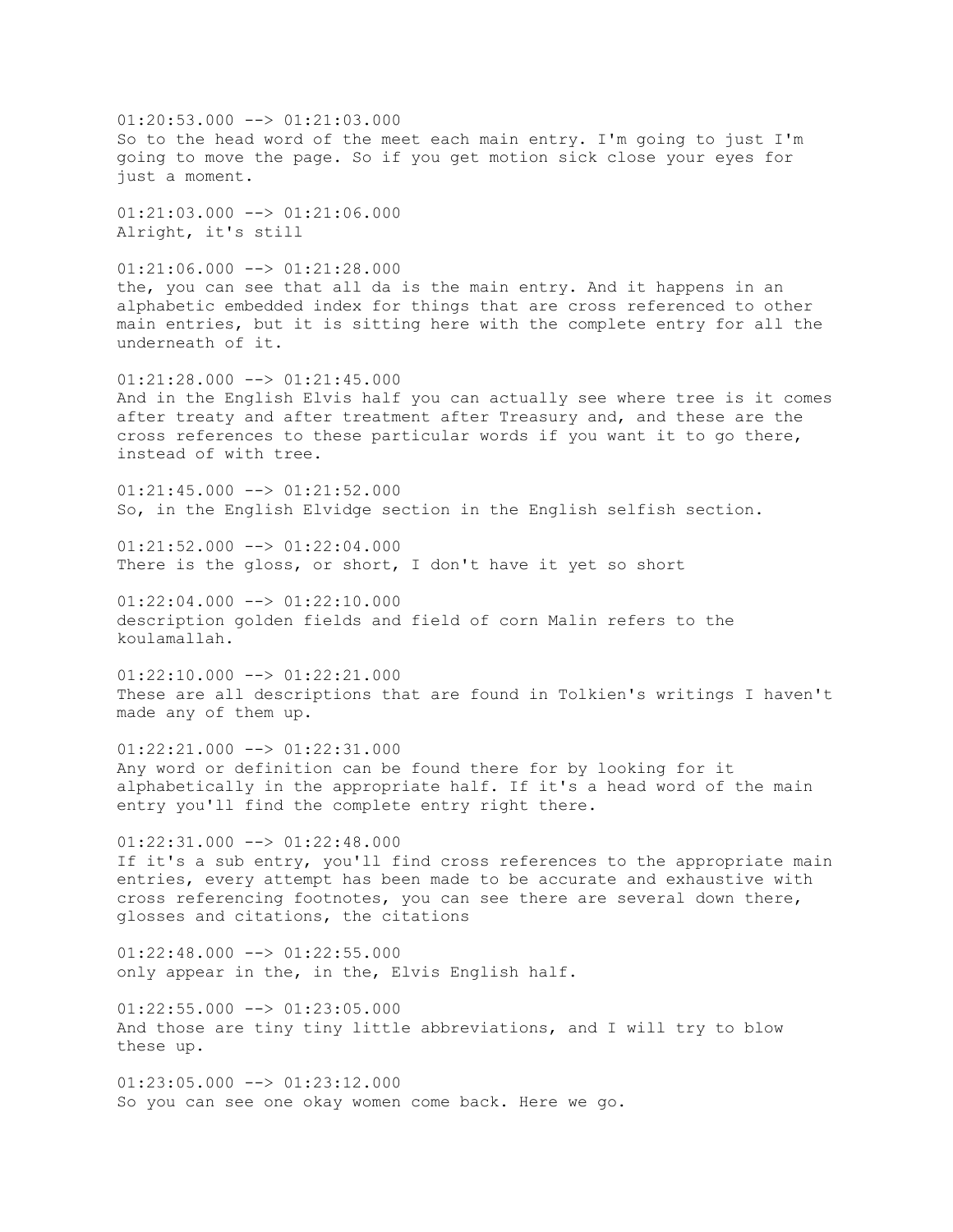01:23:12.000 --> 01:23:25.000 Grow ere we go. All right, so all the citation I've given is from the last road which is volume five of the history of Middle Earth, on page 397.  $01:23:25.000$  -->  $01:23:27.000$ I will shrink that again. 01:23:27.000 --> 01:23:31.000 Okay.  $01:23:31.000$  -->  $01:23:50.000$ So this is not a glass of water is it's not a concordance, so there's only one citation of note given for each word, which seems to be Adam logically significant significant guesses or suppositions are square bracketed. 01:23:50.000 --> 01:23:52.000 So right here.  $01:23:52.000$  -->  $01:23:56.000$ Under tree.  $01:23:56.000$  -->  $01:24:14.000$ I can't, it says woods. This word glad appears and unfinished tales on page 400 and 772, and is not defined, but it does. Oh, I'm moving this without morning you.  $01:24:14.000$  -->  $01:24:19.000$ I'm going to move it again. so close your eyes if you get sick  $01:24:19.000$  -->  $01:24:43.000$ method and glad, which is is glossed as end of the wood does appear in that location unfinished Tales for 72. So, I'm jumping to the conclusion that glad has something to do with wood because I know that method is and and is of the.  $01:24:43.000$  -->  $01:24:55.000$ So that's got that's what's left over, but since it's not specifically detailed in that I've put it in square brackets, so I'm not guessing and saying, Oh I know this for sure.  $01:24:55.000$  -->  $01:24:58.000$ I'm just letting you know I'm guessing.  $01:24:58.000$  -->  $01:25:01.000$ It makes sense.  $01:25:01.000$  -->  $01:25:15.000$ And in addition to the English Elvis Elvis English. There's also an appendix of similar items so birds, all the birds are together weapons heirs of land deal, those are those are all in the appendix.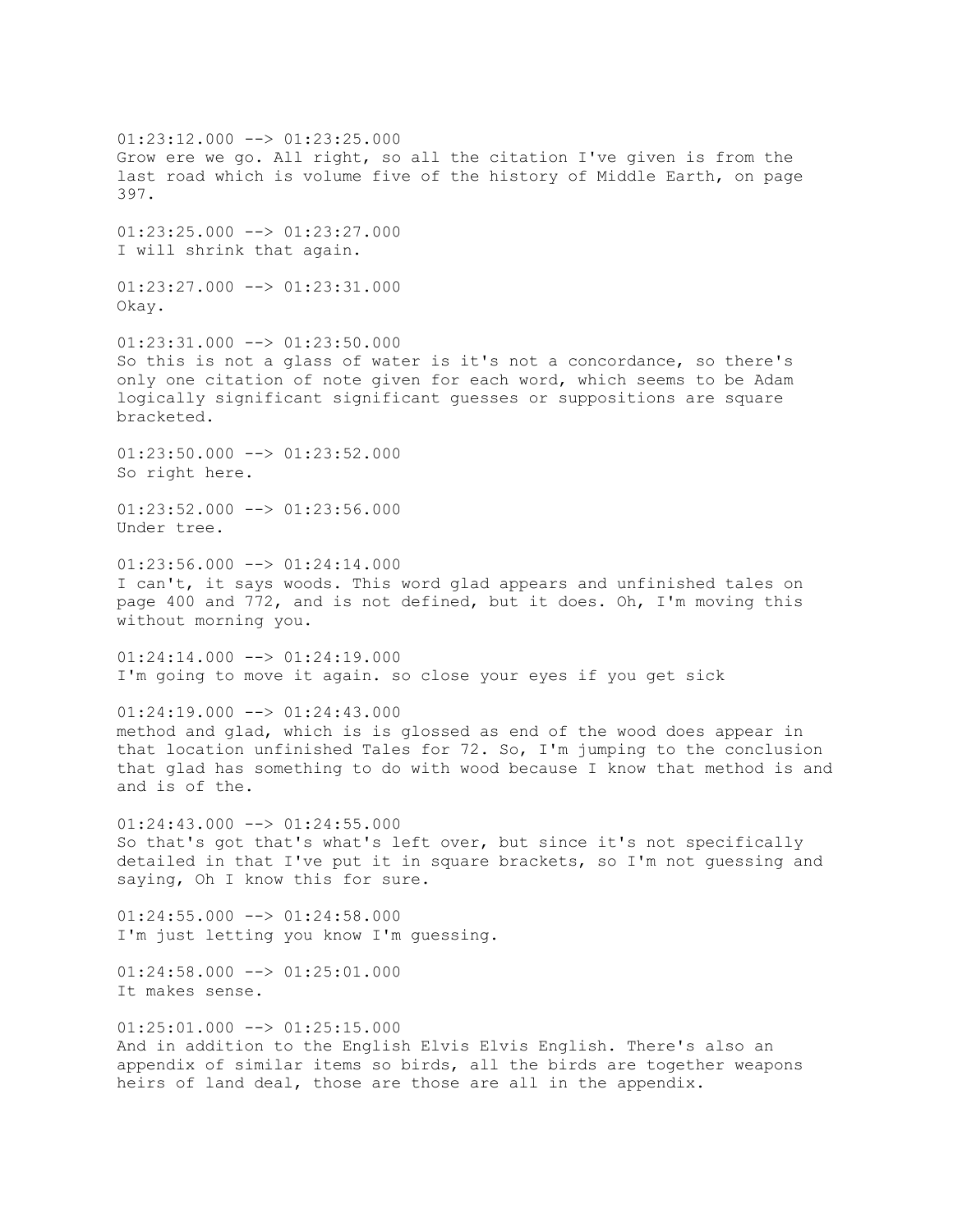$01:25:15.000$  -->  $01:25:23.000$ Okay, I'm going to stop the share right now, and find my paper. There we go.

 $01:25:23.000$  -->  $01:25:24.000$ Alright.

01:25:24.000 --> 01:25:37.000 So whereas I first intended my dictionary to address only the Elvis words and place names which appear in the Lord of the Rings, assuming they were the mature forms of the language development, it became obvious to me after a few years of work that the

 $01:25:37.000$  -->  $01:25:50.000$ scope needed to be brought into include early forms, even those that seemed to be dead ends or tangents tokens development of the Elvidge languages was an ongoing project for him which he continued with to the end of his life.

 $01:25:50.000$  -->  $01:26:00.000$ So my thought of ever finding a finalized form was misguided. Consequently, my modest Elvis dictionary has turned into a behemoth during the course of my 20 years of research.

 $01:26:00.000$  -->  $01:26:18.000$ I've grown to appreciate how interrelated all of the seemingly disparate dialects actually are, and how much the earliest word forms influenced the etymologies of 1937 and the form of Cinder and and Kenya used in the

 $01:26:18.000$  -->  $01:26:27.000$ the direct line appears broken a route from one of the early lexicons turns up as the origin of a seemingly unique name in a later work.

 $01:26:27.000$  -->  $01:26:43.000$ It's been necessary so many times for me to reorganize the entries upon

Lord of the Rings, often enough although

making such a discovery, or finding earlier routes or basis which draw derivatives together in a manner not obvious to me initially elements which I overlooked by accident or intentionally

 $01:26:43.000$  -->  $01:26:59.000$ early on in my work, such as the base forms and the etymologies which frequently do not even seem to resemble the words derived from them, but they turned out to be necessary for proper work as an organization and connection to the early lexicons.

 $01:26:59.000$  -->  $01:27:13.000$ Each time I have one of those aha moments means that I must tidy up the layout of the whole work, a process not accomplished simply by using the find replace function, but which requires manual adjustments throughout the entire Compendium.

 $01:27:13.000$  -->  $01:27:22.000$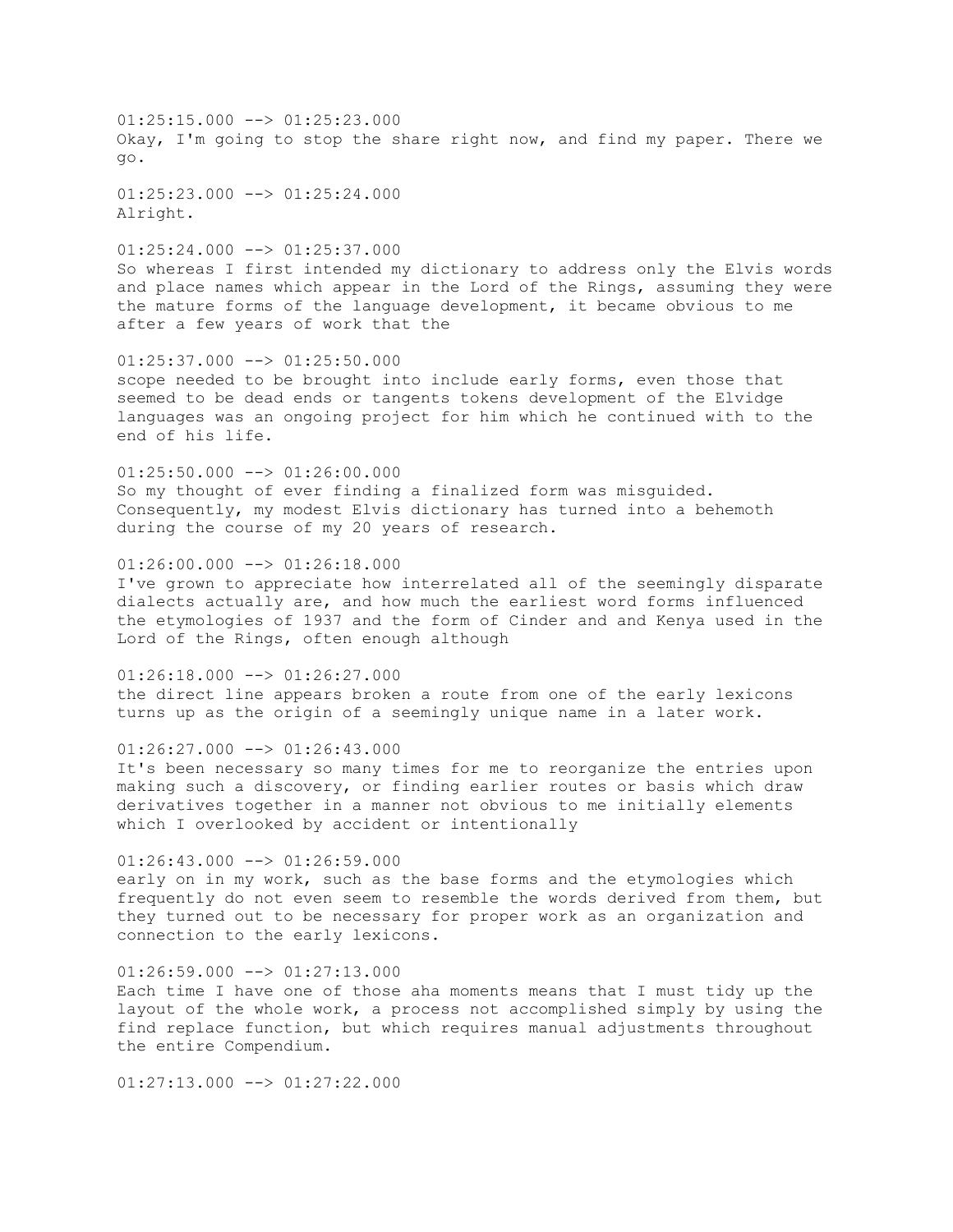The end result is worth it, making the horizontal and vertical relationships clearer and frequently revealing connections, which had not been previously evident. 01:27:22.000 --> 01:27:33.000 For example, Toru Fanta, a piece appears in unfinished tales as the name of one of tar all Darian ships. Its gloss is wooden whale. 01:27:33.000 --> 01:27:51.000 No element of Torfaen to appears in the etymologies or elsewhere among later sources, get on behold, in both of the early lexicons, there are about three dozen words built on the Queen your root.  $01:27:51.000$  -->  $01:28:02.000$ the Fanta element though that clearly the part that has to do with Wales. But the point is without knowledge of the early lexicons that whole name would seem to exist in a vacuum. 01:28:02.000 --> 01:28:04.000 What next.  $01:28:04.000$  -->  $01:28:15.000$ Currently, I'm working my way through Tolkien's essays, elder and fingers and numerals as published in issues, 47 and 48 of in your tank.  $01:28:15.000$  -->  $01:28:27.000$ I returned to the etymologies periodically checking for omissions and reevaluating some of my organization, organizational choices in light of my continually growing understanding of the backstory of the word origins.  $01:28:27.000$  -->  $01:28:33.000$ I continue to mind the hit mind, the history of Middle Earth for its treasures.  $01:28:33.000$  -->  $01:28:41.000$ I regularly recheck everything for typos and inaccuracies frequently recognizing new relationships in the process.  $01:28:41.000$   $\longrightarrow$   $01:29:11.000$ And I continue to pursue my personal interest in the children of God Dylan, a topic on which I presented several papers for Tolkien at Kalamazoo in recent years, the discoveries I've made while delving the depths of the para texts swamp have opened up

 $01:29:11.000$   $\rightarrow$   $01:29:13.000$ Hi, okay now Eileen, I have some materials to put

 $01:29:13.000$  -->  $01:29:19.000$ to that recording. Sorry, I touch something by accident I think I've been I was.

 $01:29:19.000$  -->  $01:29:22.000$ There we go.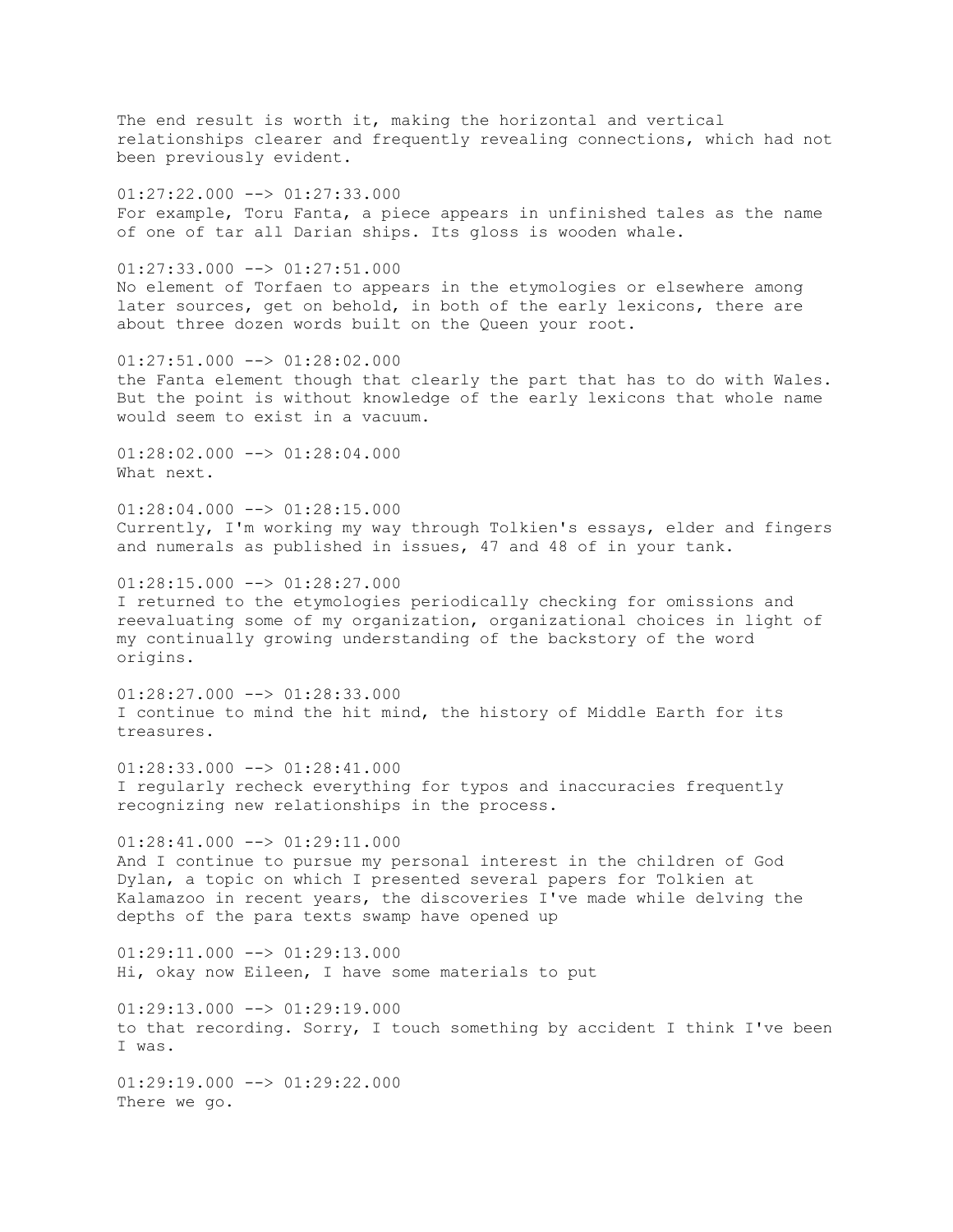$01:29:22.000$  -->  $01:29:25.000$ I was just trying to expand my screen and I.  $01:29:25.000$  -->  $01:29:36.000$ OK, so I have been told that there's a file in your email that we want to let everybody know right yes alright so sending that in the chat right now.  $01:29:36.000$  -->  $01:29:41.000$ Yeah, so the the  $01:29:41.000$  -->  $01:29:58.000$ fat is the list of the original sources that I have drawn upon, it's just one page PDF that is really really tiny font, so I could fit it all on one page that shows everything where I have been drawing from to put into my Compendium. 01:29:58.000 --> 01:30:28.000 And the other thing is, the email, which I can tell you it's elvis.et ym@gmail.com, which is the, the place that any where I actually wind up kind of compiling my, my mailing list for who gets a copy of my updates of my, my dictionary I have a.  $01:30:28.000$  -->  $01:30:53.000$ His name it's a monster it's an obsession Okay, um, it. The every year in May. 01:30:53.000 --> 01:30:56.000 These are not agenda.  $01:30:56.000$  -->  $01:31:09.000$ These are replaced the whole thing folks because it's all been reorganized because I work on it, like all year whenever I have any time, and most, you know, during the school year. 01:31:09.000 --> 01:31:27.000 All right, I teach now so so I can't get 16 hour days in but I'm trying to make up for it over the summer, and I am still just delving in mining and checking and proofing and falling down rabbit holes. 01:31:27.000 --> 01:31:41.000 Because I'll find something it was like, Oh no, how did I miss this. And then this has to be arranged and this has to go there and I gotta make sure I do the same thing in both halves and, yeah, so, and, you know, that's why it's definitely it's definitely  $01:31:41.000$   $\rightarrow$   $01:31:50.000$ a work in progress, but I've gotten I've gotten good feedback on it Tom should be like fit you know that's a that's a big paddle my back.  $01:31:50.000$  -->  $01:31:55.000$ I have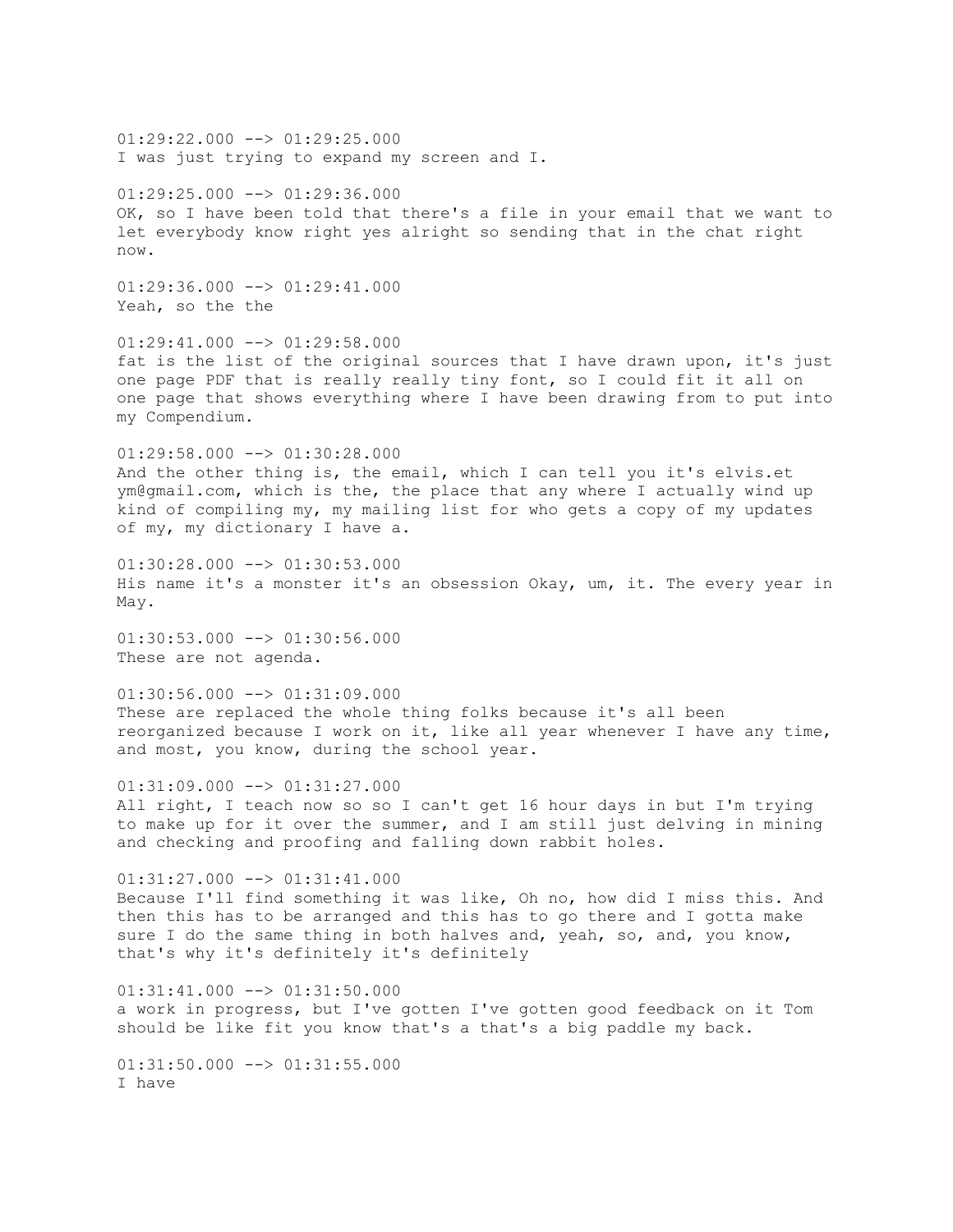$01:31:55.000$  -->  $01:32:13.000$ a standing list of people that from that very very first 2008 session when I first started presenting on it, who have gone on from from year to year, and and are using the updates Andrew heaven Higgins Dimitri fini. 01:32:13.000 --> 01:32:31.000 Rob tree Dre who is sitting right here have all gotten copies of it but it is. I don't think I really belong in that group. Well, but you have taken it and I've been very nice Dude, I'm always pleased to share.  $01:32:31.000$  -->  $01:32:48.000$ Because it's not, it's not accessible, and that was the thing that just amazed me when I'm in the before 2008, when I actually was sitting in on and  $01:32:48.000$  -->  $01:32:50.000$ Bruce.  $01:32:50.000$  -->  $01:32:58.000$ Bruce his last name I can't remember, a retired professor now at my university who was. 01:32:58.000 --> 01:33:03.000 Why does went to Bangor keep having to be readmitted.  $01:33:03.000$  -->  $01:33:04.000$ The. 01:33:04.000 --> 01:33:22.000 I've sat in on a class a talk in class that he was teaching at our university, and students were asking questions about well why is, Why is boroughmuir named boroughmuir and far from your name for me or is it because for me or is fair and boredom is a 01:33:22.000 --> 01:33:23.000 bore.  $01:33:23.000$  -->  $01:33:38.000$ And, and, you know they're they're trying to make sense of these, these names and place names and why is on or in one place the sun and on our in another place the sun is it a misspelling.  $01:33:38.000$  -->  $01:33:57.000$ And these were all things that the professor could not answer. He could tell you anything you wanted to know about Tolkien, the man or Tolkien, you know, in the from the approach of the literature itself, but not from inside Middle Earth, and how the  $01:33:57.000$  -->  $01:33:59.000$ language works and.  $01:33:59.000$  -->  $01:34:09.000$ And so, it, it became kind of obvious to me that what I was doing was necessary.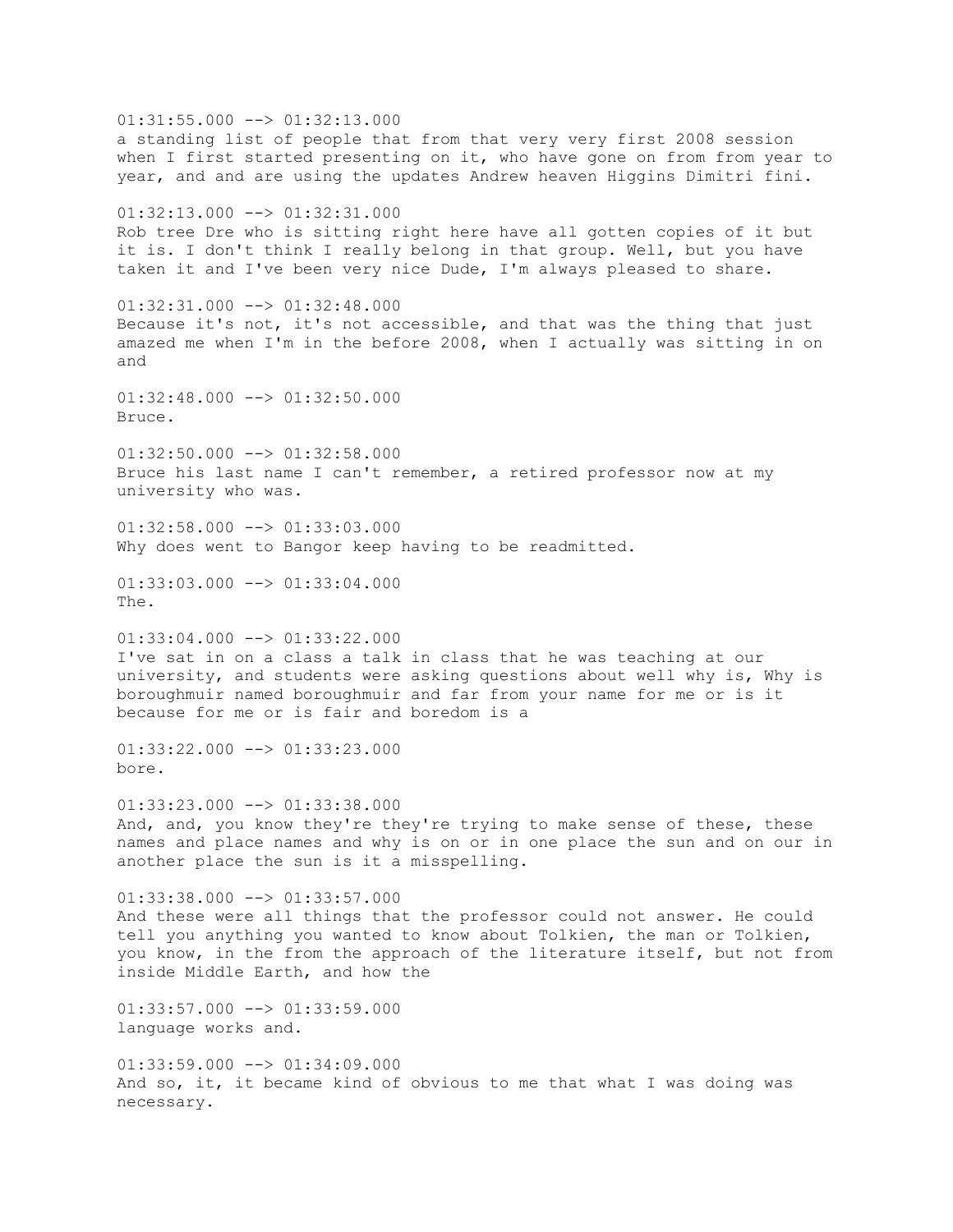$01:34:09.000$  -->  $01:34:12.000$ So, 01:34:12.000 --> 01:34:29.000 I did it just for myself, but since. Other people seem to want to be able to do this without having to spend 20 years at it, I am very happy to, to share this organizational stuff.  $01:34:29.000$  -->  $01:34:47.000$ And let's we have a few minutes for questions, there's john you mentioned something in the chat that I'll read I don't know if this was more of a comment than a question but john Holmes says, what could bring one closer to talking than working continually 01:34:47.000 --> 01:34:56.000 on a massive text that is perpetually beyond the writer.  $01:34:56.000$  -->  $01:35:06.000$ But I also wanted you to I don't, I may have missed it because I'm building a lot on here but did you tell them how many pages. The work is at this point.  $01:35:06.000$  -->  $01:35:24.000$ It is over 2700 pages long at this point. That's, I like that it's not each half let me actually pull up for myself.  $01:35:24.000$   $\longrightarrow$   $01:35:30.000$ The, the, not counting the appendix.  $01:35:30.000$  -->  $01:35:40.000$ So if you want to divide it by two, because they are 20 789.  $01:35:40.000$   $\rightarrow$   $01:35:46.000$ That is the end of the last page of the second half.  $01:35:46.000$  -->  $01:36:09.000$ So, and then it but one of my favorite parts about it is just how many footnotes, it has because it has 4000 4604 footnotes. Now that one definitely you divide into because they're duplicates if it's footnoted in the one hand it's split noted in the other  $01:36:09.000$  -->  $01:36:26.000$ so 2300 footnotes and the footnotes are things that clarify what's going on with the, with the etymological choices that I, where I put it.  $01:36:26.000$  -->  $01:36:36.000$ I'm not gonna let Linda Wagner in this time I don't know why Wendell keeps leaving I'm just not going to do it.  $01:36:36.000$  -->  $01:36:56.000$ 

And so the footnotes are significant because they are explanations, where I will sometimes say, just from an embedded author's note where there's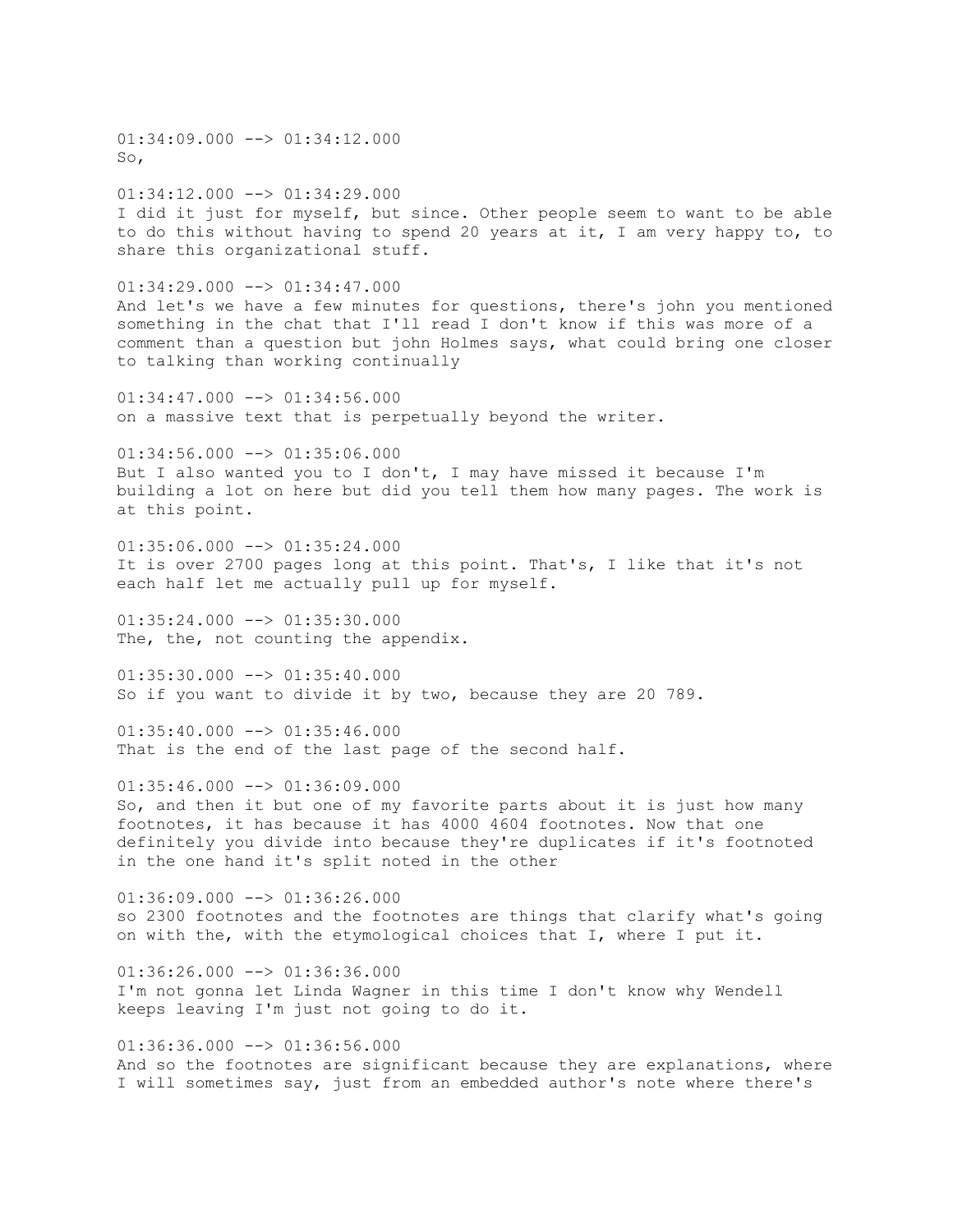an expletive really just goes on a no I'm not going to put that in the little gloss or short description  $01:36:56.000$  -->  $01:37:15.000$ there but to actually say what the explanation was that Christopher gave or that that appeared in in tokens appendix are kind of explaining why this is enema logically connected are significant and sometimes in the footnotes I will tell I will say this  $01:37:15.000$  -->  $01:37:30.000$ is here, just like my own pure conjecture. You know that the placement here is conjectural on my part, you know, so I will so those are footnotes, that I've put in as well. 01:37:30.000 --> 01:37:33.000 I think Jessica has a question.  $01:37:33.000$  -->  $01:37:48.000$ Do I have a question you said there were different routes that were functioning with the different words and I'm familiar with the way that like us three consonant route functions in Semitic languages and I was wondering what it means in this particular 01:37:48.000 --> 01:38:00.000 context is it like a romance language route to like an Arabic cuts of a would be like Khattab is book and library is much of a and writer is kitted, and those kind of things. 01:38:00.000 --> 01:38:05.000 Alright so I'm going to I'm going to share my screen again.  $01:38:05.000$  -->  $01:38:09.000$ And.  $01:38:09.000$  -->  $01:38:28.000$ Alright, so all de is a route. Yep. And if you look down you have derivatives know and collect koulamallah is a compound that uses our love our route is a compound that uses otter pot to Jada.  $01:38:28.000$  -->  $01:38:44.000$ I'm using this out. So, the roots are sometimes smaller elements. This happens to be a whole word, but it's sometimes they like if it's a prefix or suffix which I have they're also then it would just be a small thing.  $01:38:44.000$  -->  $01:39:07.000$ Yep, and attaches, but a frequently they are complete words, and sometimes they are basis, that this is what mostly comes out of the etymologies and some of the early lexicon where the base doesn't actually resemble as closely words that are derived from

 $01:39:07.000$  -->  $01:39:26.000$ it. But that's that's actually where it came from. And is there like a standard Slavic length of the words or is it kind of move around. Okay,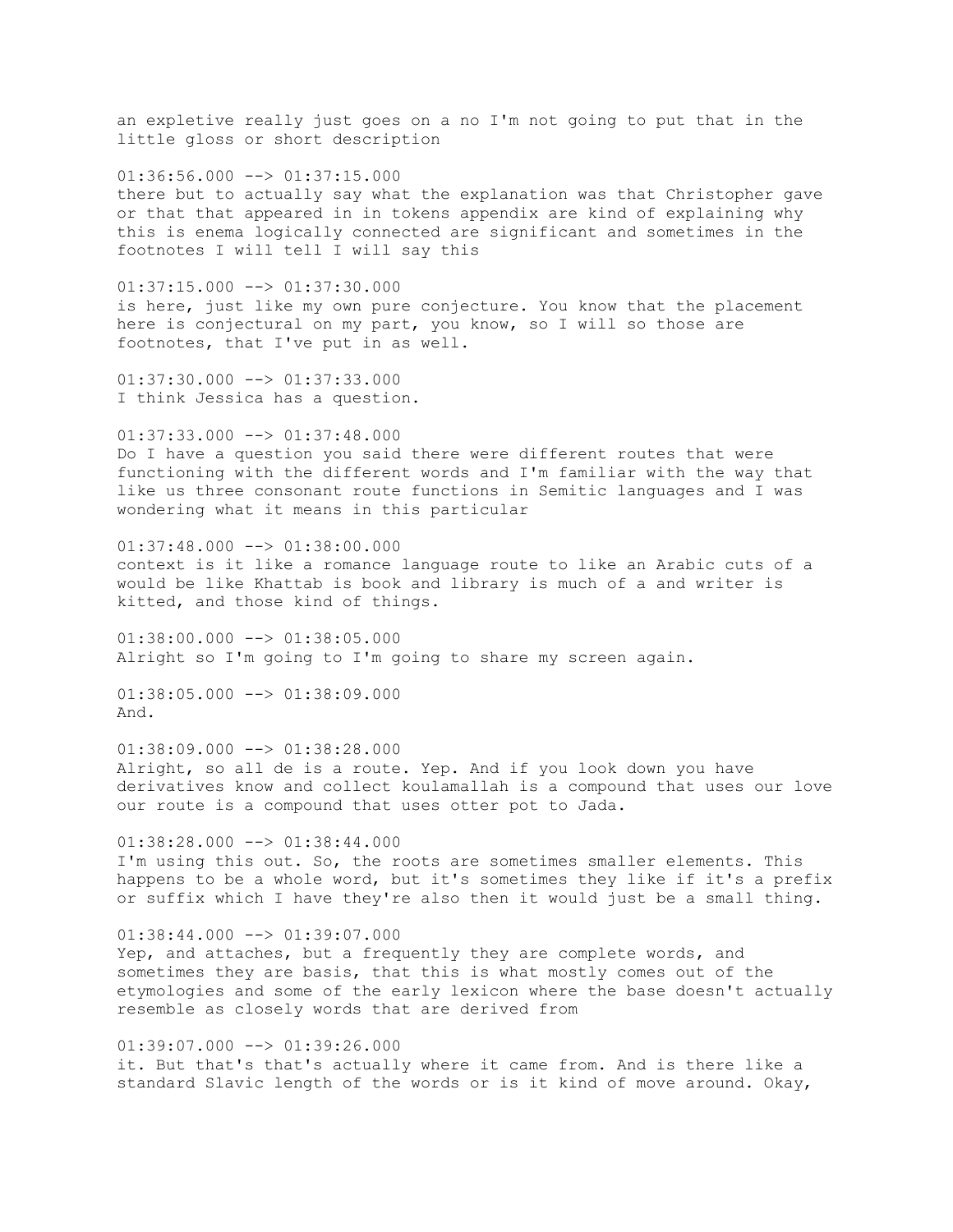no and and because I'm talking wasn't trying to create a dictionary that mean, you know, so, so these, they

 $01:39:26.000$  -->  $01:39:40.000$ they vary from entry to entry whether I'm whether I've been able to find, sort of like I tried to go back to what is the most rudimentary and then work earliest and then build from it.

 $01:39:40.000$  -->  $01:39:51.000$ And he didn't have the privilege of the threshing machine that has millions of people using your language. And that's the thing is a lot of the weirder parts of languages get knocked off when enough people have to use them every time Well, part of that

01:39:51.000 --> 01:40:06.000 is, is part of his conceit with, with the language creation is that it all was an Aramaic language or Romanian language. And then when the elves got the diaspora, it did change.

 $01:40:06.000$  -->  $01:40:14.000$ Yep, you know and and you know except maybe in gangland where they just kind of sat there with themselves into anything but just navel gazing and gambling.

 $01:40:14.000$  -->  $01:40:16.000$ Yeah, there you go.

 $01:40:16.000$   $\longrightarrow$   $01:40:29.000$ So, so you do have and that's that's what is visible in the kind of the horizontal where you go from language to language and you can see resemblance but you can also see deviation.

 $01:40:29.000$  -->  $01:40:31.000$ Awesome, man.

 $01:40:31.000$  -->  $01:40:38.000$ Very cool. Thank you so much. Thank you, and are near have a question.

 $01:40:38.000$  -->  $01:40:41.000$ yard and you're muted.

 $01:40:41.000$  -->  $01:40:48.000$ I discovered that, yes, um, I have some questions and comments First off, to address that.

 $01:40:48.000$   $\longrightarrow$   $01:40:51.000$ Jessica is question about the.

01:40:51.000 --> 01:41:07.000 Try continental routes actually coastal to door Vish language is structured in that way, as is, I do not. So, there is some of that going on.

 $01:41:07.000$   $\longrightarrow$   $01:41:13.000$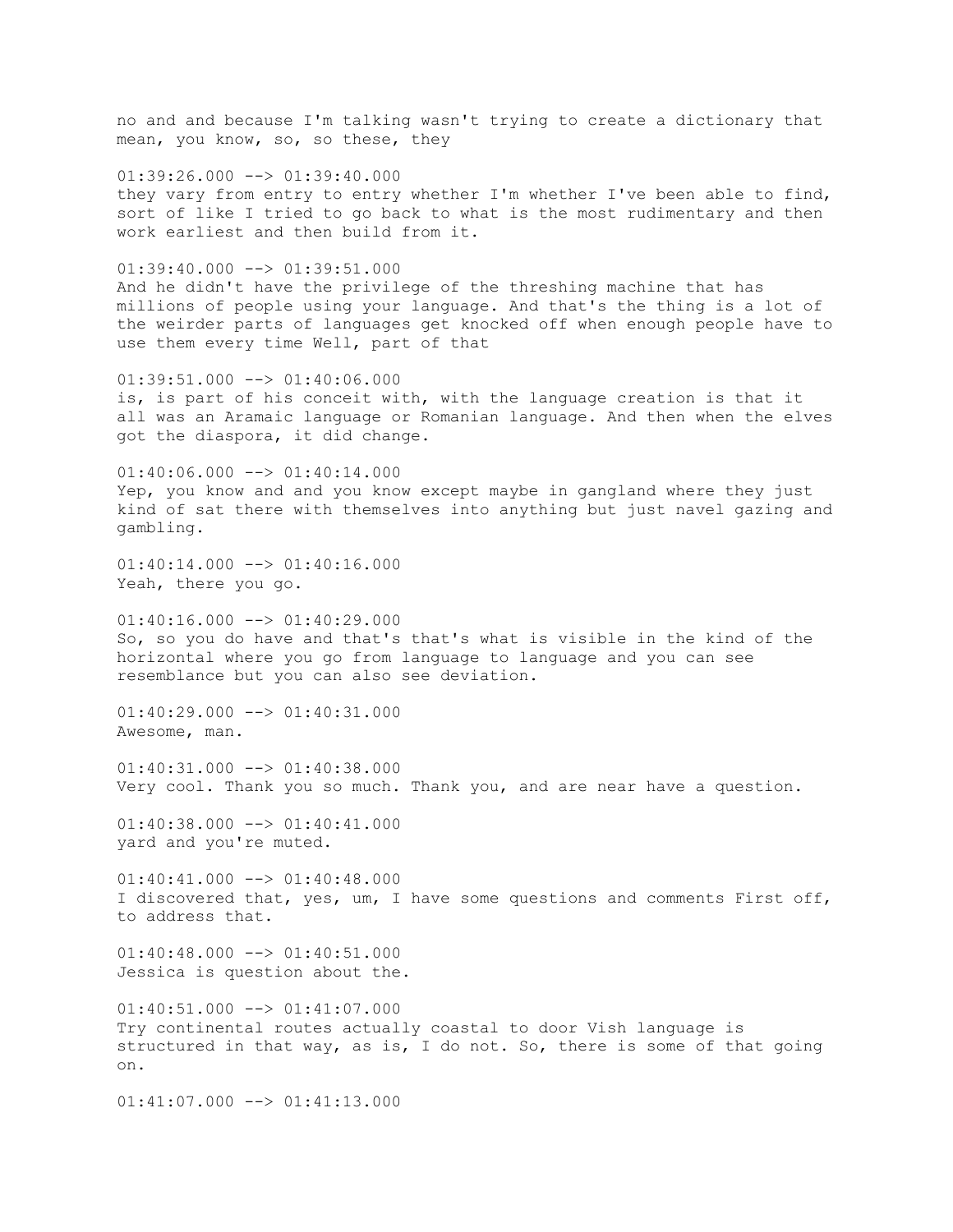Yeah, this, it's an awful lot of work.  $01:41:13.000$  -->  $01:41:26.000$ All of this material and trying to organize it into some, some usable fashion, I actually try, I actually started doing something along those lines. 01:41:26.000 --> 01:41:28.000 These lines.  $01:41:28.000$  -->  $01:41:34.000$ Back when I was in college, or talking. 01:41:34.000 --> 01:41:48.000 Mid 1980s, and I was doing this stuff on paper on paper, honestly like when I when I was a teenager in just notebooks and it's like, oh the you know the word processor makes it so.  $01:41:48.000$  -->  $01:41:57.000$ And then, you know, and then you know once once all the stuff came in a book of loss tales. It was like okay how do I work this in.  $01:41:57.000$  -->  $01:42:04.000$ And then once etymologies came along, it's like, tell with it. I give up.  $01:42:04.000$  -->  $01:42:18.000$ I didn't give up. You didn't give up, I didn't. And, you know, contact me on on, you know, the, the, Elvis shot at him at gmail and I'll send you what I've got.  $01:42:18.000$  -->  $01:42:36.000$ But anyway, so, um, and another point Paragon mentions in the chat that there are some published Elvis dictionaries of various, I mean there are various sorts there is actually one that's been around for quite some time. 01:42:36.000 --> 01:42:41.000 It's this an introduction to Elvis, but that's Carl Hofstetter.  $01:42:41.000$   $\longrightarrow$   $01:42:46.000$ No, no, not before he, this was before inside. Oh, okay.  $01:42:46.000$  -->  $01:43:00.000$ It's before his time before my time. Is it a just one like syndrome, like, it's it, it's set up that way but it does have.  $01:43:00.000$  -->  $01:43:03.000$ It does a preference.  $01:43:03.000$  -->  $01:43:06.000$ Between the way.  $01:43:06.000$  -->  $01:43:20.000$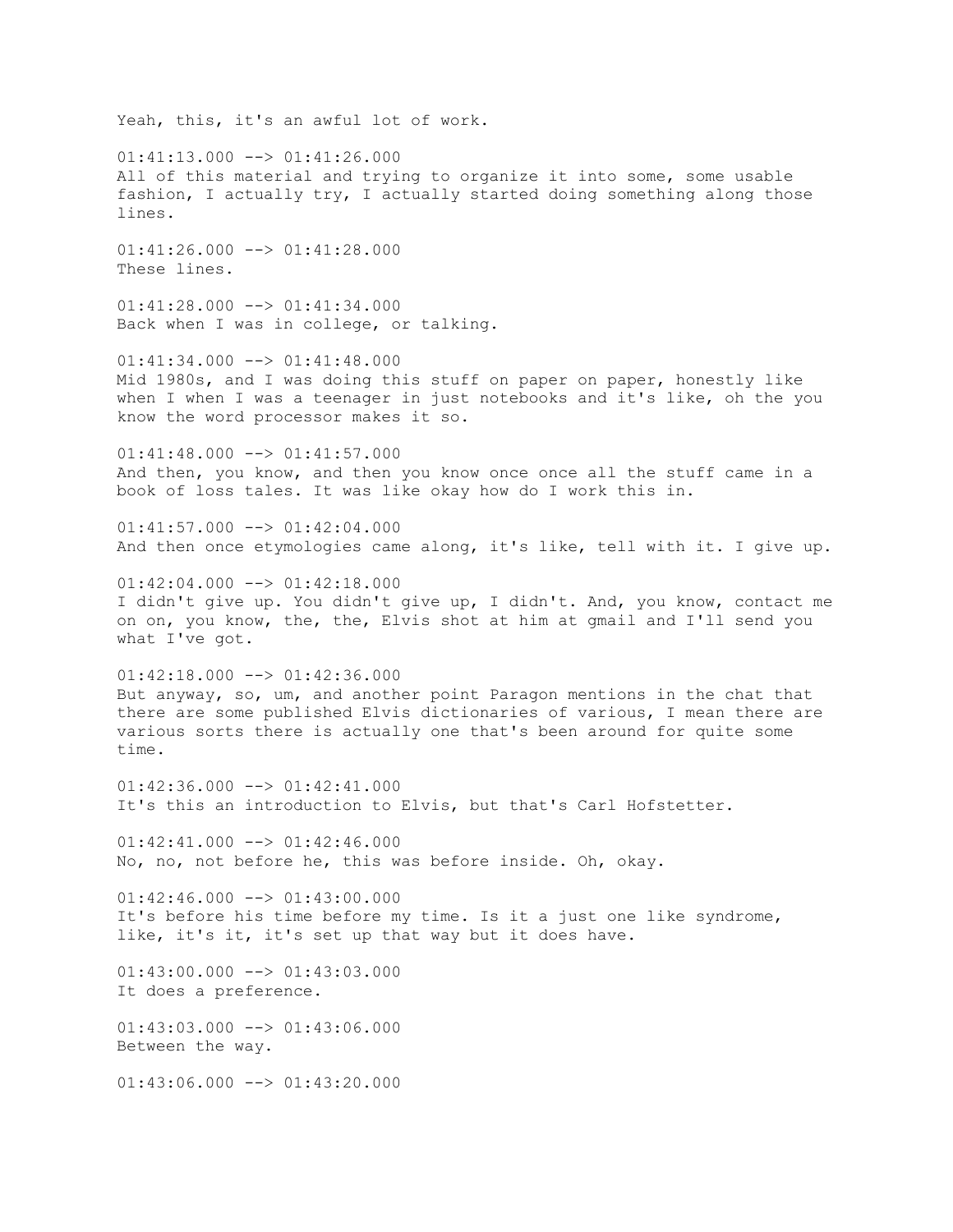So, so that's this, but you're cutting out who did that book. It's edited by Jim Allen, had a bunch of different contributors.  $01:43:20.000$  -->  $01:43:25.000$ Chris Gilson who's in the peanut gallery here, he, he contributed to it.  $01:43:25.000$  -->  $01:43:30.000$ Um, it's,  $01:43:30.000$  -->  $01:43:47.000$ it's very good for what it is. Unfortunately, it only reflects the state of the, the field, as it was right before the cell meridian was published, right right for anything published before the summer alien.  $01:43:47.000$  -->  $01:43:52.000$ It's in here, it's organized impeccably.  $01:43:52.000$  -->  $01:44:06.000$ And after that. Yeah, you have you have the swamped wade through yeah yeah yeah well yeah I'm a swamp creatures.  $01:44:06.000$  -->  $01:44:09.000$ Other questions for Eileen.  $01:44:09.000$  -->  $01:44:17.000$ She is. She is very generous about sending you the link to it she sent it to me so  $01:44:17.000$  -->  $01:44:23.000$ bear, bear account Paragon Yeah.  $01:44:23.000$  -->  $01:44:25.000$ Hey, yes.  $01:44:25.000$  -->  $01:44:34.000$ Here's, here are some newer dictionaries. This is a Kenya Greek dictionary.  $01:44:34.000$  -->  $01:44:45.000$ This is, this is not just a dictionary just, it's a book about elevators, so it's both dictionary and grammar and everything in in German.  $01:44:45.000$  -->  $01:44:55.000$ And this is the latest from Cosco in French. So it's quite young, both lexicon and grammar and so on.  $01:44:55.000$  -->  $01:44:58.000$ So there are a lot of them.  $01:44:58.000$  -->  $01:45:12.000$ And these are, these are the I think there was once I have, but there are several more over the decades. But then there are of course online sources, and I think the one that is most similar to your is L demo.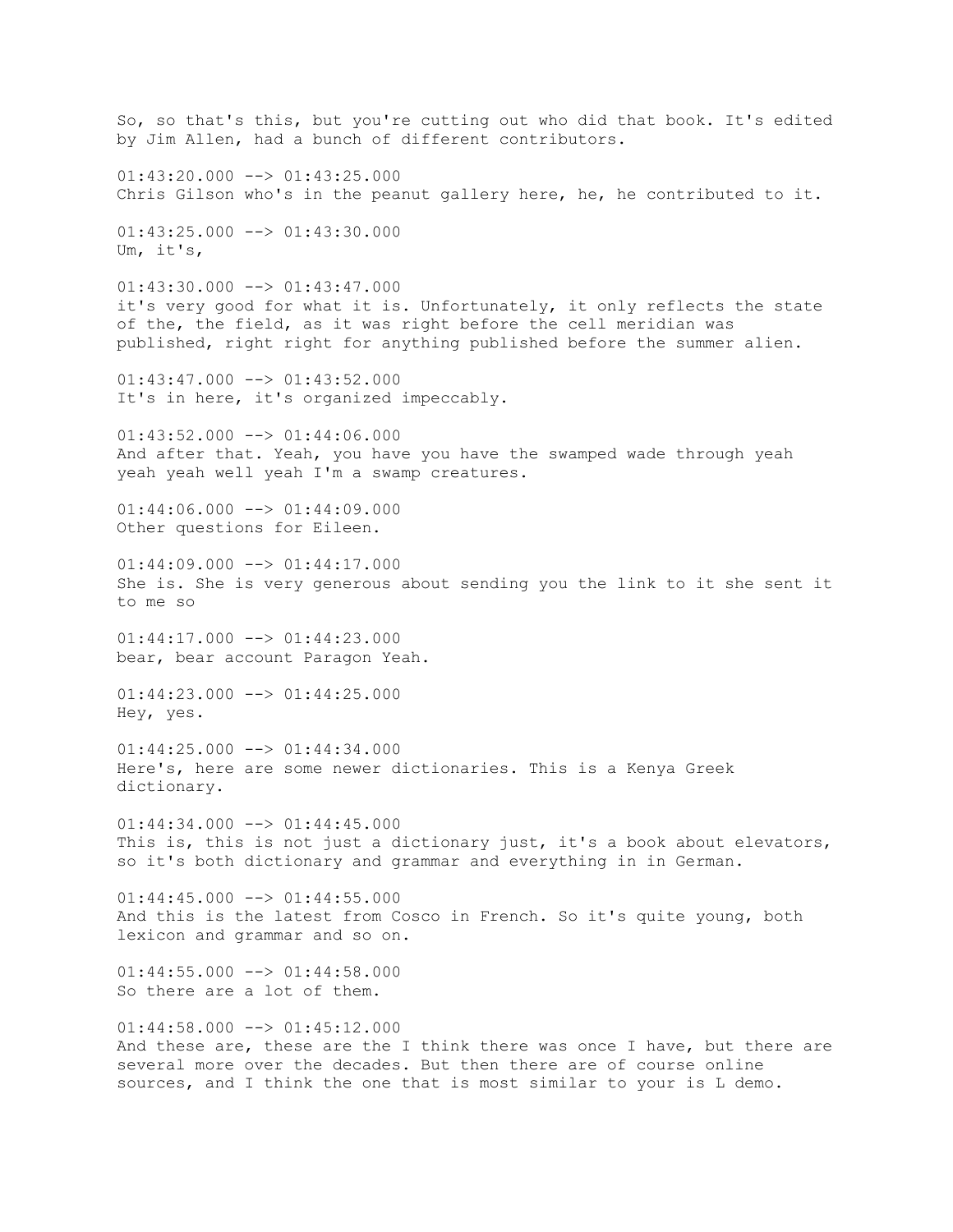$01:45:12.000$  -->  $01:45:26.000$ If you know that. Yeah, I have encountered it you know the thing that I found lacking in all of the online ones is the.  $01:45:26.000$  -->  $01:45:30.000$ There's more things to compare to then just two or three.  $01:45:30.000$  -->  $01:45:40.000$ I mean you know so you don't just have quiet and center and you have Kenya, and then you're in and then Darren and you know and all of that.  $01:45:40.000$  -->  $01:45:52.000$ And I, I wanted to get my stuff from the horse's mouth so I didn't, I didn't go to what anybody else had already done.  $01:45:52.000$   $\leftarrow$   $>$  01:45:57.000 Also when I was starting on this,  $01:45:57.000$  -->  $01:46:01.000$ 2000, and 2001.  $01:46:01.000$  -->  $01:46:07.000$ I wasn't brand new one using a computer, but  $01:46:07.000$  -->  $01:46:22.000$ I really was not doing much stuff online, I used it as a word processor and, basically, basically, that was it, so it wasn't until after I started up there's the cat.  $01:46:22.000$  -->  $01:46:27.000$ I wasn't until after I  $01:46:27.000$  -->  $01:46:37.000$ started attending the, the International Congress on media medieval studies that I even knew that some of these things existed because I was working entirely in a vacuum.  $01:46:37.000$  -->  $01:46:55.000$ I'm not an English teacher I'm a musician. And so all of the the sorts of things that would normally just come naturally to someone who's an academic were completely over my head, and when I first started attending the Congress I thought well you know  $01:46:55.000$  -->  $01:47:06.000$ i don't really belong here because all of these people are English teachers and, you know, I can sing circles around them, but that's about it. And the.  $01:47:06.000$  -->  $01:47:17.000$ The thing that I discovered was that this is just a very specialized. It's a very specialized aspect of Tolkien that

 $01:47:17.000$  -->  $01:47:34.000$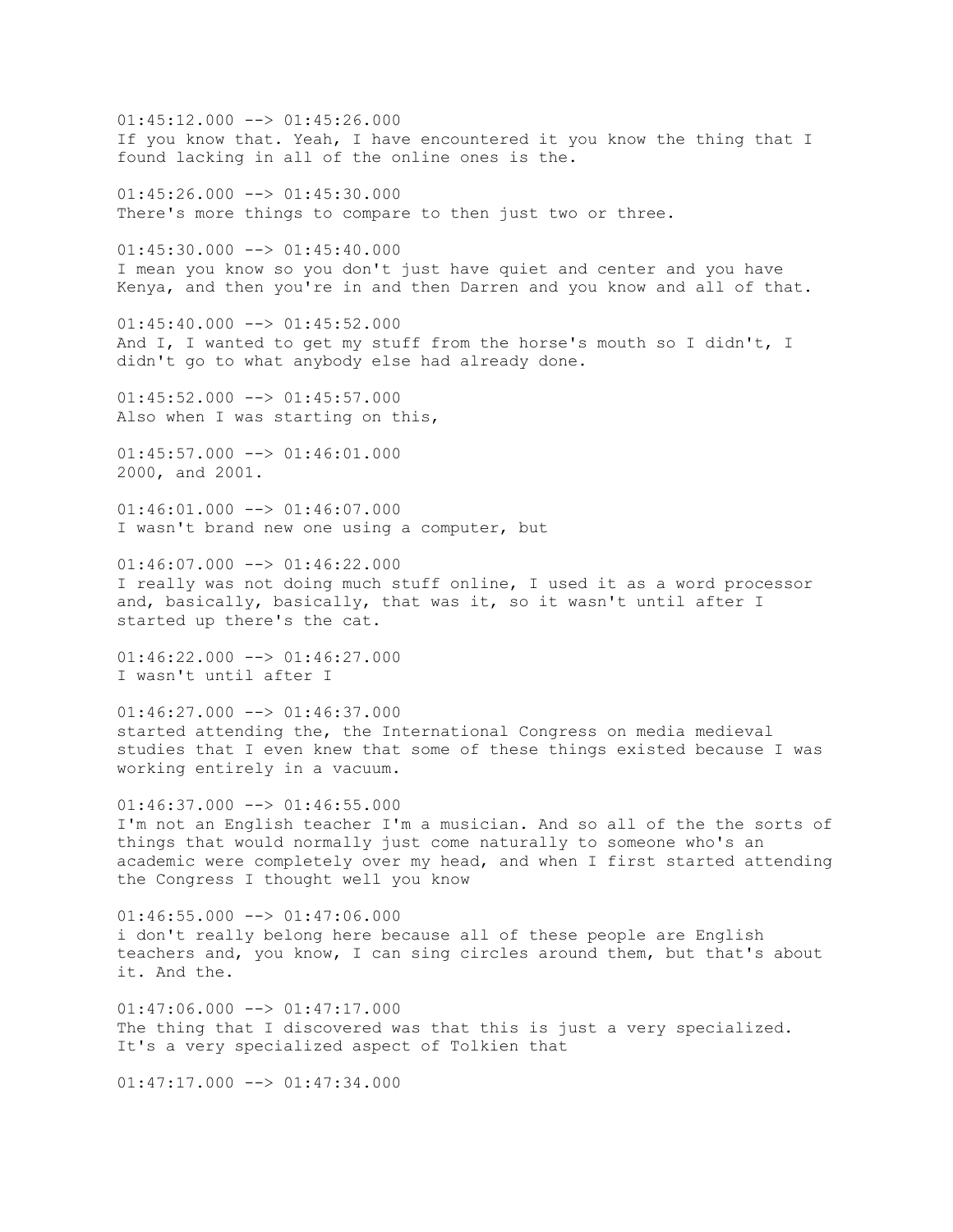had a lot of things like stuff that was online and you know when I when I discovered that you know I did try and I was just incredibly disappointed, because it still wasn't what I was looking for what I had been looking for for 30 years at that point,  $01:47:34.000$  -->  $01:47:49.000$ you know, so no decided okay we just have a few more minutes. But, Jessica and then john I think I did already get to ask questions so I can pass it over to john.  $01:47:49.000$  -->  $01:47:54.000$ Let's go to john first and then if we have time we'll come back.  $01:47:54.000$  -->  $01:48:10.000$ Actually, I'll only take a few seconds and I maybe even that's too much but I just wanted a chance in real time to thank you again for your generosity and and doing this work and sharing it i mean that's that's another thing that's rare in in our field,  $01:48:10.000$  -->  $01:48:27.000$ and anywhere in our field, even though and I don't remember I came in five minutes late to the presentation I don't know if anybody mentioned, Eileen just talked about her, her music but every year for the, the Congress she composes Tolkien music for  $01:48:27.000$  -->  $01:48:33.000$ that other people write the lyrics and and she comes up with new compositions.  $01:48:33.000$  -->  $01:48:55.000$ Every year and how long have you been doing that. This was the 11th song cycle. So I started in in 2011, and did number, 11, in 21, but the thing is sorry for being a fanboy but but I appreciate that I actually did mention that I know that I am a musician,  $01:48:55.000$  -->  $01:48:57.000$ right music so.  $01:48:57.000$  -->  $01:49:00.000$ Okay, I think there's time one more Jessica.  $01:49:00.000$  -->  $01:49:15.000$ What is your favorite invented language to sing in and what is your favorite invented language to compose and if you had to pick. Um, If I had to pick, I would go with Kenya.  $01:49:15.000$  -->  $01:49:21.000$ And having said that, I'm going to change my answer immediately.  $01:49:21.000$  -->  $01:49:26.000$ Because I think actually with the gold to grin.  $01:49:26.000$  -->  $01:49:34.000$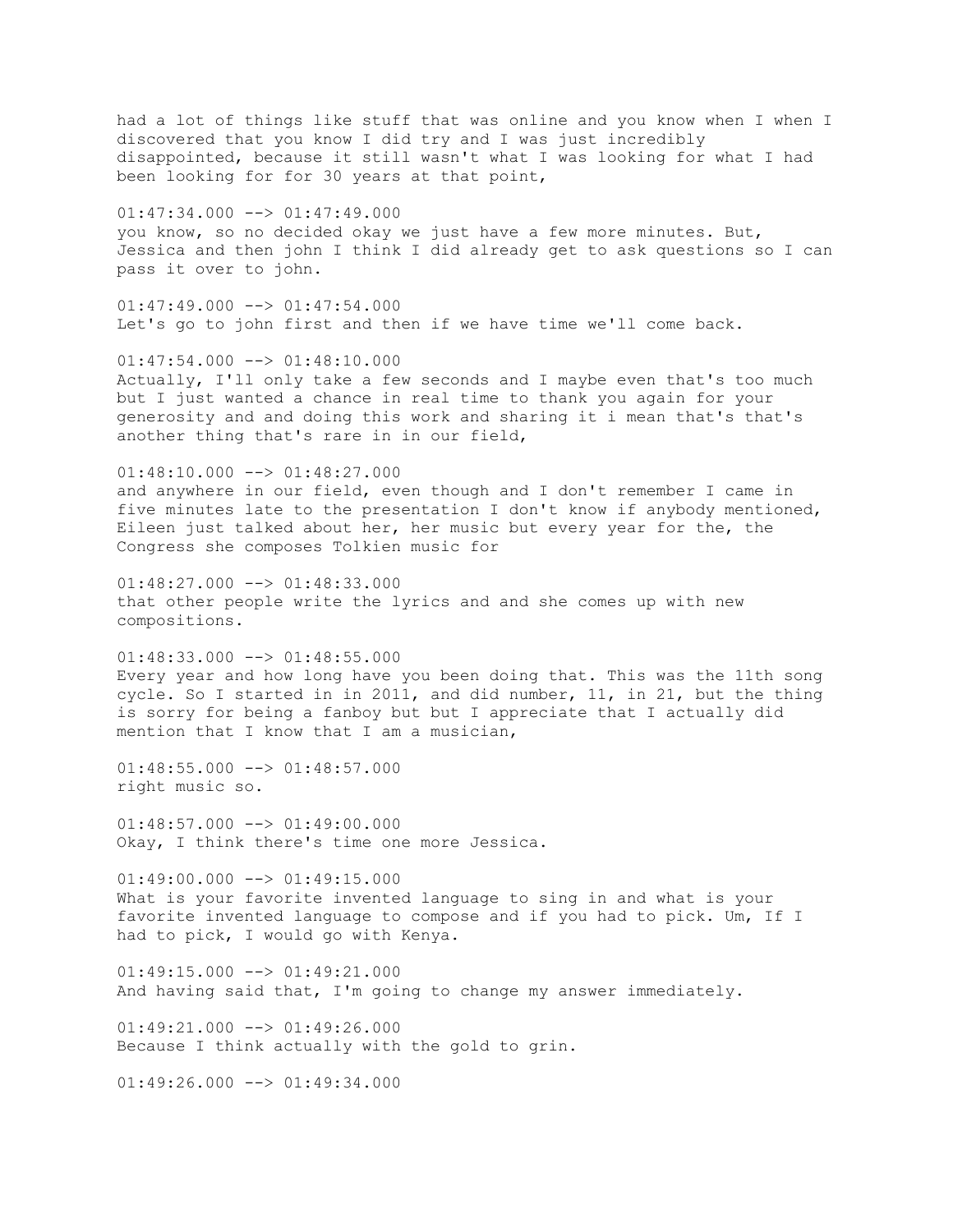What is it about the battle forms or the Continental relationship. So, yeah, it has nothing to do with the language, it has to do with the people. Yeah.  $01:49:34.000$  -->  $01:49:43.000$ So, yeah, so I mean, Berlin Pfleger once told me that I gave her my dictionary to that.  $01:49:43.000$  -->  $01:49:48.000$ I don't do tall. Tolkien studies, I do Middle Earth studies.  $01:49:48.000$  -->  $01:49:55.000$ It's a very Warzone in pursuit it's not loyalist and it's beautifully Warzone in.  $01:49:55.000$   $\rightarrow$   $01:49:59.000$ Awesome. Thank you.  $01:49:59.000$  -->  $01:50:08.000$ I think we do have two minutes. Any, Any final question. 01:50:08.000 --> 01:50:11.000 All right, well, we will.  $01:50:11.000$   $\rightarrow$   $01:50:23.000$ Let's thank Eileen in whatever way you want some people might want to open mics and clap, but if we all do that it'll be awful. So, do what you want, but thank you very much I lean.  $01:50:23.000$  -->  $01:50:34.000$ My pleasure. Thanks so much. Thanks everybody for being here.  $01:50:34.000$  -->  $01:50:47.000$ Thank you.  $01:50:47.000$  -->  $01:50:53.000$ Thank you to all  $01:50:53.000$  -->  $01:51:05.000$ the lovely Thank you Eileen Leslie thank as I thank you very much because you're the one that's used in your arm.  $01:51:05.000$  -->  $01:51:19.000$ I I appreciate that very much because I still even after 20 years have this kind of old somebody really interested in this monster that I've created.  $01:51:19.000$   $\rightarrow$   $01:51:27.000$ Yes we are.  $01:51:27.000$  -->  $01:51:50.000$ So answer my question if I wanted to go on to discord now. I just, I think I'm in it but what would I to continue this yellow line. Well yeah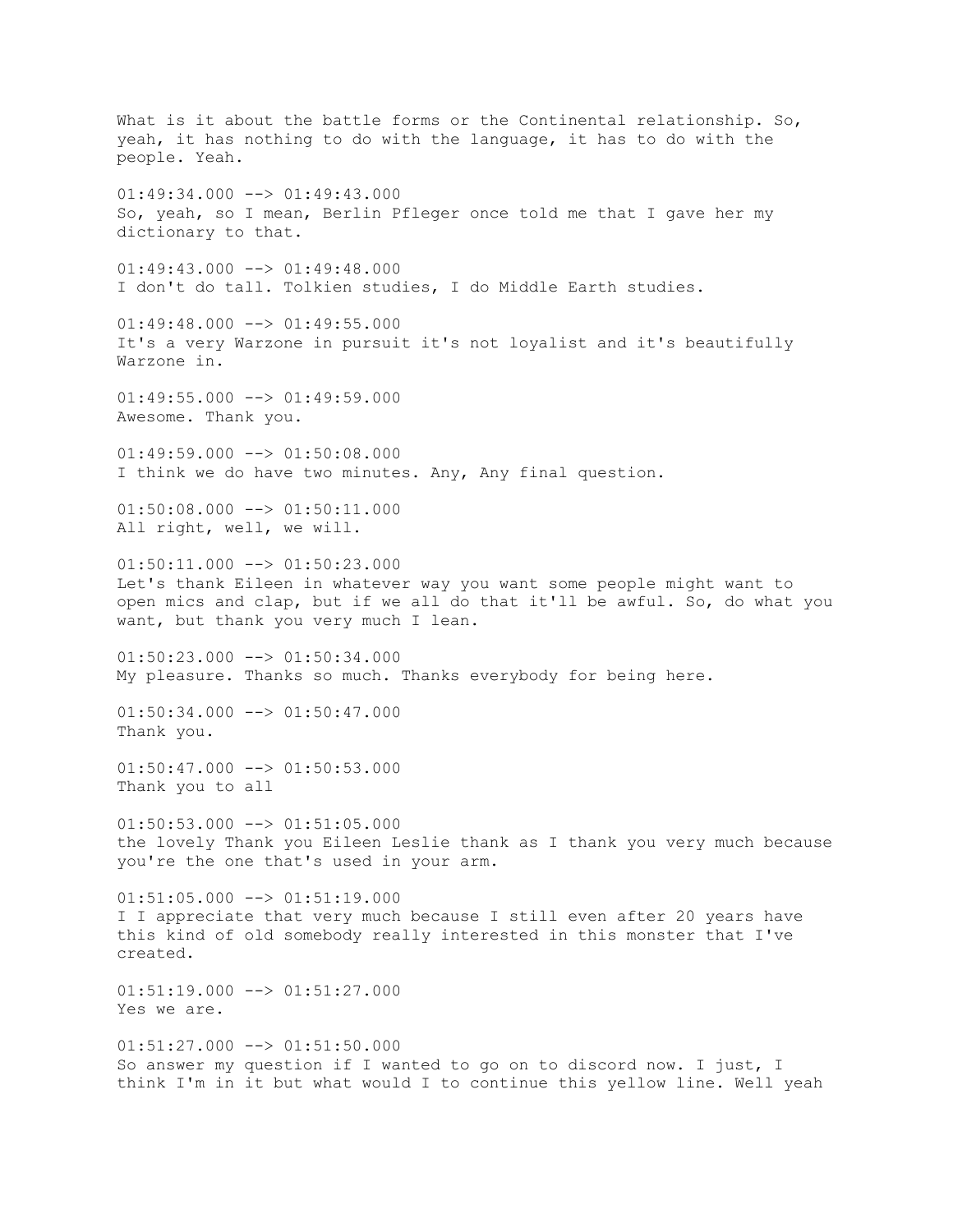so basically what you would do is, in an email you got should have gotten a link to discord correct yes, I've  $01:51:50.000$   $\rightarrow$   $01:52:08.000$ got discord open all right, because there's a yellow track channel that says yellow track, you could just go over there and keep talking. It should be lit up and bite for you right now because someone has mentioned you in it, I believe.  $01:52:08.000$  -->  $01:52:10.000$ Uh huh.  $01:52:10.000$  -->  $01:52:12.000$ Okay.  $01:52:12.000$  -->  $01:52:21.000$ I'm trying to get out of full start Well, I guess I'm just going to close this because I can't get out of full screen for some reason minimize Oh, there we are. 01:52:21.000 --> 01:52:24.000 And let me see what's happening in. 01:52:24.000 --> 01:52:26.000 It is lit up.  $01:52:26.000$  -->  $01:52:35.000$ Okay, and I'm blinking. So, what do I do do my click on my blinking face  $01:52:35.000$  -->  $01:52:38.000$ on discord itself. Yeah.  $01:52:38.000$  -->  $01:52:50.000$ Where is it blinking under track one yellow. Yeah, just click on that one. Okay, click on where it says button that has the little red circle around the one and then that should resolve and now you're in the track and you can say hi everybody happy to  $01:52:50.000$  -->  $01:52:53.000$ continue the discussion.  $01:52:53.000$  -->  $01:53:12.000$ Okay. And do I thank you for creating such an amazing resource and dedicating your life to it like that's incredible. am I talking to somebody in discord or now or am I still in, you're still in zoom, you're still hear me all you would need to leave the  $01:53:12.000$   $\rightarrow$   $01:53:15.000$ Zoom Room if you want to leave them.  $01:53:15.000$  -->  $01:53:24.000$ And if you're in discord you're just be typing typing. Okay, all right. Yeah, like, I'm not techie I'm just nerdy.